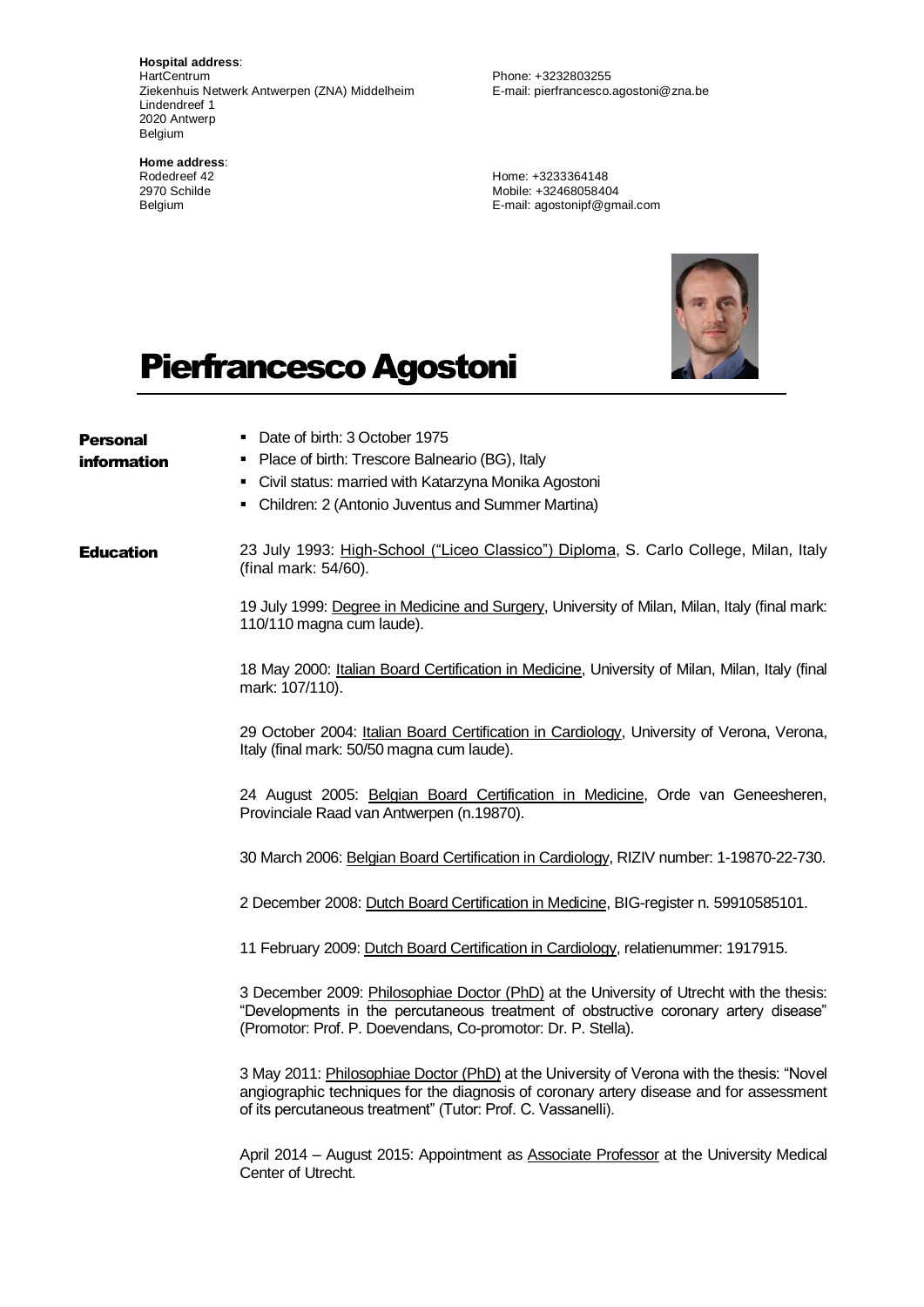**Training Internship (Internal Medicine Department)**, St. Raffaele Hospital, Milan, Italy directed by Prof. Claudio Rugarli (November 1996 - October 1998).

> Internship (Cardiology Department), St. Raffaele Hospital, Milan, Italy, directed by Prof. Sergio Chierchia (November 1998 - July 1999), where I wrote my degree thesis: "Role of vascular inflammation in unstable angina".

> Post-graduate training, Niguarda Cà Granda Hospital in Milan, Italy (August 1999 -January 2000).

> 3rd classified at the 134° Course for Medical Officers of the Italian Army, School of Health of the Italian Army in Rome, Italy (May - August 2000).

> 5 December 2002: Course of Basic Life Support and Defibrillation (BLS-D), Hospital of Verona, Verona Italy.

> 11-12 March 2004: Course of Advanced Cardiopulmonary Life Support (ACLS), St. Biagio Hospital, Bovolone (VR), Italy.

> 20 January 2010: Basiscursus stralingsbescherming deskundigheidsniveau 4A/M voor medische specialisten, with mark 8.4/10.

14 June 2010: Good Clinical Practice Exam (BROK course) with mark 89%.

November 2013: Course for Future Academic Leadership, held by Eva Wiltingh BV.

18 November 2013: Advanced Life Support (ALS) Course, in Bilthoven, the Netherlands.

18 October 2018: ICH Good Clinical Practice E6 (R2) Exam with a score of 100%.

2 July 2020: Vergunning voor het gebruik van röntgenstralen voor medische beeldvorming Nummer: EDR-0060605.

2 November 2020: ICH Good Clinical Practice E6 (R2) Exam with a score of 89%.

Foreign languages English: excellent knowledge of written and oral English language (August 1993: upper-intermediate level 3-week course at the Richmond School of English in Birmingham, England; October 1994: upper-intermediate level 2-week course at the Basil Peterson School of English in Edinburgh, Scotland; March 1995: upperintermediate level 2-week course at the Anglo World School of English in Oxford, England; June 2003: IELTS 2-week course at the Mayfair School of English in London, England).

> Dutch: excellent knowledge of written and oral Dutch language (July 2005: 3-week Summercursus (niveau 1); September 2005-January 2006: Nederlands Cursus (niveau 2), both at the Centrum voor Taal en Spraak of the University of Antwerp, Belgium; July 2007 and December 2008: 2 times intensive 1-week courses (level B1-B2) at the CERAN center in Spa, Belgium).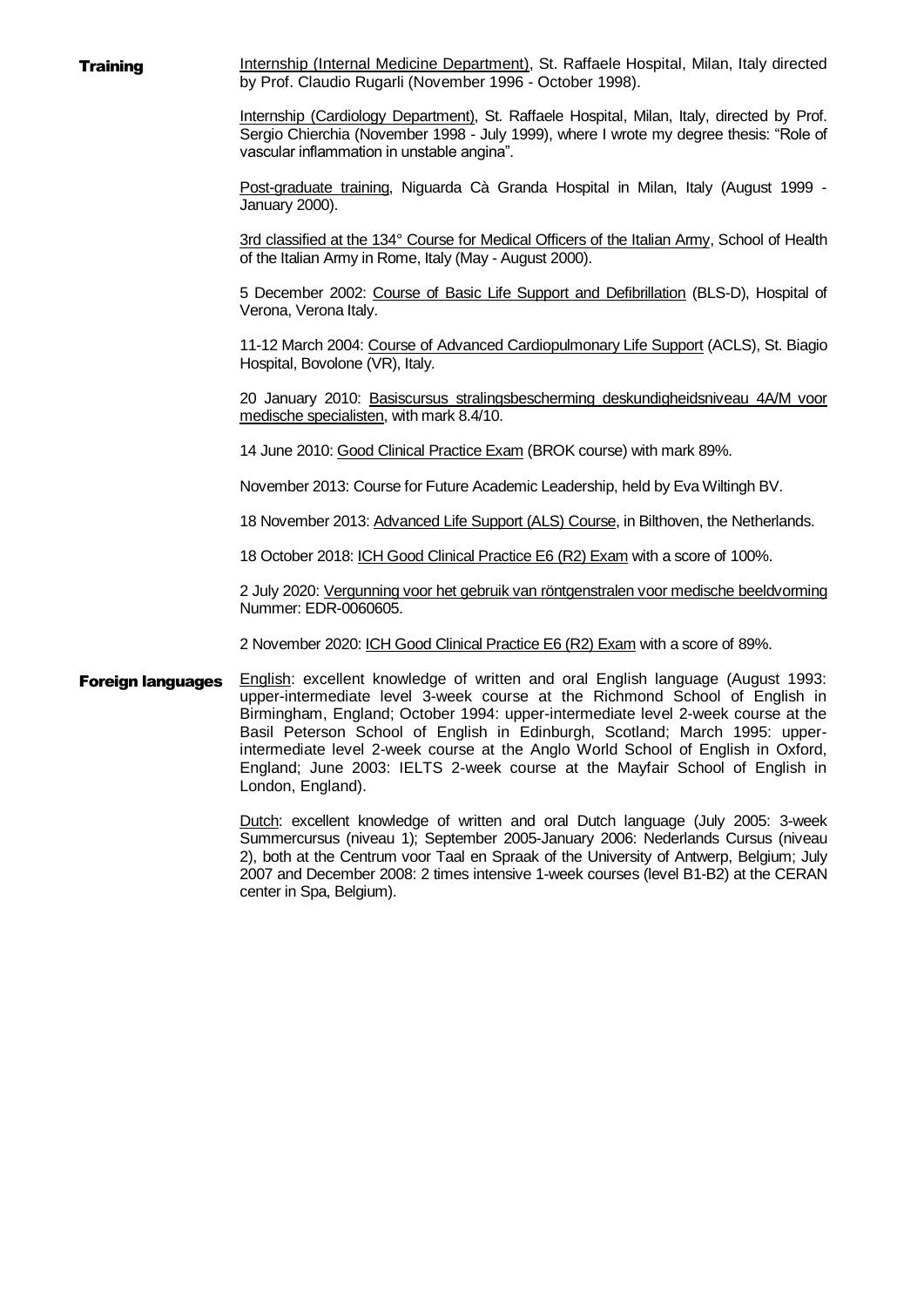**Interests** Medical statistics: Course of Statistics "Erasmus Summer Program" in Rotterdam, The Netherlands (12-30 August 2002): Principles of Research in Medicine and Epidemiology, Introduction to Data-analysis, Regression Analysis, Survival Analysis, How to write a Medical Paper; Course of statistics of the Italian Society of Cardiology in Rome, Italy (15-17 December 2002). Computer: Computer course (Word, Excel) at the Green School of Verona, Italy (March –

April 2004); good knowledge of MS Windows and MS Office (Word, Excel, Power Point) and dedicated statistical packages (SPSS, RevMan); good knowledge of the use of Internet.

Hobbies Several travels: Italy, San Marino, Vatican City, Portugal, Spain, France, Monaco, England, Scotland, Northern Ireland, Netherlands, Belgium, Denmark, Switzerland, Austria, Liechtenstein, Germany, Greece, Slovenia, Croatia, Hungary, Czech Republic, Poland, Lithuania, Latvia, Estonia, Sweden, Belarus, Russia, Turkey, Saudi Arabia, United Arab Emirates, Qatar, India, Kazakhstan, China, Egypt, Chad, Tanzania, Mozambique, South Africa, Cape Verde, Mauritius, Seychelles, Peru, Bolivia, Brazil, Argentina, USA, Canada, Barbados, Antigua and Barbuda.

Sport: cross-fit, running, kite-surf, tennis.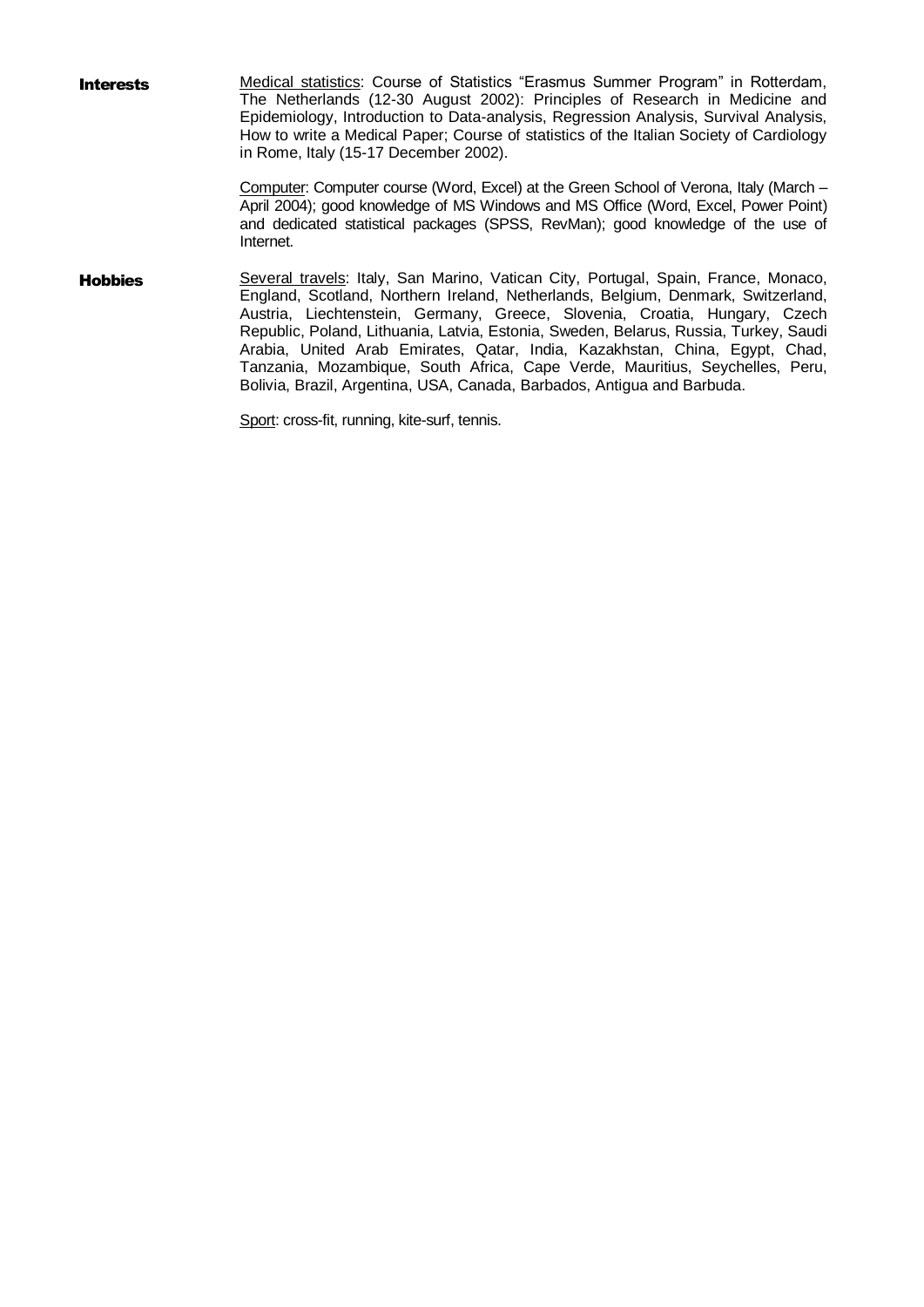Working activities February 2000 - October 2004: Resident in Cardiology, Department of Cardiology, University of Verona, Verona, Italy, directed by Prof. Piero Zardini. *Training activity:* wards: 13 months, coronary care unit: 6 months, outpatient clinic: 2 months, dayhospital: 1 month, holter monitoring: 300 exams, echocardiography: 200 exams, stress tests: 200 exams, catheterization laboratory: 500 coronary angiograms, 250 PCI as second operator; 100 internal on-calls during night and weekends. *Final residency thesis:* "Radial versus femoral approach for percutaneous coronary procedures: a meta-analysis of randomized trials".

> August 2000 – July 2001: Medical Officer (Lieutenant), assigned to the 1° Division (Transmissions) of the Italian Army at S. Barbara Barracks in Milan, Italy.

> June – September 2004: Research Fellow, Department of Invasive Cardiology - ThoraxCenter - Erasmus Medical Center, Rotterdam, The Netherlands, directed by Prof. Patrick W. Serruys. *Scientific and research activity:* invasive diagnosis of vulnerable plaque (palpography, virtual histology), IVUS analysis of coronary atherosclerotic disease, percutaneous treatment of left main coronary artery disease.

> November 2004 – March 2005: Training Fellow, Interventional Cardiology Unit - EMO Centro Cuore Columbus, Milan, Italy, directed by Dr. Antonio Colombo. *Scientific and research activity:* clinical outcome of drug-eluting stents, quantitative coronary angiography.

> May 2005 – May 2007: Clinical and Research Fellow in interventional cardiology, Antwerp Cardiovascular Institute Middelheim, AZ Middelheim, Antwerp, Belgium, directed by Dr. Frank Van den Branden. Research grant for the fellowship from Philips Medical Systems (Best, The Netherlands). *Practical work in the catheterization laboratory:* traditional and rotational diagnostic coronary angiographies (femoral, brachial, radial and ulnar approach), PCI in every clinical scenario: balloon angioplasty, cutting balloon, stent (baremetal, covered and drug-eluting, balloon-expandable and self-expandable, dedicated designs) implantation, drug-eluting balloon, laser, rotablator, intra-aortic balloon pump (IABP), intra-vascular ultrasound (IVUS), fractional flow reserve (FFR), "stent boost", protection and aspiration devices, vascular closure devices (around 1500 procedures as first operator). Additional experience in percutaneous treatment of renal, iliac and subclavian artery stenoses. *Scientific and research activity:* rotational and 3 dimensional StentBoost angiographic enhancement, intra-coronary thermography (including basic science experiments and training in animal models), percutaneous treatment of saphenous bypass graft disease.

> June 2007 – November 2008: Interventional Cardiologist, Antwerp Cardiovascular Institute Middelheim, Ziekenhuis Netwerk Antwerpen, Antwerp, Belgium, directed by Dr. Frank Van den Branden. *Sub-investigator in national and international trials:* RRISC, COSTAR II, GENESIS, PRECISE, E-SELECT, ZOMAXX Europe, DIVERGE, SIDEGUARD II, OPEN I, PROLIMUS, CUSTOM III, HEALING IIb, MULTI-BENE, SPIRIT II, INNOVA, CARE II, RES-ELUTION, CONFIRM I, EXCELLA II, WHISPER, PRISON III, IBIS-2, PROSPECT, TOP-SPIN, PIMS, SYNTAX, CURRENT.

> January 2009 – July 2015: Interventional Cardiologist, Department of Cardiology, Heart and Lung Institute, University Medical Center Utrecht, Utrecht, The Netherlands, directed by Prof. Pieter Doevendans. Additional expertise in treatment of chronic total occlusions (CTO), refractory angina with coronary sinus REDUCER, Optical Coherence Tomography (OCT), Transcatheter Aortic Valve Interventions (TAVI), Mitraclip implantation, Intra-Cardiac Echocardiography (ICE), electro anatomical mapping of the left ventricle for percutaneous stem cell therapy (NOGA), percutaneous closure of post-infarction myocardial septal rupture. Approximate case load per year: 400 PCI (80 CTO, 20 Rotablator, 30 OCT, 30 IVUS), 80 TAVI, 25 Mitraclip, 20 coronary sinus Reducer. *Investigator in national and international trials:* DEBIUT, DEB-AMI, DEB-ISR, PRECISE, TRYTON BENELUX Registry, SVELTE, REMEDEE, SYNERGY, PIONEER, VALENTINES, SOLARFLEX registry, TRYTON IDE, COSIRA, SPEED registry, DEMONSTRATE, DIRECT-2, BRAVO 2/3, DEFLECT 2, ELECT, GLAGOV, Pre-NC, RECHARGE, DEFLECT 3, ReCre8, InPACT Falcon Registry.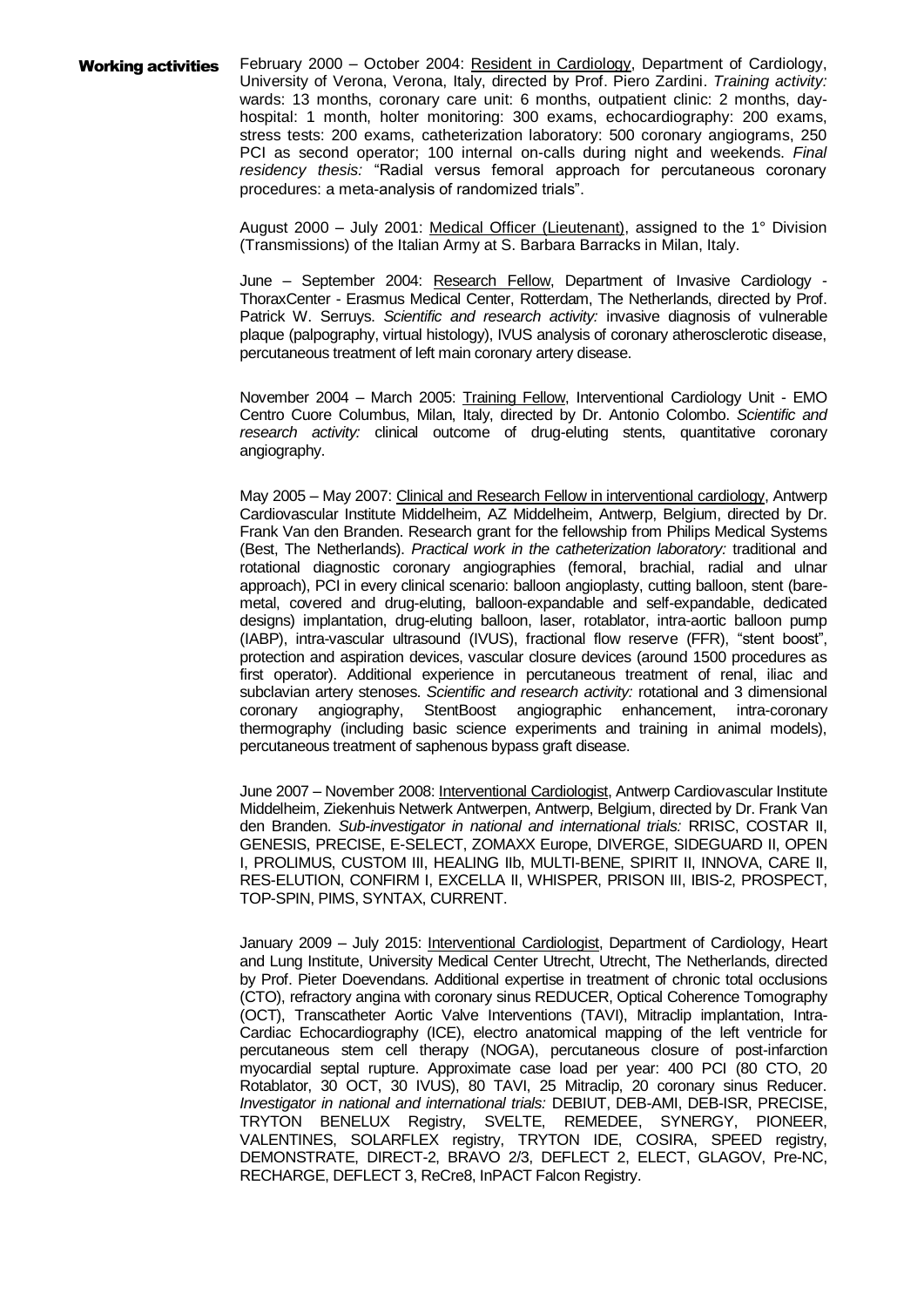Working activities August 2015 - September 2018: Interventional Cardiologist, Department of Cardiology, St. Antonius Hospital, Nieuwegein, The Netherlands. Further expertise mainly in percutaneous coronary interventions with large focus on CTO (80-90 CTO per year treated with the hybrid approach). Appointed as medical manager of the catheterization laboratory. *Investigator in national and international trials:* TIDES-ACS, DIRECT III, REDUCER-1, MORPHEUS, OPTIMIZE, PREVAIL, ONYX ONE, BIOSOLVE IV.

> October 2018 – today: Interventional Cardiologist, Hartcentrum, Ziekenhuis Netwerk Antwerpen (ZNA) Middelheim, Antwerp, Belgium. *Investigator in national and international trials:* BIOSOLVE IV, REDUCER-1, COBRA, COLOR, BIOVASC.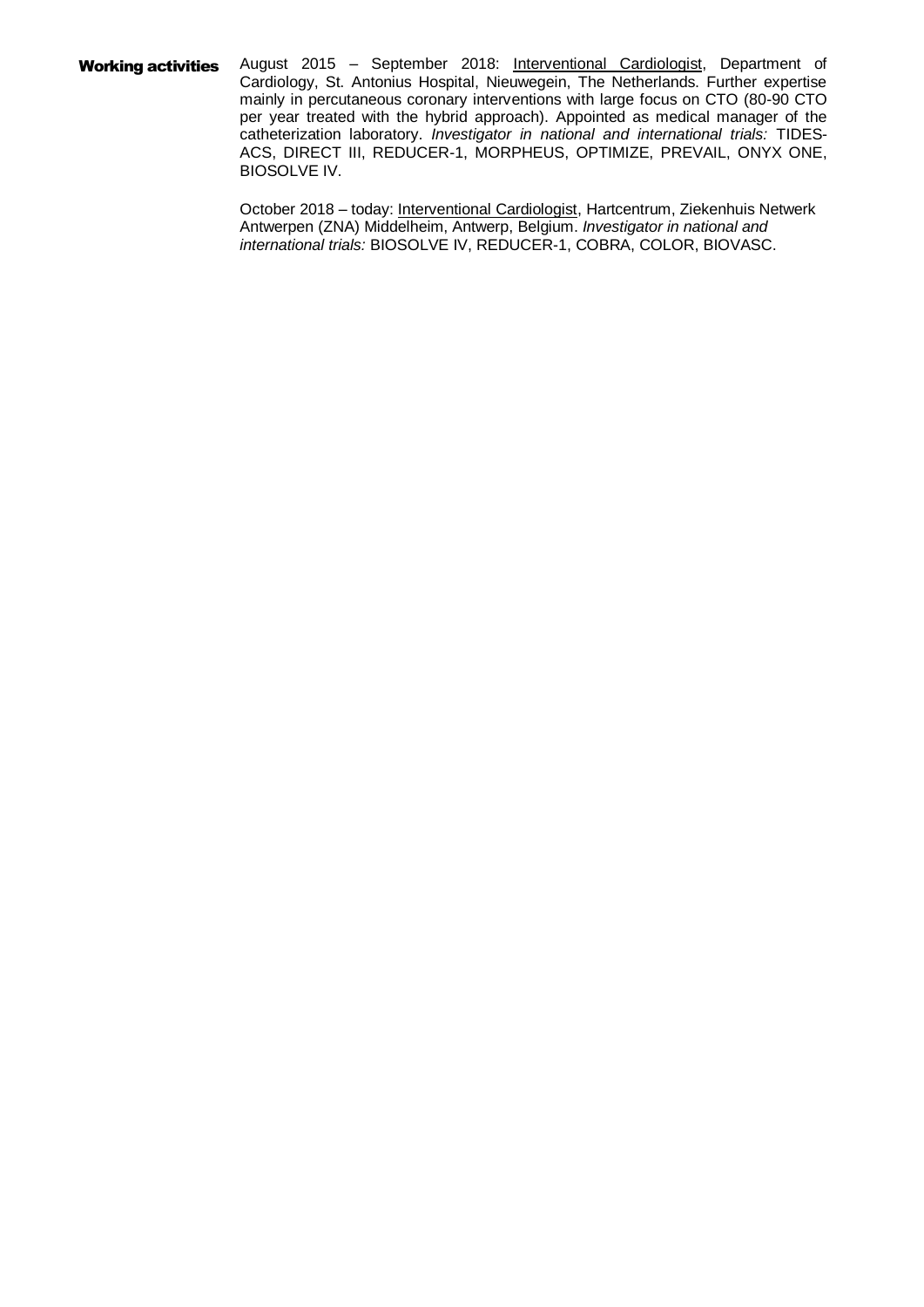**Consultancies** Consultant (2004-2005) for Mediolanum Cardio Research (MCR), directed by Dr. Giuseppe M. Sangiorgi (data management, data analysis, protocol revision, quantitative coronary angiography analysis).

> Consultant (2006) for Bristol Meyers Squibbs – Medical Imaging (development of the pre-clinical and clinical program of the Thermocore intracoronary thermography catheter).

> Consultant (2007-today) for Genae Associates NV (independent medical review [Data Safety and Monitoring Board and Clinical Events Committee member] for controlled clinical trials in interventional cardiology, intravascular ultrasound analysis).

Chairman of the Medical Advisory Board for Genae Associates NV (2008-2013).

Proctor (2016-today) for Neovasc Inc, for coronary sinus Reducer procedures.

Proctor (2016-today) for Meril Lifescience, for Microport and for Boston Scientific for complex PCI and CTO procedures.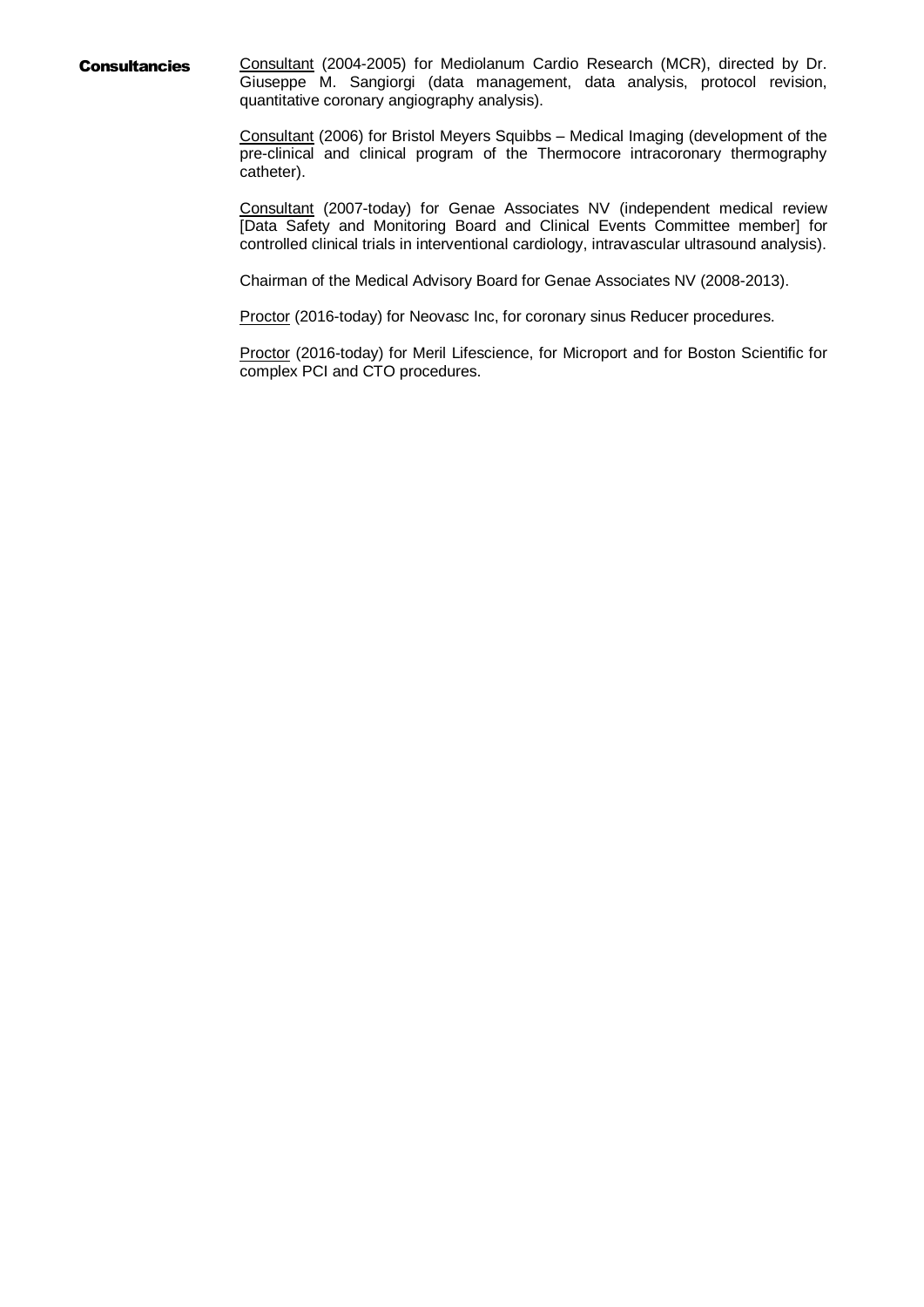**Publications** 1. Biondi-Zoccai G, **Agostoni P**. Therapeutic efficiency of tirofiban in acute coronary syndromes. *Lancet* 2000;355:931 (letter to the editor).

> 2. **Agostoni P**, Biondi-Zoccai G. Blood pressure and death from coronary heart disease. *New Engl J Med* 2000;342:1675 (letter to the editor).

> 3. **Agostoni P**, Biondi-Zoccai G. Prognostic value of C-reactive protein in unstable angina. *Circulation* 2000;102:e177 (letter to the editor).

> 4. Biondi-Zoccai G, Abbate A, **Agostoni P**. Antioxidant vitamins and coronary disease. *New Engl J Med* 2002;346:1092-1093 (letter to the editor).

> 5. Biondi-Zoccai G, Abbate A, **Agostoni P**, Parisi Q, Turri M, Anselmi M, Vassanelli C, Zardini P, Biasucci L. Stenting versus surgical bypass grafting for coronary artery disease: systematic overview and meta-analysis of randomized trials. *Ital Heart J* 2003;4:271-280.

> 6. Biondi-Zoccai G, Abbate A, Parisi Q, **Agostoni P**, Burzotta F, Sandroni C, Zardini P, Biasucci L. Is vasopressin superior to adrenaline or placebo in the management of cardiac arrest? A meta-analysis. *Resuscitation* 2003;59:221-224.

> 7. Biondi-Zoccai G, **Agostoni P**, Abbate A.. Parallel hierarchy of clinical research in cardiovascular medicine. *Ital Heart J* 2003;4:819-820 (letter to the editor).

> 8. **Agostoni P**, Gasparini G, Destro G. Acute myocardial infarction probably caused by paradoxical embolus in a pregnant woman. *Heart* 2004;90:e12 (case report).

> 9. Biondi-Zoccai G, **Agostoni P**, Testa L, Abbate A, Parisi Q, Burzotta F, Trani C, Mongiardo R, Vassanelli C, Biasucci L. Increased mortality after coronary stenting in patients treated with clopidogrel without loading dose: evidence from a meta-analysis. *Minerva Cardioangiol* 2004;52:195-208.

> 10. **Agostoni P**, Biondi-Zoccai G, De Benedictis M, Rigattieri S, Turri M, Anselmi M, Vassanelli C, Zardini P, Louvard Y, Hamon M. Radial versus femoral approach for percutaneous coronary diagnostic and interventional procedures: systematic overview and meta-analysis of randomized trials. *J Am Coll Cardiol* 2004;44:349-356.

> 11. Biondi-Zoccai G, Testa L, **Agostoni P**. A practical algorhythm for systematic reviews in cardiovascular medicine. *Ital Heart J* 2004;5:486-487 (letter to the editor).

> 12. **Agostoni P**, Schaar J, Serruys P. The challenge of vulnerable plaque detection in the cardiac catheterization laboratory. *Kardiovaskulare Medizin* 2004;7:349-358. Available in http://www.cadiovascmed.ch

> 13. **Agostoni P**, Biondi-Zoccai G, Abbate A. Coronary stenting in small vessels. *J Am Coll Cardiol* 2005; 45:324-325 (letter to the editor).

> 14. Abbate A, Biondi-Zoccai G, **Agostoni P**, Biasucci L, Baldi A, Crea F. Hibernating myocardium, apoptosis, and a simple mathematical task. *J Am Coll Cardiol* 2005;45:466 (letter to the editor).

> 15. **Agostoni P**, Valgimigli M, van Mieghem C, Rodriguez Granillo G, Aoki J, Ong A, Tsuchida K, McFadden E, Ligthart J, Smits P, de Jaegere P, Sianos G, van der Giessen W, de Feyter P, Serruys P. Comparison of early outcome of percutaneous coronary intervention for unprotected left main coronary artery disease in the drug-eluting stent era with–vs.–without intravascular ultrasonic guidance. *Am J Cardiol* 2005;95:644-647.

> 16. Biondi-Zoccai G, **Agostoni P**, Abbate A, Testa L, Burzotta F. A simple hint to improve Robinson and Dickersin's highly sensitive PubMed search strategy for controlled clinical trials. *Int J Epidemiol* 2005;34:224-225.

> 17. Biondi-Zoccai G, Abbate A, **Agostoni P**, Testa L, Burzotta F, Lotrionte M, Trani C, Biasucci L. Long-term benefits of an early invasive management in acute coronary syndromes depend on intra-coronary stenting and aggressive anti-platelet treatment: a meta-regression. *Am Heart J* 2005;149:504-511.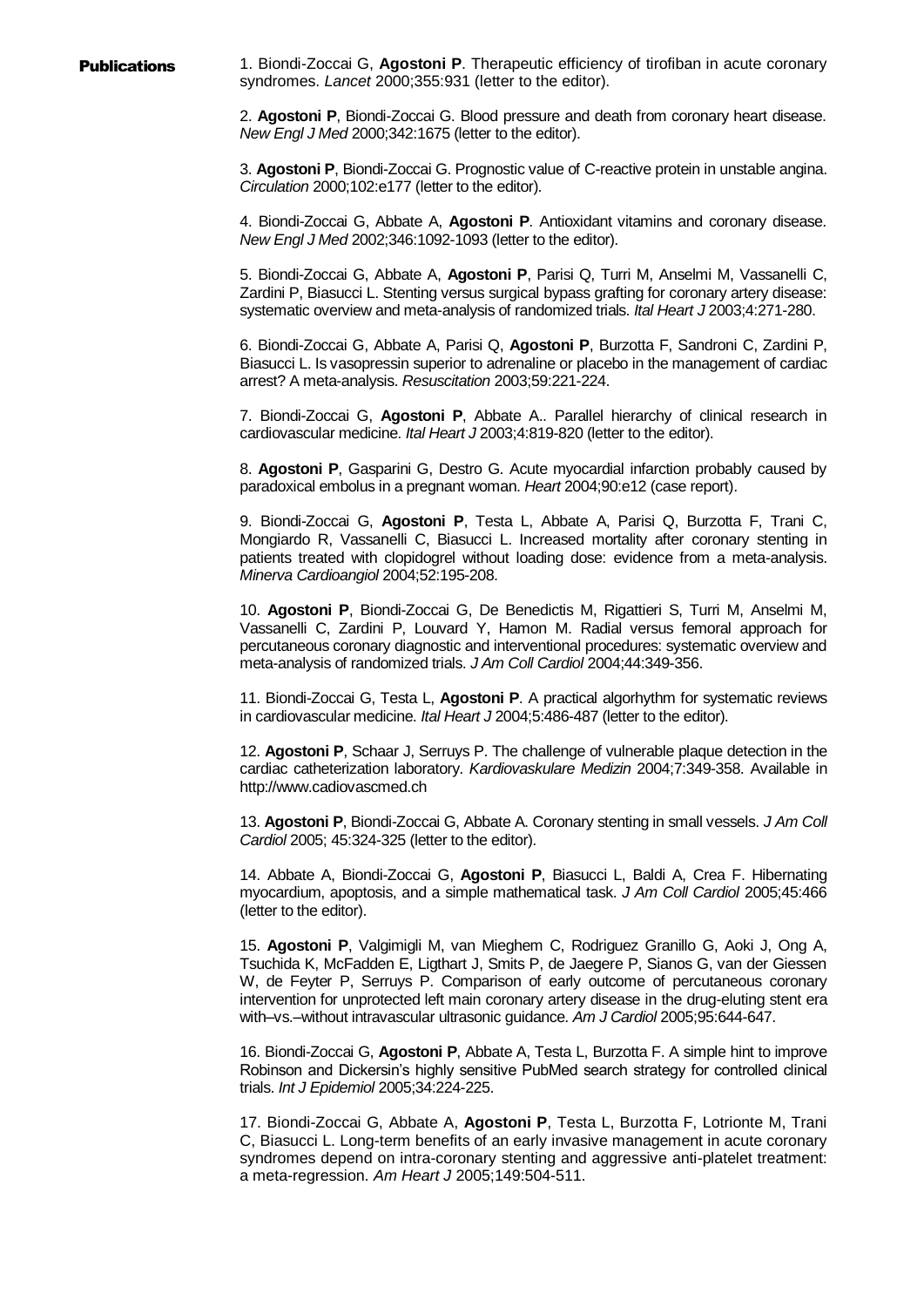**Publications** 18. Biondi-Zoccai G, Agostoni P, Abbate A, Testa L, Burzotta F, Biasucci L, Vetrovec G, Colombo A. Adjusted indirect comparison of intra-coronary drug-eluting stents: evidence from a meta-analysis of randomized bare-metal-stent-controlled trials. *Int J Cardiol* 2005;100:119-123.

> 19. **Agostoni P**, Biondi-Zoccai G, Gasparini G, Anselmi M, Morando G, Turri M, Abbate A, McFadden E, Vassanelli C, Zardini P, Colombo A, Serruys P. Is bare-metal stenting superior to balloon angioplasty for small vessel coronary artery disease? Evidence from a meta-analysis of randomized trials. *Eur Heart J* 2005;26:881-889.

> 20. Biondi-Zoccai G, Sangiorgi G, Chieffo A, Vittori G, Falchetti E, Margheri M, Barbagallo R, Tamburino C, Remigi E, Briguori C, Iakovou I, **Agostoni P**, Tsagalou E, Melzi G, Michev I, Airoldi F, Montorfano M, Carlino M, Colombo A, on behalf of the RECIPE (Realworld Eluting-stent Comparative Italian retrosPective Evaluation) Study Investigators Validation of predictors of intraprocedural stent thrombosis in the drug-eluting stent era. *Am J Cardiol* 2005;95:1466-1468.

> 21. Biondi-Zoccai G, **Agostoni P**, Abbate A, Airoldi F, Colombo A. Critical role of baremetal stent controls in trials of drug-eluting stents. *Eur Heart J* 2005;26:1686-1687 (letter to the editor).

> 22. Biondi-Zoccai G, Chieffo A, **Agostoni P**, Colombo A. Applying intravascular ultrasound to optimize the placement of coronary drug-eluting stents. *Minerva Cardioangiol* 2005;53:165-176.

> 23. **Agostoni P**, Biondi-Zoccai G, Gasparini G, Anselmi M, Morando G, Turri M, Abbate A, McFadden E, Vassanelli C, Zardini P, Colombo A, Serruys P. Coronary stenting in small vessels: reply to Moreno et al. *Eur Heart J* 2005;26:1562-1563 (reply to a letter to the editor).

> 24. Valgimigli M, **Agostoni P**, Biondi-Zoccai GG. Letter to the Editor on Zimarino et al. *Eur Heart J* 2005;26:1809-1810 (letter to the editor).

> 25. Cominacini L, Anselmi M, Garbin U, Fratta Pasini A, Stranieri C, Fusaro M, Nava C, **Agostoni P**, Keta D, Zardini P, Sawamura T, Lo Cascio V. Enhanced plasma levels of oxidized-LDL increase circulating Nuclear Factor-kB activation in patients with unstable angina. *J Am Coll Cardiol* 2005;46:799-806.

> 26. Abbate A, **Agostoni P**, Biondi-Zoccai GG. ST-segment elevation myocardial infarction: reperfusion at any cost? *Eur Heart J* 2005;26:1813-1815 (editorial).

> 27. Cosgrave J, **Agostoni P**, Biondi-Zoccai GG, Ge l, Iakovou I, Chieffo A, Biondi-Zoccai GG, Sangiorgi GM, Montorfano M, Michev I, Airoldi F, Carlino M, Corvaja N, Bonizzoni E, Colombo A. Clinical outcome following aleatory implantation of paclitaxel-eluting or sirolimus-eluting stents in complex coronary lesions. *Am J Cardiol* 2005;96:1663-1668.

> 28. Valgimigli M, Rodriguez-Granillo GA, **Agostoni P**, Serruys P. Acute coronary syndromes: from treatment to prevention. The enduring challenge of vulnerable plaque detection in the cardiac catheterization laboratory. *Dialogues in Cardiovascular Medicine* 2005;10:141-150.

> 29. **Agostoni P**. Letter to the Editor on "Late loss in lumen diameter and binary restenosis for drug-eluting stent comparison" by Mauri et al. *Circulation* 2005;112:e358 (letter to the editor).

> 30. Vermeersch P, **Agostoni P**. Should degenerated saphenous vein graft routinely be sealed with drug-eluting stents? *J Interven Cardiol* 2005;18:467-473.

> 31. Biondi-Zoccai GG, Abbate A, **Agostoni P**, Valgimigli M, Sangiorgi GM. Drawbacks of non-randomized trials in acute coronary syndromes. *Am J Cardiol* 2006;97:151 (reader's comment).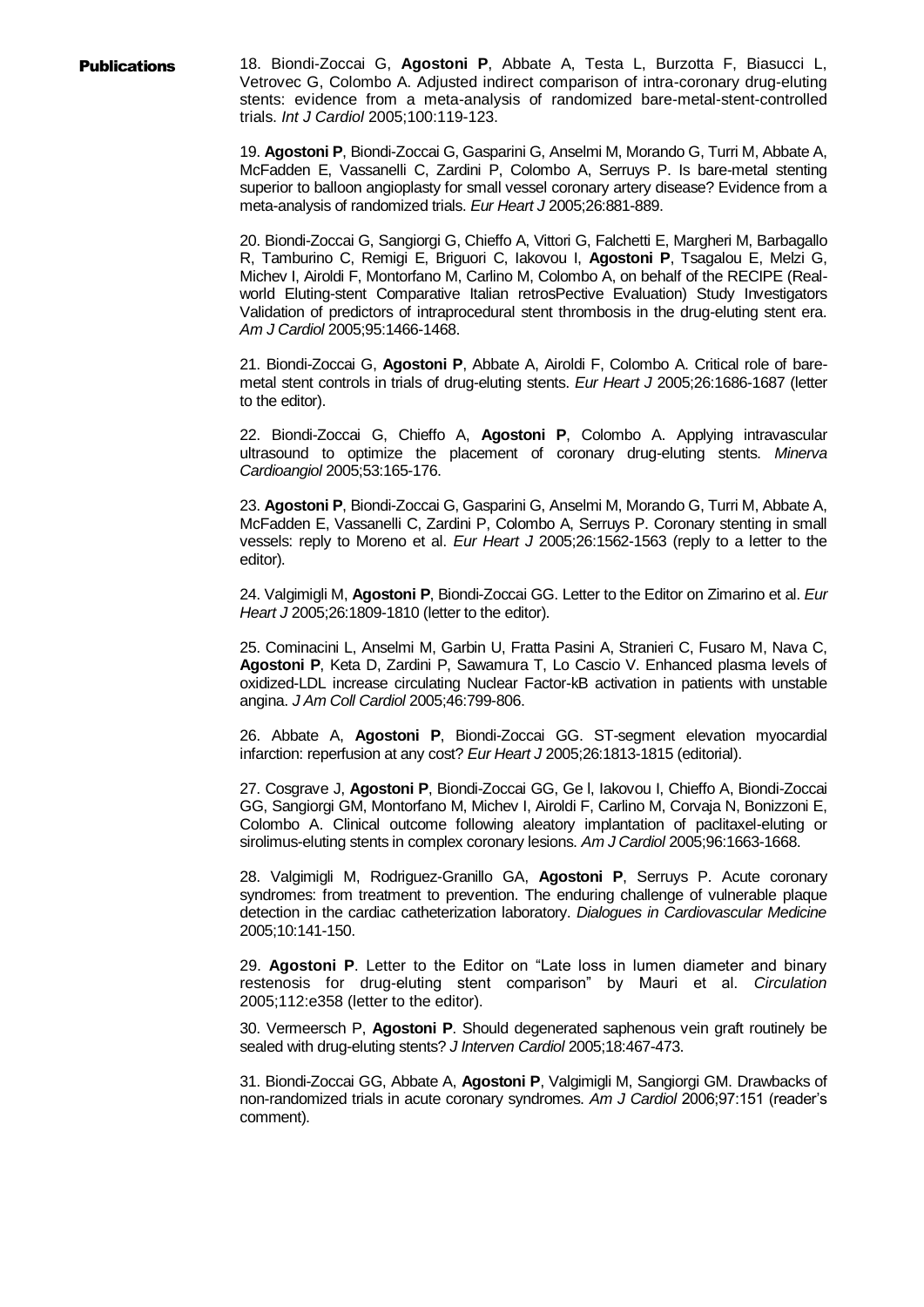Publications 32. Biondi-Zoccai G, **Agostoni P**, Sangiorgi GM, Iakovou I, Antoniucci D, Grube E, Tamburino C, Di Mario C, Reimers B, Michev I, Goktekin O, Airoldi F, Chieffo A, Cosgrave J, Tassanawiwat W, Colombo A, on behalf of the TRUE (Taxus™ in Real-Life Usage Evaluation) Study Investigators. Comparison of ticlopidine vs. clopidogrel in addition to aspirin after paclitaxel-eluting stent implantation: Insights from the TRUE (Taxus™ in Reallife Usage Evaluation) Study. *Int J Cardiol* 2006;108:406-407.

> 33. Rodriguez-Granillo GA, **Agostoni P**, García-García HM, de Feyter P, Serruys PW. Invivo, cardiac-cycle related intimal displacement of coronary plaques assessed by 3-D ECG-gated intravascular ultrasound: exploring its correlate with tissue deformability identified by palpography. *Int J Cardiovasc Imaging* 2006;22:147-152.

> 34. Ge L, Iakovou I, Cosgrave J, **Agostoni P**, Airoldi F, Sangiorgi GM, Michev I, Chieffo A, Montorfano M, Carlino M, Corvaja N, Colombo A. Treatment bifurcation lesions with two stents: crush versus T Stenting - one year angiographic and clinical follow-up. *Heart*  2006;92:371-376.

> 35. Anselmi M, Garbin U, **Agostoni P**, Fusaro M, Fratta Pasini A, Nava C, Keta D, Turri M, Zardini P, Vassanelli C, Lo Cascio V, Cominacini L. Plasma levels of oxidized lowdensity lipoproteins are higher in patients with unstable angina and correlated with angiographic coronary complex plaques. *Atherosclerosis* 2006; 185:114-120.

> 36. **Agostoni P**, Valgimigli M, Biondi-Zoccai G, Abbate A, Garcia Garcia H, Anselmi M, Turri M, McFadden E, Vassanelli C, Serruys P, Colombo A. Clinical effectiveness of bare-metal stenting compared to balloon angioplasty in total coronary occlusions: insights from a systematic overview of randomized trials, in light of the drug-eluting stent era. *Am Heart J* 2006;151:682-689.

> 37 **Agostoni P**, Valgimigli M, Abbate A, Cosgrave J, Pilati M, Biondi-Zoccai GG. Is late luminal loss an accurate predictor of the clinical effectiveness of drug-eluting stents in the coronary arteries? *Am J Cardiol* 2006;97:603-605.

> 38. Biondi-Zoccai GG, **Agostoni P**, Sangiorgi GM,Airoldi F, Cosgrave J, Chieffo A, Barbagallo R, Tamburino C, Vittori G, Falchetti E, Margheri M, Briguori C, Remigi E, Iakovou I, Colombo A, on behalf of the RECIPE (Real-world Eluting-stent Comparative Italian retrosPective Evaluation) Study Investigators. Incidence, predictors and outcomes of coronary dissections left untreated after drug-eluting stent implantation. *Eur Heart J* 2006;27:540-546.

> 39. Biondi-Zoccai GG, **Agostoni P**, Sangiorgi GM, Colombo A. The drug-eluting stent dilemma: comparing the effectiveness of Cypher versus Taxus. *J Cardiovasc Med* 2006;7:2-4 (editorial).

> 40. Biondi-Zoccai GG, Lotrionte M, Abbate A, Testa L, Remigi E, Burzotta F, Valgimigli M, Romagnoli E, Crea F, **Agostoni P**. Compliance with QUOROM and quality of reporting of overlapping meta-analyses on the role of acetylcysteine in the prevention of contrast associated nephropathy: case study. *BMJ* 2006;332:202-209.

> 41. Biondi-Zoccai GG, Abbate A, Valgimigli M, Testa L, **Agostoni P**. From chaotic to coordinated clinical research: the case of acetylcysteine. *Arch Intern Med* 2006;166:1668;author reply:1669 (letter to the editor).

> 42. Testa L, Trotta G, Abbate A, **Agostoni P**, Biondi-Zoccai GG. Low-Dose Aspirin for Stroke Prevention. *Stroke* 2006; 37:1356 (letter to the editor).

> 43. **Agostoni P**, Anselmi M, Gasparini GL, Morando G, Tosi P, De Benedictis ML, Quintarelli S, Molinari G, Zardini P, Turri M. Safety of percutaneous left heart catheterization directly performed by cardiology fellows: a cohort analysis. *J Invasive Cardiol* 2006; 18:248-252.

> 44. **Agostoni P**, Borenstein N, Verheye S, Van Langenhove G. Macroscopic assessment of porcine coronary vessel wall trauma after percutaneous cardiac catheterization and intervention. *Int J Cardiol* 2006;113:E87-E88 (case report).

> 45. Cornelis K, **Agostoni P**, Van den Branden F, Vermeersch P. Simultaneous double stent implantation through 6 French guiding catheter using a thin strut cobalt chromium stent. *EuroIntervention* 2006;2(issue 6):website exclusive content (case report).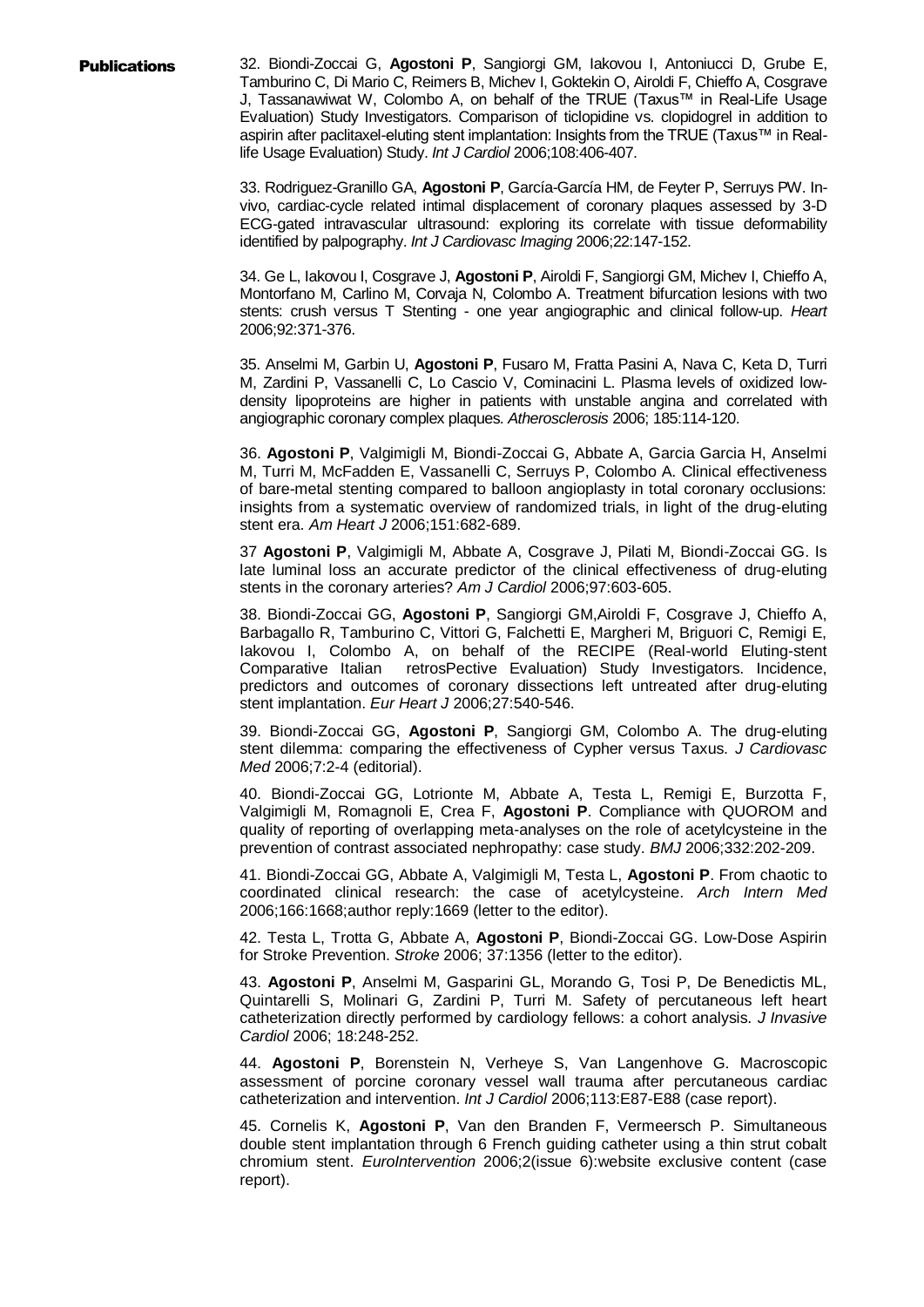**Publications** 45. Cornelis K, Agostoni P, Van den Branden F, Vermeersch P. Simultaneous double stent implantation through 6 French guiding catheter using a thin strut cobalt chromium stent. *EuroIntervention* 2006;2(issue 6):website exclusive content (case report).

> 46. Biondi-Zoccai GG, Lotrionte M, **Agostoni P**, Abbate A, Fusaro M, Burzotta F, Testa L, Sheiban I , Sangiorgi G. A systematic review and meta-analysis on the hazards of discontinuing or not adhering to aspirin among 50279 patients at risk for coronary artery disease. *Eur Heart J* 2006;27:2667-2674.

> 47. Hamon M, Biondi-Zoccai GG, Malagutti P, **Agostoni P**, Morello R, Valgimigli M, Hamon M. Diagnostic performance of multislice spiral computed tomography of coronary arteries as compared with conventional invasive coronary angiography: a meta-analysis. *J Am Coll Cardiol* 2006;48:1896-1910.

> 48. Vermeersch P, **Agostoni P**, Verheye S, Van den Heuvel P, Convens C, Bruining N, Van den Branden F, Van Langenhove G. Randomized double-blind comparison of sirolimus-eluting stent versus bare metal stent implantation in diseased saphenous vein grafts: 6-month angiographic, intravascular ultrasound and clinical follow up of the RRISC (Reduction of Restenosis In Saphenous vein grafts with Cypher sirolimuseluting stent) trial. *J Am Coll Cardiol* 2006;48:2423-2431.

> 49. Biondi-Zoccai GG, **Agostoni P**, Sangiorgi GM, Dalla Paola L, Armano F, Nicolini S, Alek J, Fusaro M. Mastering the antegrade femoral artery access in patients with symptomatic lower limb ischemia: learning curve, complications, and technical tips and tricks. *Cathet Cardiovasc Intervent* 2006;68:835-842.

> 50. Testa L, Trotta G, Abbate A, **Agostoni P**, Biondi-Zoccai GG. The hurdles of warfarin and the hurdles of clinical practice. *Stroke* 2006;37:2867 (letter to the editor).

> 51. **Agostoni P**, Vermeersch P; Vydt T, Debrauwere J, Van den Heuvel P, Convens C, Van den Branden F, Verheye S, Van Langenhove G. Acute and mid-term local vascular effects of compliant balloon inflation (GuardWire system) on saphenous vein bypass grafts: an angiographic analysis. *Int J Cardiol* 2007;120:227-231.

> 52. Rodriguez-Granillo GA, **Agostoni P**, Garcia-Garcia HM, Biondi-Zoccai GG, Mc Fadden E, Amoroso G, de Jaegere P, Bruining N, de Feyter P, Serruys PW. Metaanalysis of the studies assessing temporal changes in coronary plaque volume using intra-vascular ultrasound. *Am J Cardiol* 2007;99:5-10.

> 53. Valgimigli M, Biondi-Zoccai GG, **Agostoni P**. Clinical implications of the PROTECT-TIMI-30 trial. *J Am Coll Cardiol* 2007;49:729-730 (letter to the editor).

> 54. Valgimigli M, **Agostoni P**, Serruys P. Acute coronary syndromes: emphasis shift from treatment to prevention. The enduring challenge of vulnerable plaque detection in the cardiac catheterization laboratory. *J Cardiovasc Med* 2007;8:221-229.

> 55. Biondi-Zoccai GG, Sangiorgi GM, Antoniucci D, Grube E, Di Mario C, Reimers B, Tamburino C, **Agostoni P**, Cosgrave J, Colombo A. Testing prospectively the effectiveness and safety of paclitaxel-eluting stents in over 1000 very high-risk patients Design, baseline characteristics, procedural data and in-hospital outcomes of the multicenter Taxus in Real-life Usage Evaluation (TRUE) Study. *Int J Cardiol* 2007;117:349-354.

> 56. **Agostoni P**, Kedhi E, Verheye S, Vermeersch P, Van Langenhove G. Dissimilar relevance given to diseases by medical literature, and the potential to create biases in the clinical decision-making process: the case of late stent thrombosis. *Int J Cardiol* 2007;114:E38-E39 (case report).

> 57. Biondi-Zoccai GG, Lotrionte M, Abbate A, Valgimigli M, Testa L, Burzotta F, Crea F, **Agostoni P**. Direct and indirect comparison meta-analysis demonstrates the superiority of sirolimus- versus paclitaxel-eluting stents across 5854 patients. *Int J Cardiol* 2007,114:104-105.

> 58. **Agostoni P**, Cosgrave J, Biondi-Zoccai GG, Sangiorgi GM, Ge L, Melzi G, Corbett S, Airoldi F, Montorfano M, Chieffo A, Michev I, Carlino M, Colombo A. Angiographic analysis of pattern of late luminal loss in sirolimus and paclitaxel eluting stents. *Am J Cardiol* 2007;99:593-598.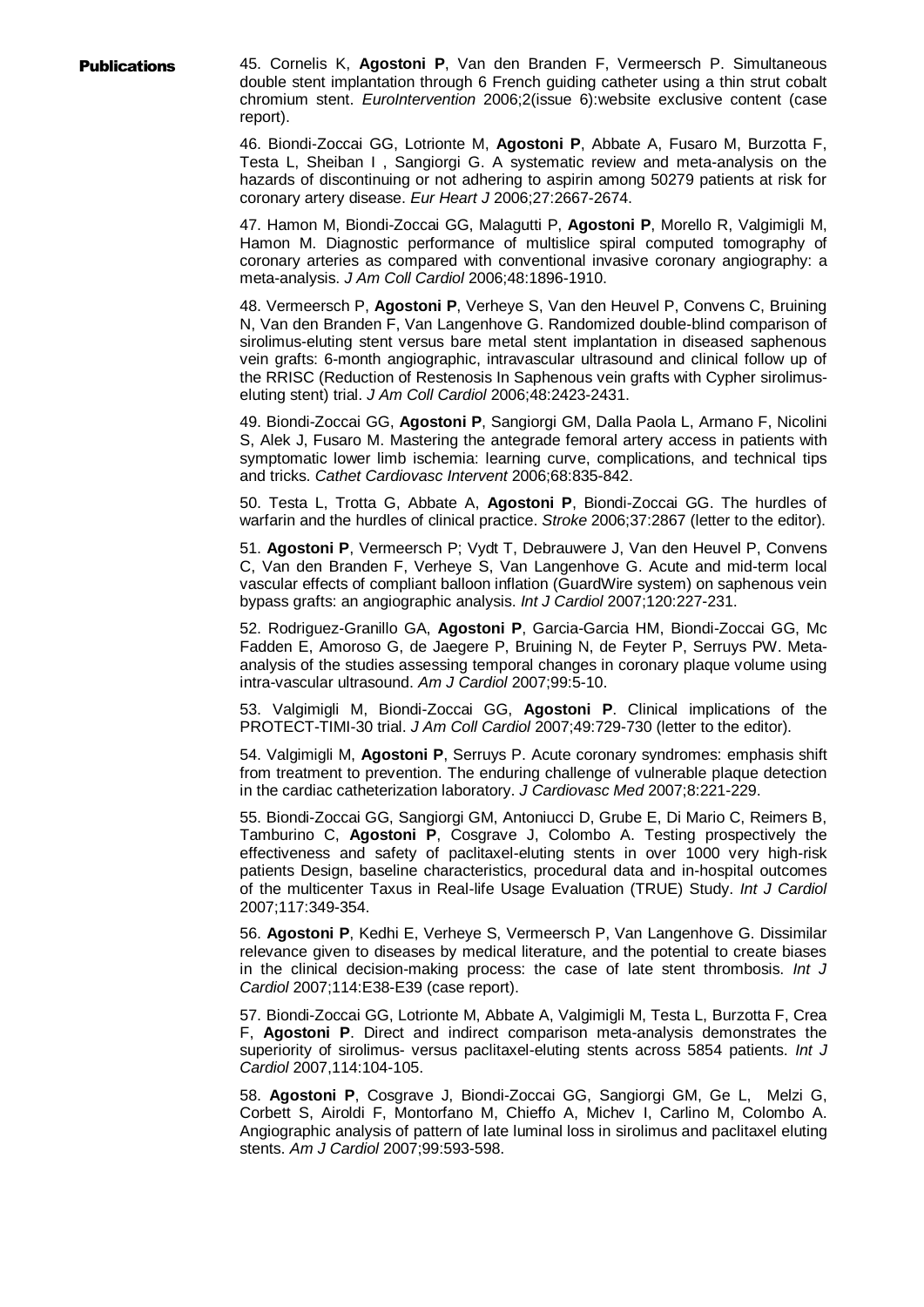Publications 59. **Agostoni P**, Verheye S. Bifurcation stenting with a dedicated biolimus-eluting stent: X-ray visual enhancement of the final angiographic result with "StentBoost Subtract". *Cathet Cardiovasc Intervent* 2007;70:233-236 (case report).

> 60. Biondi-Zoccai GG, Lotrionte M, **Agostoni P**, Valgimigli M Abbate A, Sangiorgi G, Moretti C, Sheiban I. Benefits of clopidogrel in patients undergoing coronary stenting significantly depend on loading dose: evidence from a meta-regression. *Am Heart J* 2007;153:587-593.

> 61. Biondi-Zoccai GG, Abbate A, Valgimigli M, **Agostoni P**. Keeping a high standard in quantitative analyses, meta-analyses, and systematic reviews. *Eur Heart J* 2007;28:516-517 (letter to the editor).

> 62. Vydt T, **Agostoni P**. Letter of comment on "Amit et al. Intracoronary nitroprusside for the prevention of the no-reflow phenomenon after primary percutaneous coronary intervention in acute myocardial infarction. A randomized, double-blind, placebocontrolled clinical trial. (Am Heart J. 2006;152:e9-14)". *Am Heart J* 2007;153:e25 (letter to the editor).

> 63. **Agostoni P**, Sangiorgi GM, Biondi-Zoccai GG. Treatment of restenosis with a paclitaxel-coated balloon catheter. *N Engl J Med* 2007;356:1071-1072 (letter to the editor).

> 64. Abbate A, Biondi-Zoccai GG, **Agostoni P**, Lipinski MJ, Vetrovec GW. Recurrent angina after coronary revascularization: a clinical challenge. *Eur Heart J*  2007;28:1057-1065.

> 65. Cornelis K, **Agostoni P**, Vermeersch P. More stent deformation due to thinner stent struts? *EuroIntervention* 2007;3(issue 9): website exclusive content (case report).

> 66. **Agostoni P**, Vermeersch P, Semeraro O, Verheye S, Van Langenhove G, Van den Heuvel P, Convens C, Van den Branden F, Bruining N. Intravascular ultrasound comparison of sirolimus-eluting stent versus bare metal stent implantation in diseased saphenous vein grafts (from the RRISC [Reduction of Restenosis In Saphenous vein grafts with Cypher sirolimus-eluting stent] trial). *Am J Cardiol* 2007;100:52-58.

> 67. Cosgrave J, Melzi G, Corbett S, Biondi-Zoccai GG, **Agostoni P**, Babic R, Airoldi F, Chieffo A, Sangiorgi GM, Montorfano M, Michev I, Carlino M, Colombo A. Comparable clinical outcomes with paclitaxel and sirolimus-eluting stents in unrestricted contemporary practice. *J Am Coll Cardiol* 2007;49:2320-2328.

> 68. Ge L, Cosgrave J, Iakovou I, Qian JY, **Agostoni P**, Sangiorgi GM, Airoldi F, Michev I, Chieffo A, Corvaja N, Colombo A, Ge JB. Long-term outcomes following drug-eluting stent implantation in unprotected left main bifurcation lesions. *Chin Med J (Engl)* 2007;120:545-551.

> 69. Testa L, Van Gaal W, **Agostoni P**, Abbate A, Trotta G, Biondi-Zoccai GG. Ximelagatran vs warfarin in the prevention of atrial fibrillation related stroke: both sides of the story. *Stroke* 2007;38:e57 (letter to the editor).

> 70. Testa L, van Gaal W, Biondi-Zoccai GG, Abbate A, Bhindi R, **Agostoni P**. Comparing, by means of a meta-analytic approach, the available evidence on offpump coronary artery bypass surgery (OPCABG) with percutaneous coronary intervention (PCI). *J Thorac Cardiovasc Surg* 2007;134:816-817. (letter to the editor).

> 71. Valgimigli M, Bolognese L, Anselmi M, Campo G, Rodriguez AE, De Cesare N, Cohen DJ, Sheiban I, Colangelo S, Pasquetto G, Hamon M, Vranckx P, Ferrario M, Prati F, **Agostoni P**, Malagutti P, Arcozzi C, Parrinello G, Vassanelli C, Ferrari R, Percoco G. Two-by-two factorial comparison of high bolus dose tirofiban followed by standard infusion versus abciximab and sirolimus-eluting versus bare metal stent implantation in patients with acute myocardial infarction. Design and rationale for the MULTI-STRATEGY trial. *Am Heart J* 2007;154:39-45.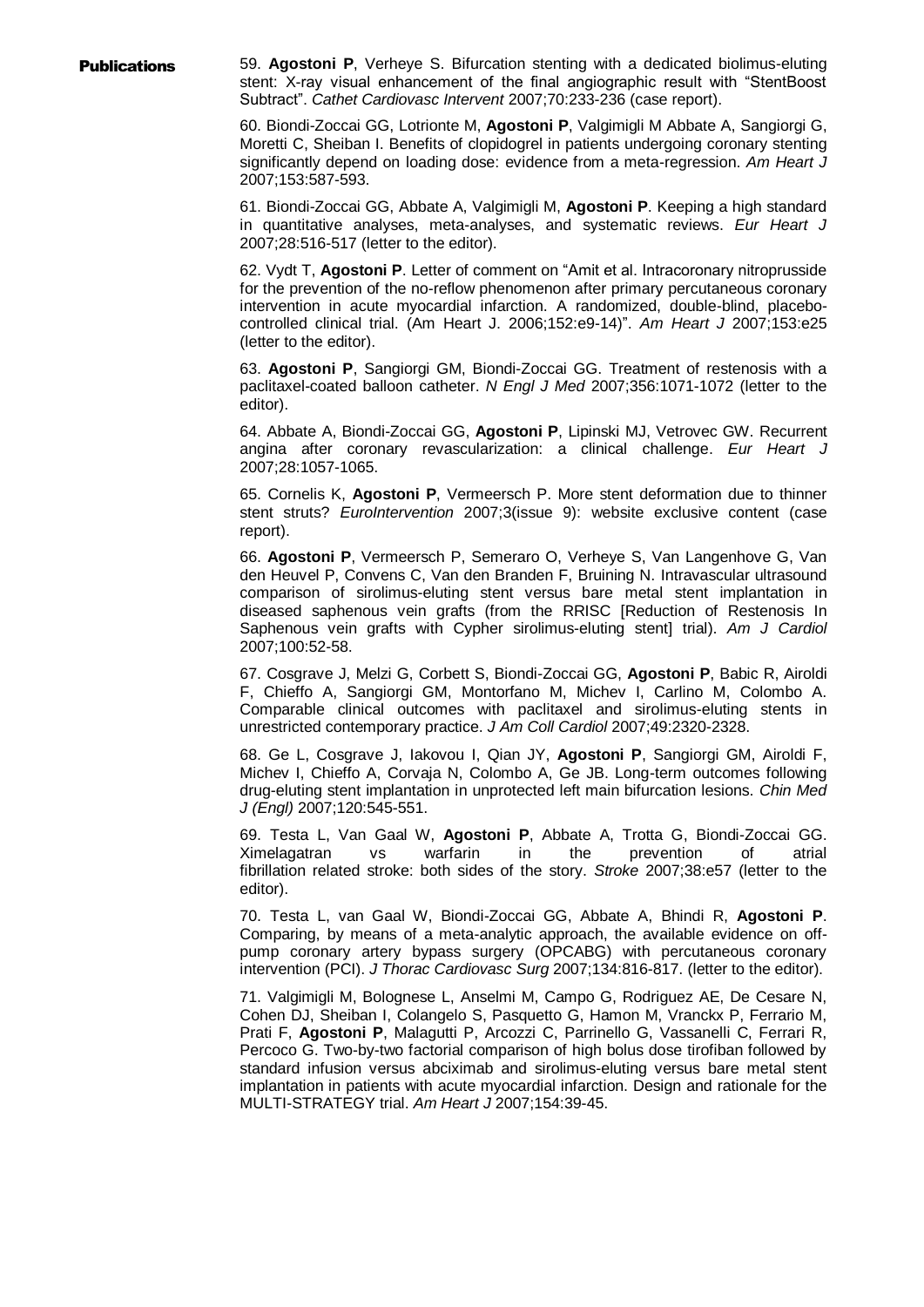Publications 72. Sangiorgi GM, Melzi G, **Agostoni P**, Cola C, Clementi F, Romitelli P, Virmani R, Colombo A. Engineering aspects of stents design and their translation into clinical practice. *Ann Ist Super Sanita* 2007;43:89-100.

> 73. Testa L, Van Gaal W, Biondi-Zoccai GG, Abbate A, Trotta G, **Agostoni P**. Early decrease in coagulation activity after myocardial infarction is associated with lower risk of new ischaemic events: observations from the ESTEEM trial. *Eur Heart J* 2007;28:1782-1783 (letter to the editor).

> 74. **Agostoni P**, Sangiorgi GM, Biondi-Zoccai GG. Letter of comment on: "Camenzind E. et al. Stent thrombosis late after implantation of first-generation drugeluting stents: A cause of concern. *Circulation* 2007;115:1440-1455". *Circulation* 2007;116:e388 (letter to the editor).

> 75. Lotrionte M, Biondi-Zoccai GG, **Agostoni P**, Abbate A, Angiolillo DJ, Valgimigli M Moretti C, Meliga E, Cuisset T, Montalescot G, Collet JP, Di Sciascio G, Waksman R, Testa L, Sangiorgi G, Laudito A, Trevi GP, Sheiban I. Meta-analysis appraising high clopidogrel loading in patients undergoing percutaneous coronary intervention. *Am J Cardiol* 2007;100:1199-1206.

> 76. **Agostoni P**, Vermeersch P, Verheye S, Van den Heuvel P, Convens C, Van den Branden F, Van Langenhove G. Targeted stent use in clinical practice based on evidence from the Basel Stent Cost Effectiveness Trial (BASKET). *Eur Heart J* 2007;28:1912-1913 (letter tot the editor).

> 77. Vermeersch P, **Agostoni P**, Verheye S, Van den Heuvel P, Convens C, Van den Branden F, Van Langenhove G. Increased late mortality after sirolimus-eluting stents versus bare metal stents in diseased saphenous vein grafts: results from the randomized DELAYED RRISC trial. *J Am Coll Cardiol* 2007;50:261-267.

> 78. Testa L, Biondi-Zoccai GG, Porto I, Trotta G, **Agostoni P**, Andreotti F, Crea F. Adjusted indirect meta-analysis of aspirin plus warfarin at international normalized ratios 2 to 3 versus aspirin plus clopidogrel after acute coronary syndromes. *Am J Cardiol* 2007;99:1637-1642.

> 79. Biondi-Zoccai GG, **Agostoni P**, Moretti C, Meliga E, Sheiban I. Making sense of the recent meta-analytical confusion concerning the safety of drug-eluting stents. *EuroIntervention* 2007;3:381-385.

> 80. Testa L, Bhindi R, **Agostoni P**, Abbate A, Zoccai GG, van Gaal WJ. The direct thrombin inhibitor ximelagatran/melagatran: a systematic review on clinical applications and an evidence based assessment of risk benefit profile. *Expert Opin Drug Saf* 2007;6:397-406.

> 81. Sangiorgi GM, Biondi-Zoccai GG, **Agostoni P**, Antoniucci D, Grube E, Di Mario C, Reimers B, Tamburino C, Cosgrave J, Colombo A. Appraising the effectiveness and safety of paclitaxel-eluting stents in over 1,000 very high-risk patients: overall results of the Taxus in Real-life Usage Evaluation (TRUE) Registry. *EuroIntervention* 2007;3:333-339.

> 82. Vermeersch P, **Agostoni P**. Percutaneous treatment of diseased saphenous vein grafts: current state-of-the-art and future directions. *Minerva Cardioangiol* 2007;55:637-646.

> 83. Biondi-Zoccai GG, Moretti C, Abbate A, Lipinski M, De Luca G, **Agostoni P**, Meliga E, Goudreau E, Vetrovec G, Trevi G, Sheiban I. Percutaneous coronary stenting in patients with left ventricular systolic dysfunction: a systematic review and meta-analysis. *EuroIntervention* 2007;3:409-415.

> 84. Biondi-Zoccai GG, Abbate A, **Agostoni P**, Lipinski MJ, Vetrovec GW. Recurrent angina and the problem of inadequate/inappropriate revascularization: reply. *Eur Heart J* 2007;28:2951-2952 (reply to letter to the editor).

> 85. Fusaro M, **Agostoni P**, Biondi-Zoccai GG. Trans-collateral angioplasty for a challenging chronic total occlusion of the tibial vessels: a novel approach to percutaneous revascularization in critical lower limb ischemia. *Cathet Cardiovasc Intervent* 2008;71:268-272 (case report).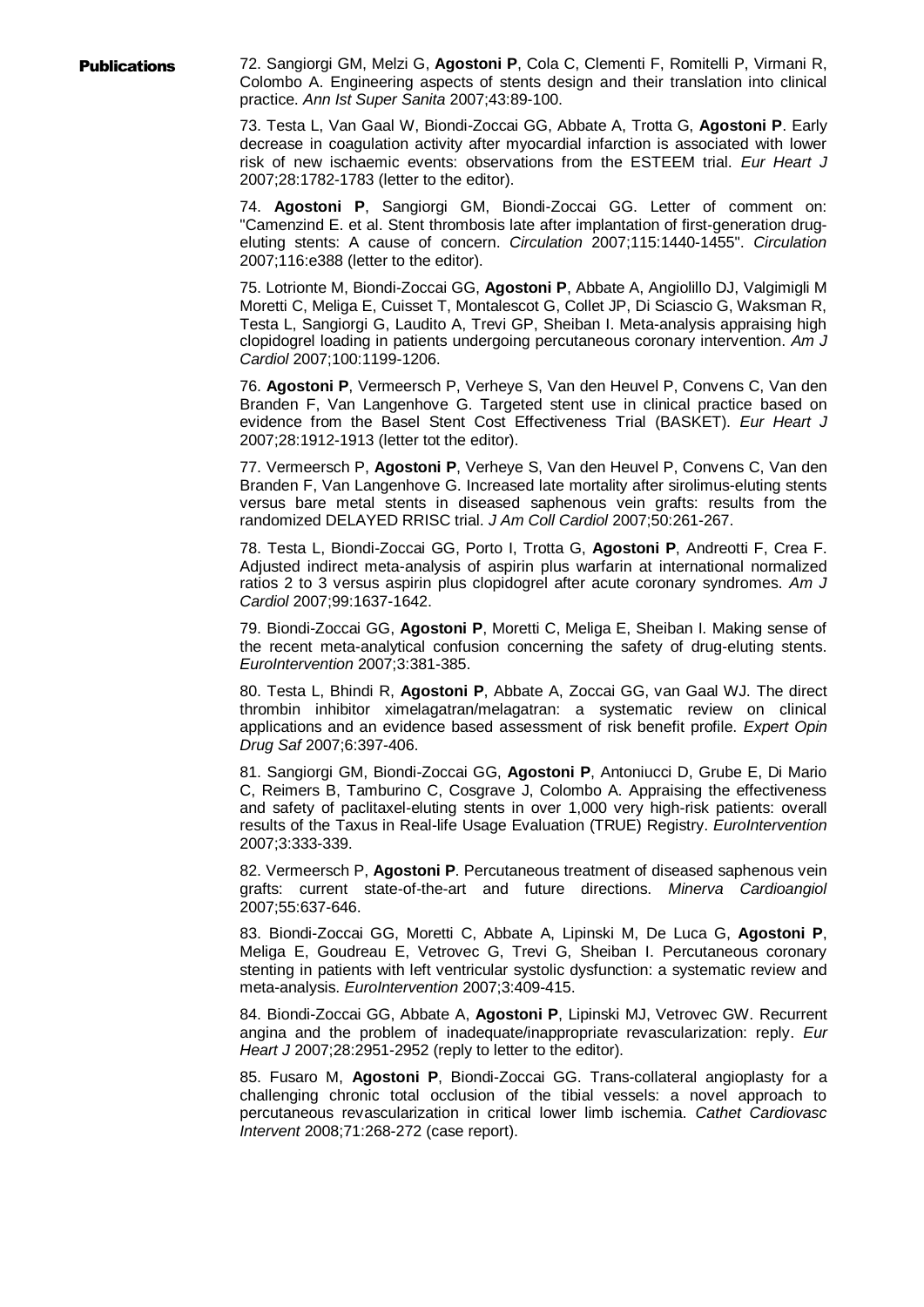**Publications** 86. Lotrionte M, Biondi-Zoccai GG, Agostoni P. Potentials and pitfalls of metaanalysis on statins. *Am J Med* 2008;121:e3 (letter to the editor).

> 87. Biondi-Zoccai GG, Lotrionte M, Moretti C, Meliga E, **Agostoni P**, Valgimigli M, Migliorini A, Antoniucci D, Carrié D, Sangiorgi GM, Chieffo A, Colombo A, Price M, Teirstein P, Christiansen EH, Abbate A, Testa L, Gunn JP, Burzotta F, Laudito A, Trevi G, Sheiban I. A collaborative systematic review and meta-analysis on 1,278 patients undergoing percutaneous drug-eluting stenting for unprotected left main coronary artery disease. *Am Heart J* 2008;155:274-283.

> 88. Vermeersch P, **Agostoni P**, Verheye S, Van den Heuvel P, Convens C, Van den Branden F, Van Langenhove G. Reply to "Percutaneous intervention in saphenous vein bypass graft disease - case against the use of drug-eluting stents". *J Am Coll Cardiol* 2008;51:971-972 (reply to letter to the editor).

> 89. Lotrionte M, Biondi-Zoccai GG, **Agostoni P**, Sheiban I. Comparison of different methods of measurement of aspirin resistance: using the appropriate statistic. *Eur Heart J* 2008;29:138 (letter to the editor).

> 90. Biondi-Zoccai GG, Lotrionte M, Anselmino M, Moretti C, **Agostoni P**, Testa L, Abbate A, Cosgrave J, Laudito A, Trevi GP, Sheiban I. Systematic review and metaanalysis of randomized clinical trials appraising the impact of cilostazol after percutaneous coronary intervention. *Am Heart J* 2008;155:1081-1089.

> 91. **Agostoni P**, Cornelis K, Vermeeersch P. Successful percutaneous treatment of an intraprocedural left main stent thrombosis with the support of an automatic mechanical chest compression device. *Int J Cardiol* 2008;124:e19-e21 (case report).

> 92. Abbate A, Biondi-Zoccai GG, Appleton D, Erne P, Schoenenberger A, Lipinski M, **Agostoni P**, Sheiban I, Vetrovec G. Survival and cardiac remodeling benefits in patients undergoing late percutaneous coronary intervention of the infarct-related artery: evidence from a meta-analysis of randomized controlled trials. *J Am Coll Cardiol* 2008;51:956-964.

> 93. Testa L, Van Gaal WJ, Biondi-Zoccai GG, Abbate A, **Agostoni P**, Bhindi R, Banning AP. Repeat thrombolysis or conservative therapy versus rescue percutaneous coronary intervention for failed thrombolysis: systematic review and meta-analysis. *QJM* 2008;101:387-395.

> 94. Biondi-Zoccai GG, Lotrionte M, Moretti C, **Agostoni P**, Sillano D, Laudito A, Sheiban I. Percutaneous coronary intervention with everolimus-eluting stents (Xience V): systematic review and direct indirect comparison meta analyses with paclitaxeleluting stents (Taxus) and sirolimus-eluting stents (Cypher). *Minerva Cardioangiol* 2008;56:55-65.

> 95. Testa L, Van Gaal WJ, Biondi-Zoccai GG, Bhindi R, **Agostoni P**, Porto I, Andreotti F, Crea F, Banning A. Pexelizumab in ischemic heart disease: a systematic review and meta-analysis on 15196 patients. *J Thorac Cardiovasc Surg* 2008;136:884-893.

> 96. Appleton D, Abbate A, Biondi-Zoccai GG, Delcre' S, Bollati M, Sheiban I, **Agostoni P**. Revisiting the role of percutaneous revascularization versus medical therapy for later infarct-related artery occlusion (letter of comment on Ioannidis and Katritsis. Am Heart J 2007;154:1065-71). *Am Heart J* 2008;155:e41 (letter to the editor)

> 97. **Agostoni P**, Biondi-Zoccai GG. Are surrogate endpoints in drug-eluting stent trials reliable? *J Am Coll Cardiol* 2008;51:1991-1992 (letter to the editor).

> 98. **Agostoni P**, Vermeersch P. Bare metal versus drug-eluting coronary stents. *N Engl J Med* 2008;358:2516-2517 (letter to the editor).

> 99. **Agostoni P**, Biondi-Zoccai GG, Van Langenhove G, Cornelis K, Vermeersch P, Convens C, Vassanelli C, Van den Heuvel P, Van den Branden F, Verheye S. Comparison of assessment of native coronary arteries by standard versus 3 dimensional coronary angiography. *Am J Cardiol* 2008;102:272-279.

> 100. Anselmi M, Pilati M, Golia G, **Agostoni P**, Quintarelli S, Rossetti L, Vassanelli C. Ischemia induced by transesophageal atrial pacing stress echocardiography predicts long-term mortality. *Cardiology* 2008;111:111-118.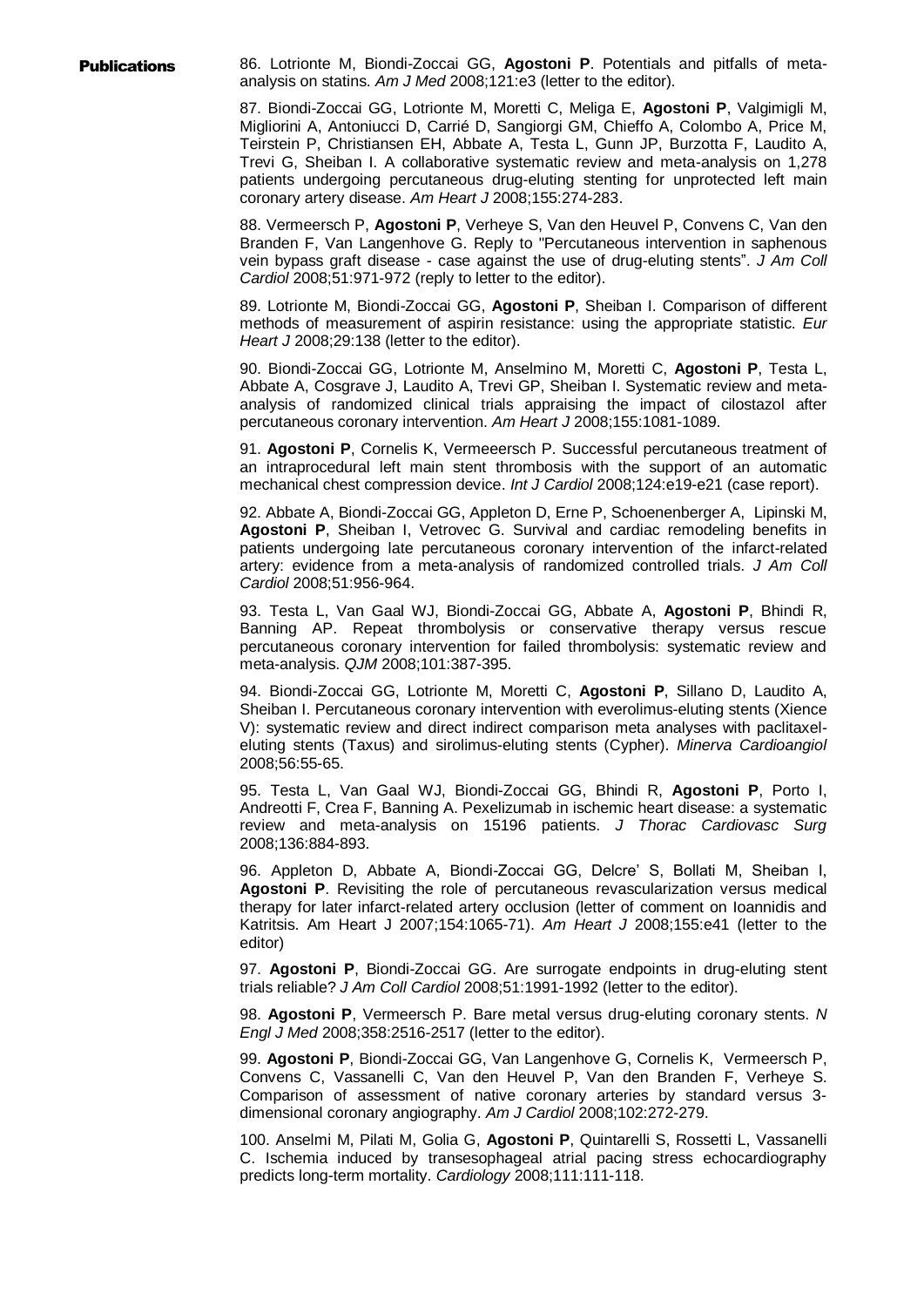Publications 101. Biondi-Zoccai GG, **Agostoni P**, Sheiban I. Last nail in the coffin of late lumen loss? *EuroIntervention* 2008;4:29-32 (editorial).

> 102. Sangiorgi G, Romagnoli E, Biondi-Zoccai G, Margheri M, Tamburino C, Barbagallo R, Falchetti E, Vittori G, **Agostoni P**, Cosgrave J, Colombo A. Percutaneous coronary implantation of sirolimus-eluting stents in unselected patients and lesions: clinical results and multiple outcome predictors. *Am Heart J*  2008;156:871-878.

> 103. **Agostoni P**, Van den Branden F. Drug eluting stents in patients with diabetes: long term aspirin and clopidogrel are key to improving safety. *BMJ* 2008;337:a1359 (editorial).

> 104. **Agostoni P**, Testa L, Biondi-Zoccai G. Comment on: 'Comparison of operator radiation exposure with optimized radiation protection devices during coronary angiograms and ad hoc percutaneous coronary interventions by radial and femoral routes'. *Eur Heart J* 2008;29:2820-2821 (letter to the editor).

> 105. **Agostoni P**. Reply to "A case of very late stent thrombosis after bare metal coronary stent implantation: a neglected complication". *Int J Cardiol* 2009;134:114 (reply to letter to the editor).

> 106. **Agostoni P**, Verheye S, Vermeersch P, Cornelis K, Van Langenhove G. "Virtual" in-vivo bench test for bifurcation stenting with "StentBoost". *Int J Cardiol*  2009;133:e67-e69 (case report).

> 107. **Agostoni P**, Vermeersch P, Van den Branden F. Percutaneous revascularization strategies in a patient with previous coronary artery bypass surgery: technical and patho-physiological insights. *Int J Cardiol* 2009;137:e23-e26 (case report).

> 108. **Agostoni P**, Verheye S. Step-by-step StentBoost-guided small vessel stenting using the self-expandable Sparrow stent-in-wire. *Cathet Cardiovasc Intervent*  2009;73:78-83 (case report).

> 109. **Agostoni P**, Verheye S. Novel self-expanding stent system for enhanced provisional bifurcation stenting: examination by StentBoost and intravascular ultrasound. *Cathet Cardiovasc Intervent* 2009;73:481-487 (case report).

> 110. Garcia JA, **Agostoni P**, Green NE, Maddux JT, Chen SY, Messenger JC, Casserly IP, Hansgen A, Wink O, Movassaghi B, Groves BM, Van Den Heuvel P, Verheye S, Van Langenhove G, Vermeersch P, Van den Branden F, Yeghiazarians Y, Michaels AD, Carroll JD. Rotational vs. standard coronary angiography: an image content analysis. *Cathet Cardiovasc Intervent* 2009;73:753-761.

> 111. Semeraro O, **Agostoni P**, Verheye S, Van Langenhove G, Van den Heuvel P, Convens C, Van den Branden F, Bruining N, Vermeersch P. Re-examining minimal luminal diameter relocation and quantitative coronary angiography – intravascular ultrasound correlations in stented saphenous vein grafts: methodological insights from the randomized RRISC trial. *EuroIntervention* 2009;4:633-640.

> 112. Verheye S, **Agostoni P**, Dubois CL, Dens J, Ormiston J, Worthley S, Trauthen B, Hasegawa T, Koo B-K, Fitzgerald PJ, Mehran R, Lansky AJ. Nine-month Clinical, angiographic and intravascular ultrasound results of a prospective evaluation of the AXXESS self-expanding biolimus A9-eluting stent in coronary bifurcation lesions: the DIVERGE (Drug Eluting Stent Intervention for Treating Side Branches Effectively) study. *J Am Coll Cardiol* 2009;53:1031-1039.

> 113. Verheye S, **Agostoni P**, Dawkins K, Dens J, Rutsch W, Carre D, Schofer J, Dubois C, Cohen S, Fitzgerald P, Lansky A. Randomized, multi-center study of the pimecrolimus-eluting and pimecrolimus/paclitaxel-eluting coronary stent system in patients with de novo lesions of the native coronary arteries: The GENESIS Trial. *JACC Cardiovasc Intervent* 2009;2:205-214.

> 114. Pacchioni A, Angheben C, Pellegrini P, Prati D, Turri M, Prioli MA, **Agostoni P**, Rossi A, Vassanelli C. Arrhythmogenic right ventricular dysplasia/cardiomyopathy presenting as ST segment elevation myocardial infarction: a case report. *Resuscitation* 2009;80:493-496 (case report).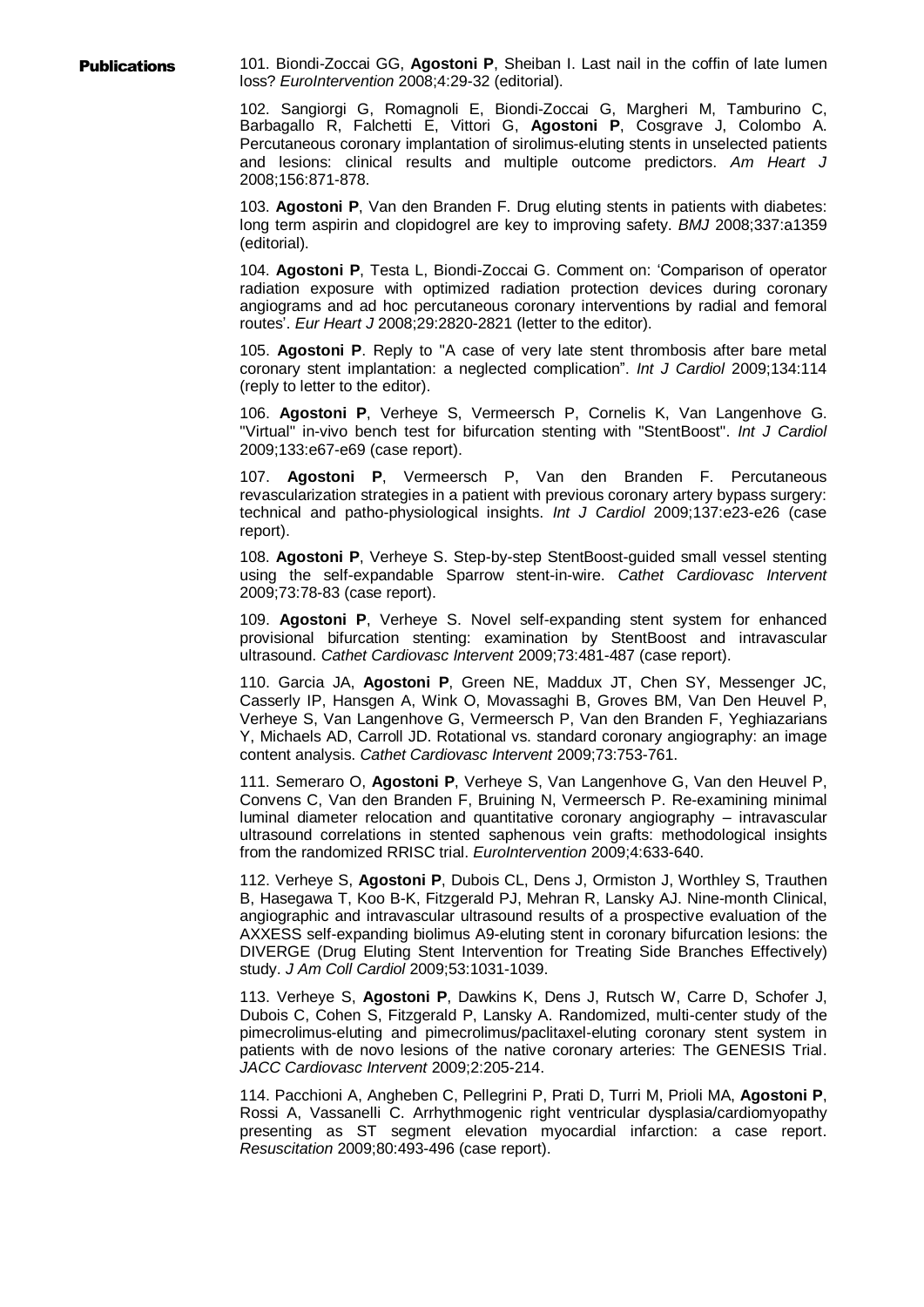Publications 115. Testa L, van Gaal WJ, Bhindi R, Biondi-Zoccai GG, **Agostoni P**, Latini RA, Bedogni F, Porto I, Banning AP. Myocardial infarction after percutaneous coronary intervention: a meta-analysis of troponin elevation applying the new universal definition. *QJM* 2009;102:369-378.

> 116. Verheye S, Grube E, Ramcharitar S, Schofer JJ, Witzenbichler B, Kovac J, Hauptmann KE, **Agostoni P**, Wiemer M, Lefèvre T, Serruys PW, van Geuns RJ. First-in-man (FIM) study of the Stentys™ bifurcation stent – 30 days results. *EuroIntervention* 2009;4:566-571.

> 117. **Agostoni P**, Ribichini F, Wijns W. On the current epidemic outburst of metaanalytic rage in interventional cardiology. *EuroIntervention* 2009;5:19-23 (editorial).

> 118. Lotrionte M, Castagno D, **Agostoni P**, Abbate A, Sangiorgi GM, Sheiban I, Biondi-Zoccai GG. Long-term effect of chronic oral anticoagulation: focus on coronary artery disease. *Future Cardiology* 2009;5:259-271.

> 119. Testa L, Latini RA, **Agostoni P**, Banning AP, Bedogni F. Prognostic significance of small troponin I rise after a successful elective percutaneous coronary intervention of a native artery. *Am J Cardiol* 2009;103:1622-1623 (letter to the editor).

> 120. Biondi-Zoccai GG, Sangiorgi G, Lotrionte M, Feiring A, Commeau P, Fusaro M, **Agostoni P**, Bosiers M, Peregrin J, Rosales O, Cotroneo AR, Rand T, Sheiban I. Infra-genicular stent implantation for below-the-knee atherosclerotic disease: clinical evidence from an international collaborative meta-analysis on 640 patients. *J Endovasc Ther* 2009;16:251-260.

> 121. Op de Beeck V, **Agostoni P**. Changing guiding catheter over the coronary wire: a simple (and cheap) technique to get out of trouble. *Acta Cardiol* 2009;64:817-819 (case report).

> 122. Garrone P, Biondi-Zoccai GG, Salvetti I, Sina N, Sheiban I, Stella PR, **Agostoni P**. Quantitative coronary angiography in the current era: principles and applications. *J Interven Cardiol* 2009;22:527-536.

> 123. Franchi E, Marino P, Biondi-Zoccai GG, De Luca G, Vassanelli C, **Agostoni P**. Transradial versus transfemoral approach for percutaneous coronary procedures. *Curr Cardiol Rep* 2009;11:391-397.

> 124. Verheye S, Sarno G, Müller R, Birkemeyer R, Vrints C, Jung W, **Agostoni P**, van Langenhove G, Haine S, Willems T, Haude M, Grube E, Wijns W. The ProLimus trial: a prospective, non-randomised, multicentre trial to evaluate the safety and clinical performance of the pimecrolimus eluting stent system (ProGenic). *EuroIntervention* 2009;5:233-238.

> 125. **Agostoni P**, Stella PR. Optical coherence tomography: new (near-infrared) light on stent implantation? *Heart* 2009;95:1895-1896 (editorial).

> 126. Stella PR, Hoseyni Guyomi S, **Agostoni P**, van Belle E, Von Strandmann R, Nathoe H, Sangiorgi G. Drug-eluting balloon in acute coronary syndrome – Inclusion and follow-up of the first patient treated in the DEB-AMI study. *EuroIntervention* 2009; 5(issue 5): website exclusive content (case report).

> 127. Dobbeleir N, Vermeersch P, **Agostoni P**. Late renal stent thrombosis. *Cardiovasc Revasc Med* 2010;11:170-171 (case report).

> 128. **Agostoni P**, Vermeersch P, Knaapen M, Verheye S. Stent thrombosis is not always stent thrombosis: de novo atherosclerosis in a stented coronary segment. *Int J Cardiol* 2010;144:e19-e21 (case report).

> 129. Prakken NH, Cramer MJ, Olimulder MA, **Agostoni P**, Mali WP, Velthuis BK. Screening for proximal coronary artery anomalies with 3-Dimensional MR Coronary Angiography. *Int J Cardiovasc Imaging* 2010;26:701-710.

> 130. Stella PR, Pavlakis G, **Agostoni P**, Nathoe HM, Hoseyni Guyomi S, Hamer BJ, Wildbergh TX, Doevendans PA, Van Belle E. One-year clinical follow-up of a registry evaluating a percutaneous revascularization strategy combining a pre-specified simple selection process with the use of a new thin-strut bare cobalt-chromium stent. *Neth Heart J* 2010;18:486-492.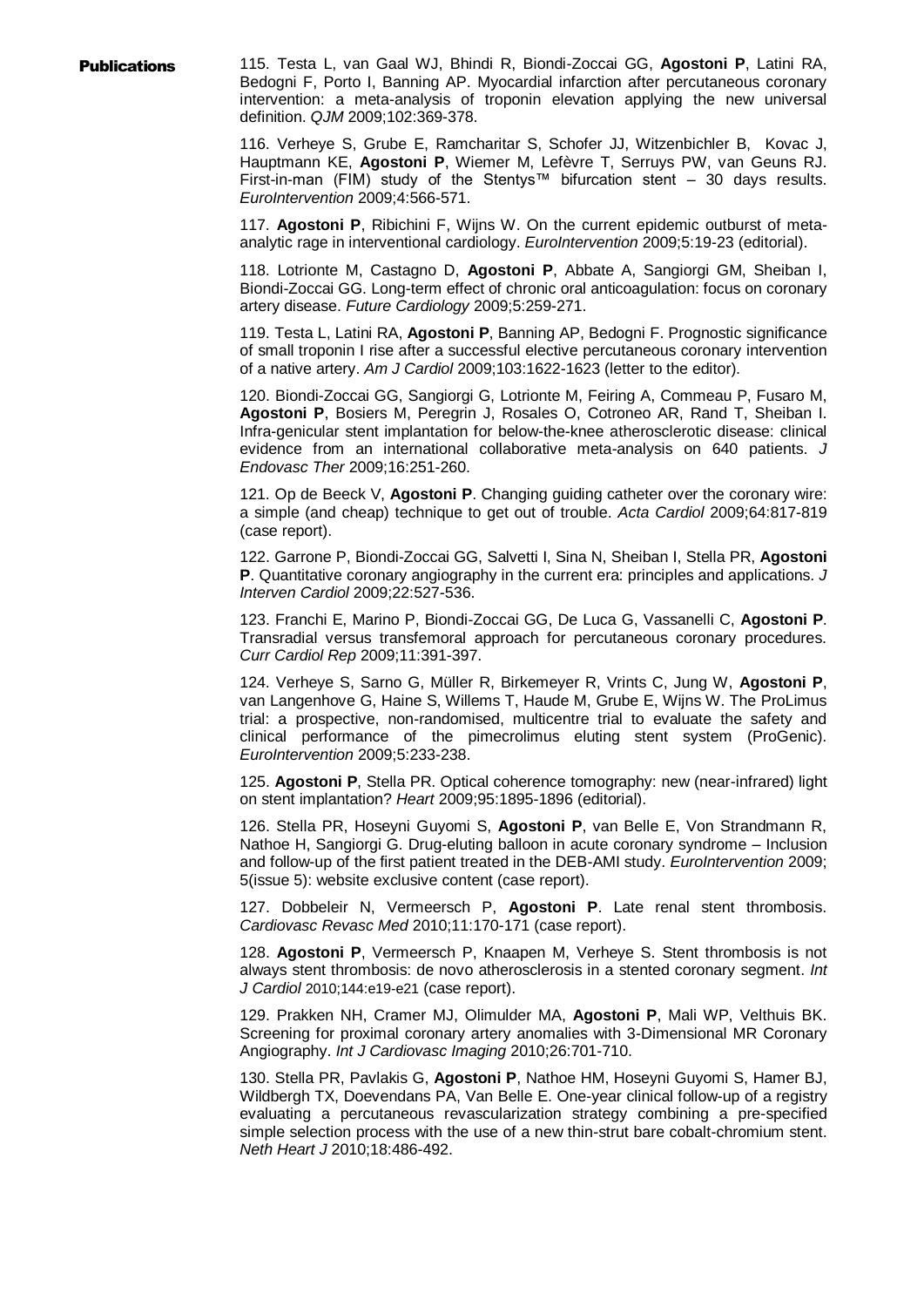**Publications** 131. Testa L, Agostoni P, Vermeersch P, Biondi-Zoccai GGL, van Gaal WJ, Bhindi R, Brilakis ES, Latini RA, Laudisa ML, Pizzocri S, Lanotte S, Brambilla N, Banning AP, Bedogni F. Drug eluting stent versus bare metal stent in the treatment of saphenous vein graft disease. A systematic review and meta-analysis. *EuroIntervention* 2010;6:527-536.

> 132. Lotrionte M, Moretti C, Imazio M, Abbate A, **Agostoni P**, Brucato AI, Di Pasquale P, Raatikka M, Sangiorgi G, Sheiban I, Biondi-Zoccai GG. International collaborative systematic review of controlled clinical trials on pharmacologic treatments for acute pericarditis and its recurrences. *Am Heart J* 2010;160:662-670.

> 133. **Agostoni P**, Van Belle E, Stella PR. Optical coherence tomography assessment of a coronary bare cobalt chromium stent deformed by the removal of an entrapped "jailed" guidewire. *J Invasive Cardiol* 2010;22:453-455 (case report).

> 134. Stella PR, Belkacemi A, **Agostoni P**. Drug-eluting balloons and bifurcations, a new future? *EuroIntervention Supplement* (Supplement J) 2010;6:J161-J164.

> 135. Saeed B, Kandzari DE, **Agostoni P**, Lombardi WB, Rangan BV, Banerjee S, Brilakis ES. Use of drug-eluting stents for chronic total occlusions: a systematic review and meta-analysis. *Cathet Cardiovasc Intervent* 2011;77:315-332.

> 136. Samim M, Stella PR, **Agostoni P**, Kluin J, Ramjankhan F, Sieswerda G, Budde R, van der Linden M, Samim M, Hillaert M, van Herwerden L, Doevendans PAM, van Belle E. Transcatheter aortic implantation of the Edwards-SAPIEN bioprosthesis: Insights on early benefit of TAVI on mitral regurgitation. *Int J Cardiol* 2011;152:124- 126.

> 137. Belkacemi A, **Agostoni P**, Voskuil M, Stella PR. Coronary bifurcation lesions treated with the drug-eluting balloon: a preliminary insight from the DEBIUT study. *EuroIntervention Supplement* (Supplement K) 2011;7:K66-K69.

> 138. Belkacemi A, **Agostoni P**, Voskuil M, Doevendans P, Stella PR. Drug-eluting balloons in coronary artery disease: current and future perspectives. *Interventional Cardiology* 2011;6:157–160.

> 139. Verheye S, Ramcharitar S, Grube E, Schofer JJ, Witzenbichler B, Kovac J, Hauptmann KE, **Agostoni P**, Wiemer M, Lefèvre T, Spaargaren R, Serruys PW, García-García HM, van Geuns RJ. Six-month clinical and angiographic results of the STENTYS self-apposing stent in bifurcation lesions. *EuroIntervention* 2011;7:580- 587.

> 140. Biondi-Zoccai GG, Moretti C, Omedè P, Sciuto F, **Agostoni P**, Romagnoli E, Sangiorgi G, Sheiban I. Intra-arterial lidocaine versus saline to reduce peri-procedural discomfort in patients undergoing percutaneous trans-radial or trans-ulnar coronary procedures. *Acta Cardiol* 2011;66:9-14.

> 141. Biondi-Zoccai GG, Moretti C, Zuffi A, **Agostoni P**, Romagnoli E, Sangiorgi G. Transradial access without preliminary Allen test - Letter of comment on Rhyne et al (Catheter Cardiovasc Interv 2010;76:383-386). *Catheter Cardiovasc Intervent* 2011;78:662-663 (letter to the editor).

> 142. Biondi-Zoccai G, D'Ascenzo F, Abbate A, **Agostoni P**, Modena MG. Agreement between adjusted indirect comparison and simplified network meta-analyses on prasugrel and ticagrelor (Reply to Passaro et al. - Int J Cardiol 2011). *Int J Cardiol* 2011;151:228-229 (reply to letter to the editor).

> 143. Biondi-Zoccai G, Romagnoli E, **Agostoni P**, Capodanno D, Castagno D, D'Ascenzo F, Sangiorgi G, Modena MG. Are propensity scores really superior to standard multivariable analysis? *Contemporary Clinical Trials* 2011;32:731-740.

> 144. Voskuil M, Verloop WL Blankestijn PJ, **Agostoni P**, Stella PR, Doevendans PA. Percutaneous renal denervation for the treatment of resistant essential hypertension: the first Dutch experience. *Neth Heart J* 2011;19:319-323.

> 145. van der Spoel TI, Jansen Of Lorkeers SJ, **Agostoni P**, van Belle E, Gyöngyösi M, Sluijter JP, Cramer MJ, Doevendans PA, Chamuleau SA. Human relevance of pre-clinical studies in stem cell therapy; systematic review and meta-analysis of large animal models of ischemic heart disease. *Cardiovasc Res* 2011;91:649-658.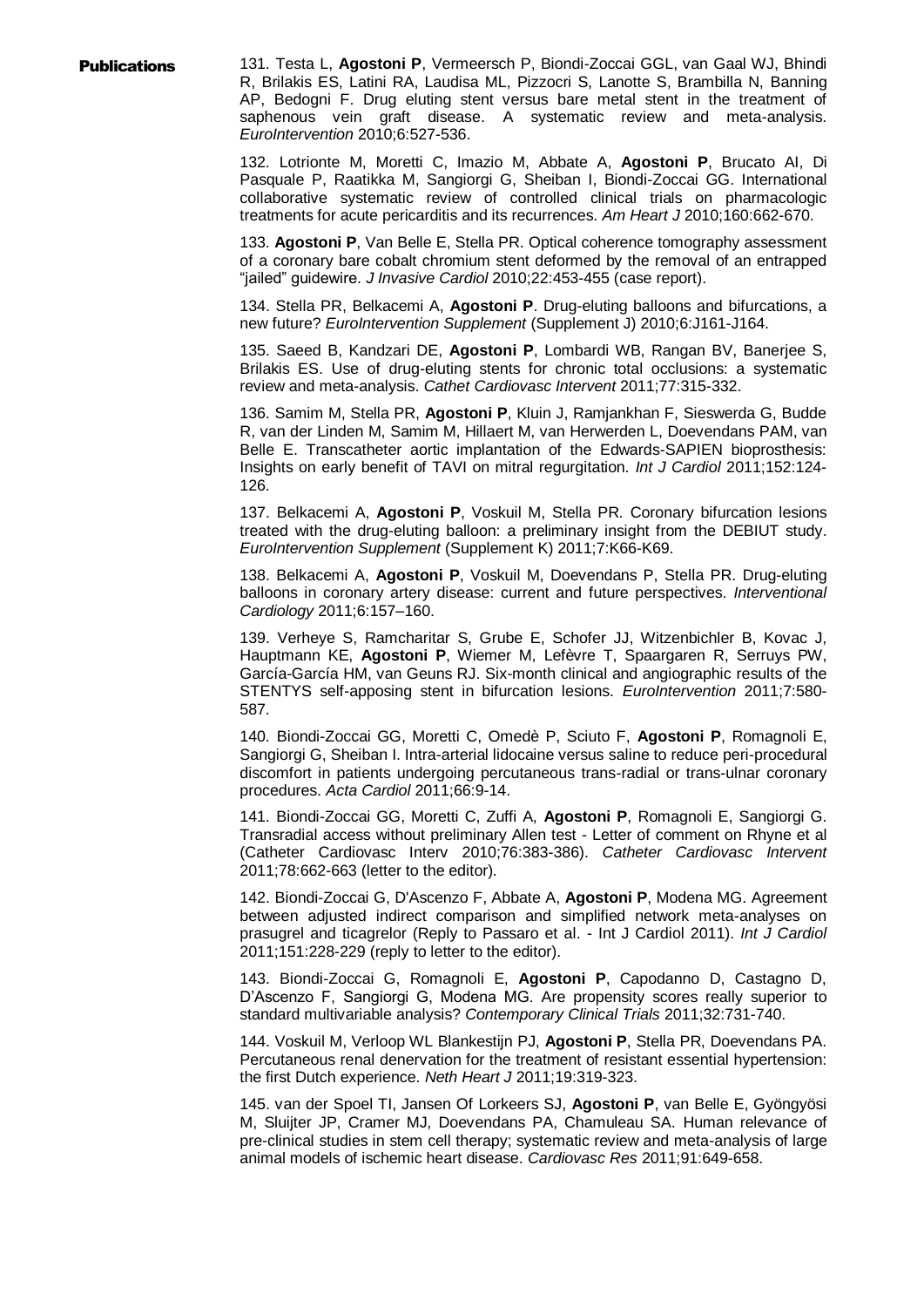Publications 146. Biondi-Zoccai GG, Lotrionte M, **Agostoni P**, Abbate A, Romagnoli E, Sangiorgi G, Angiolillo DJ, Valgimigli M, Testa L, Gaita F, Sheiban I. Adjusted indirect comparison meta-analysis of prasugrel versus ticagrelor for patients with acute coronary syndromes. *Int J Cardiol* 2011;150:325-331*.*

> 147. Hillaert MA, Lentjes EG, Beygui F, Kemperman H, Asselbergs FW, Nathoe HM, **Agostoni P**, Voskuil M, Ivanes F, Jude B, Bertrand ME, Pasterkamp G, van der Graaf Y, Doevendans PA, Montalescot G, Van Belle E. Measuring and targeting aldosterone and renin in atherosclerosis-A review of clinical data. *Am Heart J* 2011;162:585-596.

> 148. **Agostoni P**, Voskuil M, Onsea K, Vermeersch P, Stella PR. Tools & Techniques: Percutaneous intervention of saphenous vein graft lesions. *EuroIntervention* 2011;7:878-879.

> 149. **Agostoni P**, Zuffi A, Biondi-Zoccai GG. Pushing wrist access to the limit: homolateral right ulnar artery approach for primary percutaneous coronary intervention after right radial failure due to radial loop. *Catheter Cardiovasc Intervent* 2011;78:894-897 (case report).

> 150. Stella PR, Belkacemi A, Waksman R, Stahnke S, Torguson R, Pogge von Strandmann R, **Agostoni P**, Sangiorgi G, Silber S, for the Valentine Investigators. The Valentines Trial: results of the first one week worldwide multicentre enrolment trial, evaluating the real world usage of the second generation DIOR paclitaxel drugeluting balloon for in-stent restenosis treatment. *EuroIntervention* 2011;7:705-710.

> 151. **Agostoni P**, Vermeersch P. Percutaneous coronary interventions in saphenous vein grafts: the more things change, the more they stay the same. *EuroIntervention* 2011;7:893-895 (editorial).

> 152. Biondi-Zoccai G, **Agostoni P**, Abbate A, D'Ascenzo F, Modena MG. .Potential pitfalls of meta-analyses of observational studies in cardiovascular research. *J Am Coll Cardiol* 2012;59:292-293 (letter to the editor).

> 153. Samim M, **Agostoni P**, Voskuil M, Belkacemi A, Doevendans PA, Stella PR. Optical coherence tomography assessment of early stent strut coverage in patients treated with a thin-strut bare cobalt-chromium stent coated with silicon carbide. *Int J Cardiol* 2012;157:291-292.

> 154. **Agostoni P**, Foley D, Lesiak M, Belkacemi A, Dens J, Kumsars I, Scott B, Oemrawsingh P, Dubois C, Garcia E, Lefèvre T, Stella PR. A prospective multicenter registry, evaluating real world usage of the Tryton side branch stent: results of the E-Tryton 150/Benelux registry. *EuroIntervention* 2012;7:1293-1300.

> 155. Shao C, Stella PR, **Agostoni P**. Complex made easy: left anterior descending artery trifurcation lesion completely treated with a single device, the coronary Stent-On-A-Wire system. *J Invasive Cardiol* 2012;24:E164-166 (case report).

> 156. **Agostoni P**, Buijsrogge MP, Stella PR. "Frozen leaflet": a dreadful complication of transcatheter aortic valve implantation. *Circ Cardiovasc Interv* 2012;5:321-323 (case report).

> 157. Belkacemi A, **Agostoni P**, Nathoe H, Voskuil M, Shao C, Van Belle E, Wildbergh TX, Politi L, Doevendans P, Sangiorgi G, Stella PR. First results of the DEB-AMI (Drug Eluting Balloon in Acute ST-segment elevation Myocardial Infarction) trial: a multicenter randomized comparison of drug-eluting balloon plus bare-metal stent versus bare-metal stent versus drug-eluting stent in primary percutaneous coronary intervention with 6-month angiographic, intravascular, functional and clinical outcomes. *J Am Coll Cardiol* 2012;59:2327-2337.

> 158. Vermeersch P, Appelman Y, Horstkotte D, Richardt G, Boland J, Lalmand J, Coussement P, Castadot M, Janssens L, **Agostoni P**, Buysschaert I, Suttorp MJ. Safety and Efficacy of the cobalt chromium PRO-Kinetik coronary stent system: Results of the MULTIBENE study. *Cardiovasc Revasc Med* 2012;13:316-320.

> 159. Onsea K, **Agostoni P**, Samim M, Voskuil M, Kluin J, Budde R, Hendrikse J, Ramjankhan F, van Klarenbosch J, Doesburg P, Sieswerda G, Stella P. First-in-man experience with a new embolic deflection device in trans-catheter aortic valve interventions. *EuroIntervention* 2012;8:51-56.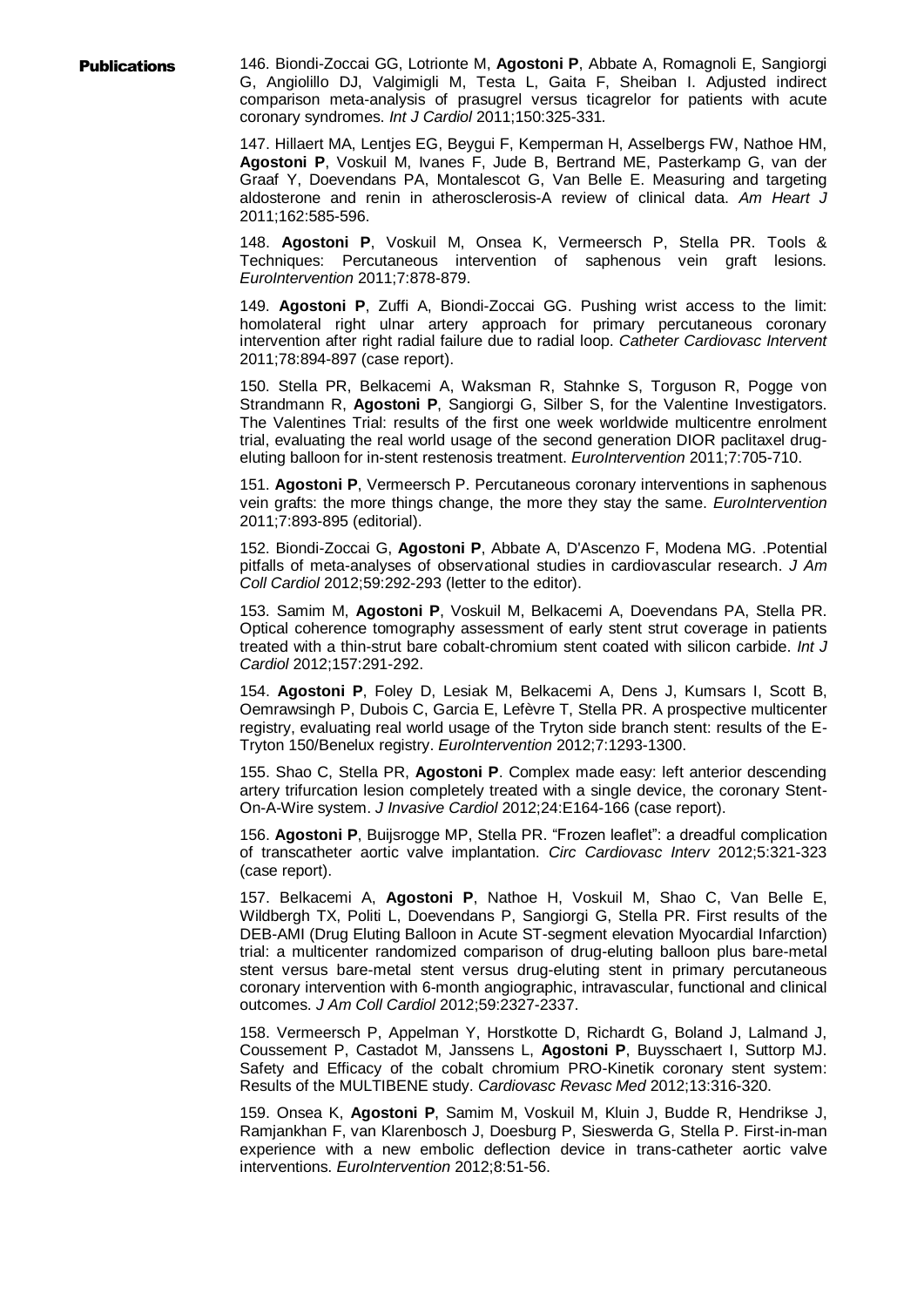Publications 160. Shao C, Stella PR, Belkacemi A, **Agostoni P**. Aortic dissection, a complication during successful angioplasty of chronic total occlusion of the right coronary artery, was treated conservatively. *Cardiovasc J Afr* 2012;23:e11-e13 (case report).

> 161. Onsea K, **Agostoni P**, Voskuil M, Samim M, Stella PR. Infective complications after transcatheter aortic valve implantation: results from a single centre. *Neth Heart J* 2012;20:360-364.

> 162. Stella PR, Belkacemi A, Dubois C, Nathoe H, Dens J, Naber C, Adriaenssens T, van Belle E, Doevendans P, **Agostoni P**. A multicenter randomized comparison of drug-eluting balloon plus bare metal stent versus bare metal stent versus drug-eluting stent in bifurcation lesions treated with a single-stenting technique: 6-month angiographic and 12-month clinical results of the DEBIUT (Drug Eluting Balloon In BIfUrcations Trial). *Catheter Cardiovasc Intervent* 2012;80:1138-1146.

> 163. Romagnoli E, Biondi-Zoccai G, Sciahbasi A, Politi L, Rigattieri S, Pendenza G, Summaria F, Patrizi R, Borghi A, Di Russo C, Moretti C, **Agostoni P**, Loschiavo P, Lioy E, Sheiban I, Sangiorgi G. Radial Versus Femoral Randomized Investigation in ST-Segment Elevation Acute Coronary Syndrome: : The RIFLE-STEACS (Radial Versus Femoral Randomized Investigation in ST-Elevation Acute Coronary Syndrome) Study. *J Am Coll Cardiol* 2012;60:2481-2489.

> 164. D'Ascenzo F, **Agostoni P**, Abbate A, Castagno D, Lipinski MJ, Vetrovec GW, Frati G, Presutti DG, Quadri G, Moretti C, Gaita F, Biondi-Zoccai G. Atherosclerotic coronary plaque regression and the risk of adverse cardiovascular events: a metaregression of randomized clinical trials. *Atherosclerosis* 2013;226:178-185.

> 165. Di Serafino L, De Bruyne B, Mangiacapra F, Bartunek J, **Agostoni P**, Vanderheyden M, Scognamiglio G, Heyndrickx GR, Wijns W, Barbato E. Long-term clinical outcome after fractional flow reserve- versus angio-guided percutaneous coronary intervention in patients with intermediate stenosis of coronary artery bypass grafts. *Am Heart J* 2013;166:110-118.

> 166. Freund MW, Vollebregt AM, Krings G, Vonken EP, **Agostoni P**, Meijboom FJ. Native atretic coarctation of the aorta in a 37-year-old hypertensive woman, treated with a low-profile covered stent. *Neth Heart J* 2013;21:206-207 (case report).

> 167. Biondi-Zoccai GG, Sciahbasi A, Bodí V, Fernández-Portales J, Kanei Y, Romagnoli E, **Agostoni P**, Sangiorgi GM, Lotrionte M, Modena MG. Right versus left radial artery access for coronary procedures: an international collaborative systematic review and meta-analysis including 5 randomized trials and 3210 patients*. Int J Cardiol* 2013;166:621-626.

> 168. Samim M, Stella PR, **Agostoni P**, Kluin J, Ramjankhan F, Sieswerda GJ, Budde R, van der Linden M, Juthier F, Banfi C, Hurt C, Samim M, Hillaert M, van Herwerden L, Bertrand ME, Dovendans PAM, Van Belle E. A prospective "oversizing" strategy of the Edwards-Sapien bioprosthesis: results and impact on aortic regurgitation. *J Thorac Cardiovasc Surg* 2013;145:398-405.

> 169. Pacchioni A, Versaci F, Mugnolo A, Penzo C, Nikas D, Saccà S, Favero L, **Agostoni P**, Garami Z, Prati F, Reimers B. Risk of brain injury during diagnostic coronary angiography: comparison between right and left radial approach. *Int J Cardiol* 2013;167:3021-3026.

> 170. Secco GG, Parisi R, Mirabella F, Fattori R, Genoni G, **Agostoni P**, De Luca G, Marino PN, Lupi A, Rognoni A. P2Y12 inhibitors: pharmacologic mechanism and clinical relevance. *Cardiovasc Hematol Agents Med Chem* 2013;11:101-105.

> 171. Timmers L, Belkacemi A, **Agostoni P**, Stella P. Optical coherence tomography imaging of acute stent thrombosis following Stentys stent implantation*. J Am Coll Cardiol* 2013;61:e165 (case report).

> 172. Grundeken MJ, **Agostoni P**, Lesiak M, Koch KT, Voskuil M, de Winter RJ, Wykrzykowska JJ, Stella PR. Placement of Tryton side branch stent only: a new treatment strategy for Medina 0.0.1 coronary bifurcation lesions. *Catheter Cardiovasc Intervent* 2013;82:E395-402.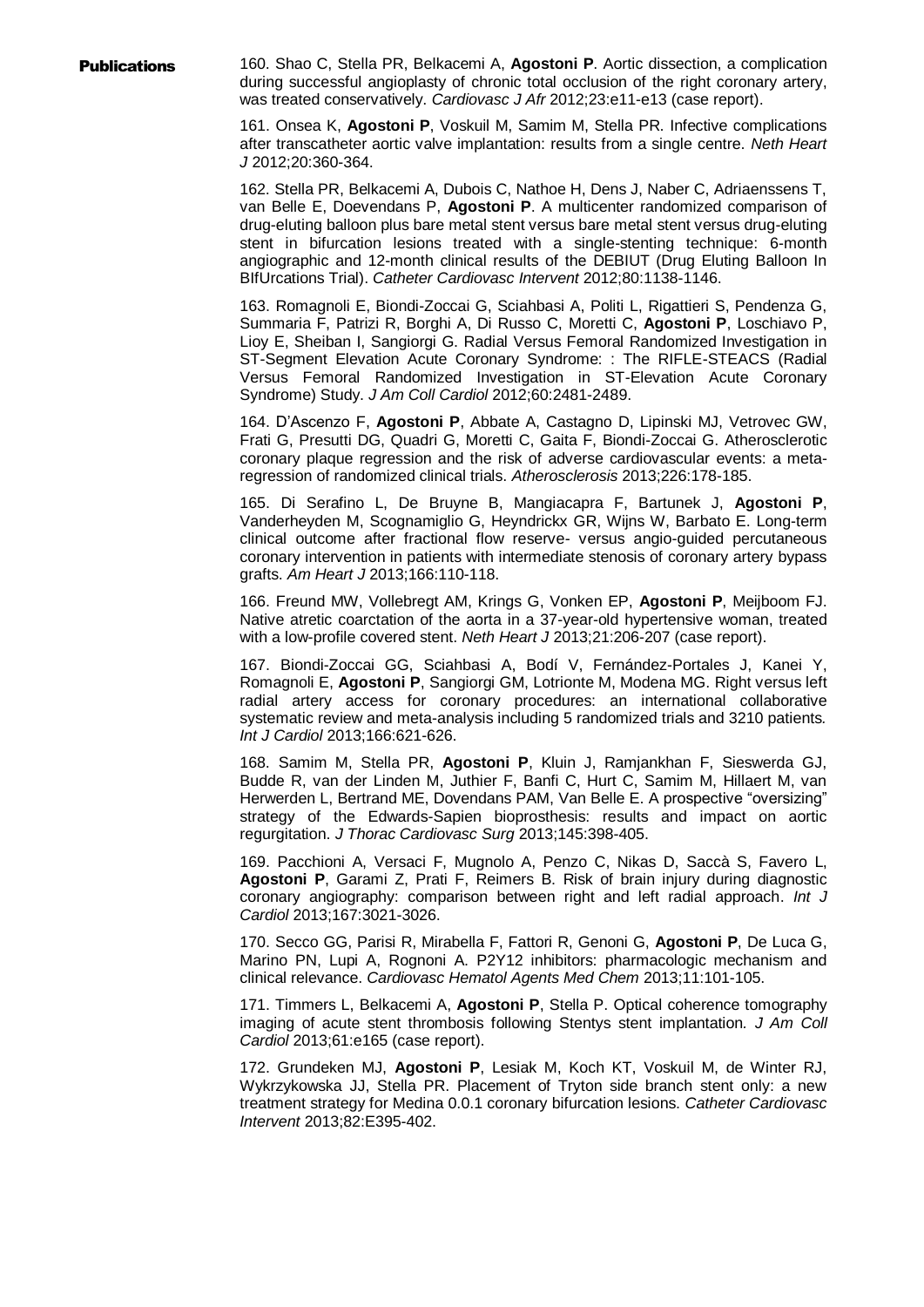Publications 173. **Agostoni P**, Belkacemi A, Voskuil M, Nathoe H, Doevendans P, Stella PR. Serial morphological and functional assessment of drug-eluting balloon for in-stent restenotic lesions: mechanisms of action evaluated with angiography, optical coherence tomography and fractional flow reserve. *JACC Cardiovasc Intervent* 2013;6:569-576.

> 174. Samim M, Stella PR, **Agostoni P**, Kluin J, Ramjankhan F, Budde R, Siswerda G, Paparoni E, Van Belle C, Kalioubie A, Juthier F, Belkacemi A, Bertrand M, Doevendans P, Van Belle E. Automated 3D analysis of pre-procedural multislice computed tomography to predict annulus plane angulation and C-arm positioning: benefit on procedural outcome in patients referred for transcatheter aortic valve replacement. *JACC Cardiovasc Imaging* 2013;6:238-248.

> 175. Lupi A, Rognoni A, Secco GG, Porto I, Nardi F, Lazzero M, Rosso R, Parisi R, Fattori R, Lijstro F, Stella PR, Sheiban I, Bolognese L, Bongo AS, **Agostoni P**. Drug eluting balloon versus drug eluting stent in percutaneous coronary interventions: insights from a meta-analysis of 1462 patients. *Int J Cardiol* 2013;168:4608-4616.

> 176. Diletti R, Garcia-Garcia HM, Bourantas CV, van Geuns RJ, Van Mieghem NM, **Agostoni P**, Muramatsu T, Farooq V, Spencer R, De Schepper J, Pomeranz M, Stella P, Serruys PW. Clinical and angiographic outcomes following first-in-man implantation of a novel thin strut low profile fixed wire stent: the Svelte Coronary Stent Integrated Delivery System first-in-man trial. *EuroIntervention* 2013;9:125-134.

> 177. Biondi-Zoccai G, Malavasi V, D'Ascenzo F, Abbate A, **Agostoni P**, Lotrionte M, Castagno D, Van Tassell B, Casali E, Marietta M, Modena MG, Ellenbogen KA, Frati G. Comparative effectiveness of novel oral anticoagulants for atrial fibrillation: evidence from pair-wise and warfarin-controlled network meta-analyses. *HSR Proc Intensive Care Cardiovasc Anesth* 2013;5:40-54.

> 178. Van Belle E, Samim M, El Kalioubie A, van Belle C, Stella PR, **Agostoni P**, Kluin J, Ramjankhan F, Budde RP, Sieswerda G, Algeri E, Juthier F, Belkacemi A, Bertrand ME, Doevendans PA. Reply: MDCT in TAVR for better implant angle and outcomes. *JACC Cardiovasc Imaging* 2013;6:923 (reply to letter to the editor).

> 179. Nijhoff F, **Agostoni P**, Samim M, Ramjankhan FZ, Kluin J, Doevendans PA, Stella PR. Optimization of transcatheter aortic balloon-expandable valve deployment: the two-step inflation technique. *EuroIntervention* 2013;9:555-563.

> 180. Belkacemi A, Stella PR, Ali DS, Novianti PW, Doevendans PA, van Belle E, **Agostoni P**. Diagnostic accuracy of optical coherence tomography parameters in predicting in-stent hemodynamic severe coronary lesions: validation against fractional flow reserve. *Int J Cardiol* 2013;168:4209-4213.

> 181. Biondi-Zoccai G, D'Ascenzo F, Mancone M, Romagnoli E, **Agostoni P**, Abbate A, Sardella G, Frati G. Can we predict which patients with ST-elevation myocardial infarction benefit most from radial access? Evidence from frequentist and Bayesian meta-regressions of randomized trials. *Int J Cardiol* 2013; 168:4931-4934.

> 182. **Agostoni P**, Zuffi A, Faurie B, Tosi P, Samim M, Belkacemi A, Voskuil M, Stella PR, Romagnoli E, Biondi-Zoccai G. Same wrist intervention via the cubital (ulnar) artery in case of radial puncture failure for percutaneous cardiac catheterization or intervention: the multicenter SWITCH registry. *Int J Cardiol* 2013;169:52-56.

> 183. Musuraca G, **Agostoni P**, Albiero R, Boldi E, Terraneo C, Pancheri F. Dissection of arteria lusoria during transradial PCI: a rare complication revealed and followed by multidetector CT. *J Cardiol Therap* 2013;1:34-36 (case report).

> 184. Ali N, Mathew T, Henderson R, **Agostoni P**, Werner N. How should I treat an asymptomatic enlarging giant saphenous vein graft aneurysm? *EuroIntervention*. 2014;9:1244-1247.

> 185. Belkacemi A, Stella PR, Chunlai S, Uiterwijk M, Ali D, **Agostoni P**. Angiographic fate of side branch dissections in bifurcation lesions treated with a provisional single stenting strategy: a post-hoc analysis of the international multicenter randomized DEBIUT study. *Catheter Cardiovasc Interv* 2014;83:539-544.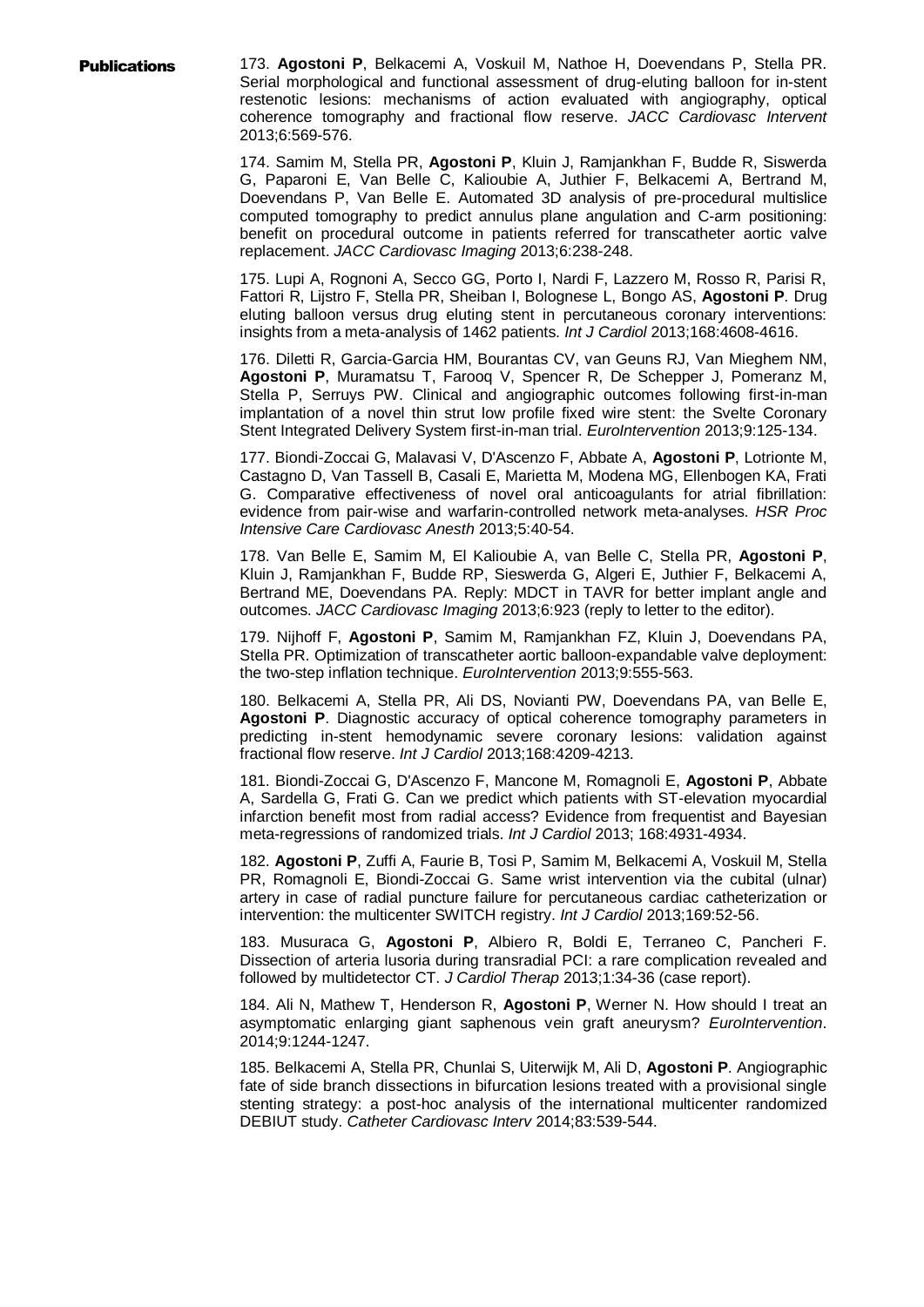**Publications** 186. Samin M, Juthier F, Van Belle C, Agostoni P, Kluin J, Stella PR, Ramjankhan F, Budde RP, Sieswerda G, Algeri E, Elkalioubie A, Belkacemi A, Bertrand ME, Doevendans PA, Van Belle E. Automated 3D analysis of multislice computed tomography to define the line of perpendicularity of the aortic annulus and of the implanted valve: benefit on planning transcatheter aortic valve replacement. *Catheter Cardiovasc Interv* 2014;83:E119-E127.

> 187. Pacchioni A, Mugnolo A, Penzo C, Nikas D, Saccà S, **Agostoni P**, Garami Z, Versaci F, Reimers B. Cerebral microembolism during transradial coronary angiography: comparison between single and double catheter strategy. *Int J Cardiol* 2014;170:438-439.

> 188. Stecher D, **Agostoni P**, Pasterkamp G, Hoefer IE, van Herwerden LA, Buijsrogge MP. Six-month healing of the nonocclusive coronary anastomotic connector in an off-pump porcine bypass model. *Innovations (Phila)* 2014;9:130-136.

> 189. Nijhoff F, **Agostoni P**, Amrane H, Latib A, Testa L, Oreglia JA, De Marco F, Samim M, Bedogni F, Maisano F, Bruschi G, Colombo A, Van Boven AJ, Stella PR. Transcatheter aortic valve implantation in patients with severe aortic valve stenosis and large aortic annulus, using the self-expanding 31-mm Medtronic CoreValve prosthesis: first clinical experience. *J Thorac Cardiovasc Surg* 2014;148:492-499.

> 190. Lupi A, Porto I, Rognoni A, Lazzero M, Fattori R, Parisi R, De Maria GL, Bongo AS, Sheiban I, Bolognese L, **Agostoni P**, Secco GG; Novara-PROMETEUS (Platinum ChROMium Everolimus EluTing StEnt SpontaneoUs RegiStry) Investigators. Clinical and Biomechanical Behavior of a Platinum-Chromium Stent Platform in a Large All-Comer Single-Center Population: Insights From the Novara-PROMETEUS Registry. *J Invasive Cardiol* 2014;26:311-317.

> 191. Chan YH, **Agostoni P**. SEDUCEd by optical coherence tomography in drugeluting balloon assessment. *EuroIntervention* 2014;10:415-417 (editorial).

> 192. D'Ascenzo F, Capodanno D, Tarantini G, Nijhoff F, Ciuca C, Rossi ML, Brambilla N, Barbanti M, Napodano M, Stella PR, Saia F, Ferrante M, Tamburino C, Gasparetto V, **Agostoni P**, Marzocchi A, Presbitero P, Bedogni F, Cerrato E, Omedè P, Conrotto F, Salizzoni S, Biondi Zoccai G, D'Amico M, Moretti C. Usefulness and validation of the STT Score for survival after transcatheter aortic valve implantation for aortic stenosis. *Am J Cardiol* 2014;114:1867-1874.

> 193. Johnson NP, Tóth GG, Lai D, Zhu H, Açar G, **Agostoni P**, Appelman Y, Arslan F, Barbato E, Chen SL, Di Serafino L, Domínguez-Franco AJ, Dupouy P, Esen AM, Esen OB, Hamilos M, Iwasaki K, Jensen LO, Jiménez-Navarro MF, Katritsis DG, Kocaman SA, Koo BK, López-Palop R, Lorin JD, Miller LH, Muller O, Nam CW, Oud N, Puymirat E, Rieber J, Rioufol G, Rodés-Cabau J, Sedlis SP, Takeishi Y, Tonino PA, Van Belle E, Verna E, Werner GS, Fearon WF, Pijls NH, De Bruyne B, Gould KL. Prognostic value of fractional flow reserve: linking physiologic severity to clinical outcomes. *J Am Coll Cardiol* 2014;64:1641-1654.

> 194. Biondi-Zoccai G, Peruzzi M, Abbate A, Gertz ZM, Benedetto U, Tonelli E, D'Ascenzo F, Giordano A, **Agostoni P**, Frati G. Network meta-analysis on the comparative effectiveness and safety of transcatheter aortic valve implantation with CoreValve or Sapien devices versus surgical replacement. *Heart Lung Vessel* 2014;6:232-243.

> 195. Samim M, **Agostoni P**, Nijhoff F, Budde RP, Abrahams AC, Kluin J, Ramjankhan F, Doevendans PA, Stella PR. Three-dimensional aortic root reconstruction derived from rotational angiography for transcatheter balloonexpandable aortic valve implantation guidance. *Int J Cardiol* 2014;176:1318-1320.

> 196. Conrotto F, D'Ascenzo F, Salizzoni S, Presbitero P, **Agostoni P**, Tamburino C, Tarantini G, Bedogni F, Nijhoff F, Gasparetto V, Napodano M, Ferrante G, Rossi ML, Stella P, Brambilla N, Barbanti M, Giordana F, Grasso C, Biondi Zoccai G, Moretti C, D'Amico M, Rinaldi M, Gaita F, Marra S. A gender based analysis of predictors of all cause death after transcatheter aortic valve implantation. *Am J Cardiol* 2014;114:1269-1274.

> 197. Nijhoff F, Van Den Hengel KG, Slots TL, Stella PR, **Agostoni P**. Clinical validation of a novel software for quantitative analysis of coronary intravascular ultrasound. *Cardiovasc Revasc Med* 2014;15:393-401.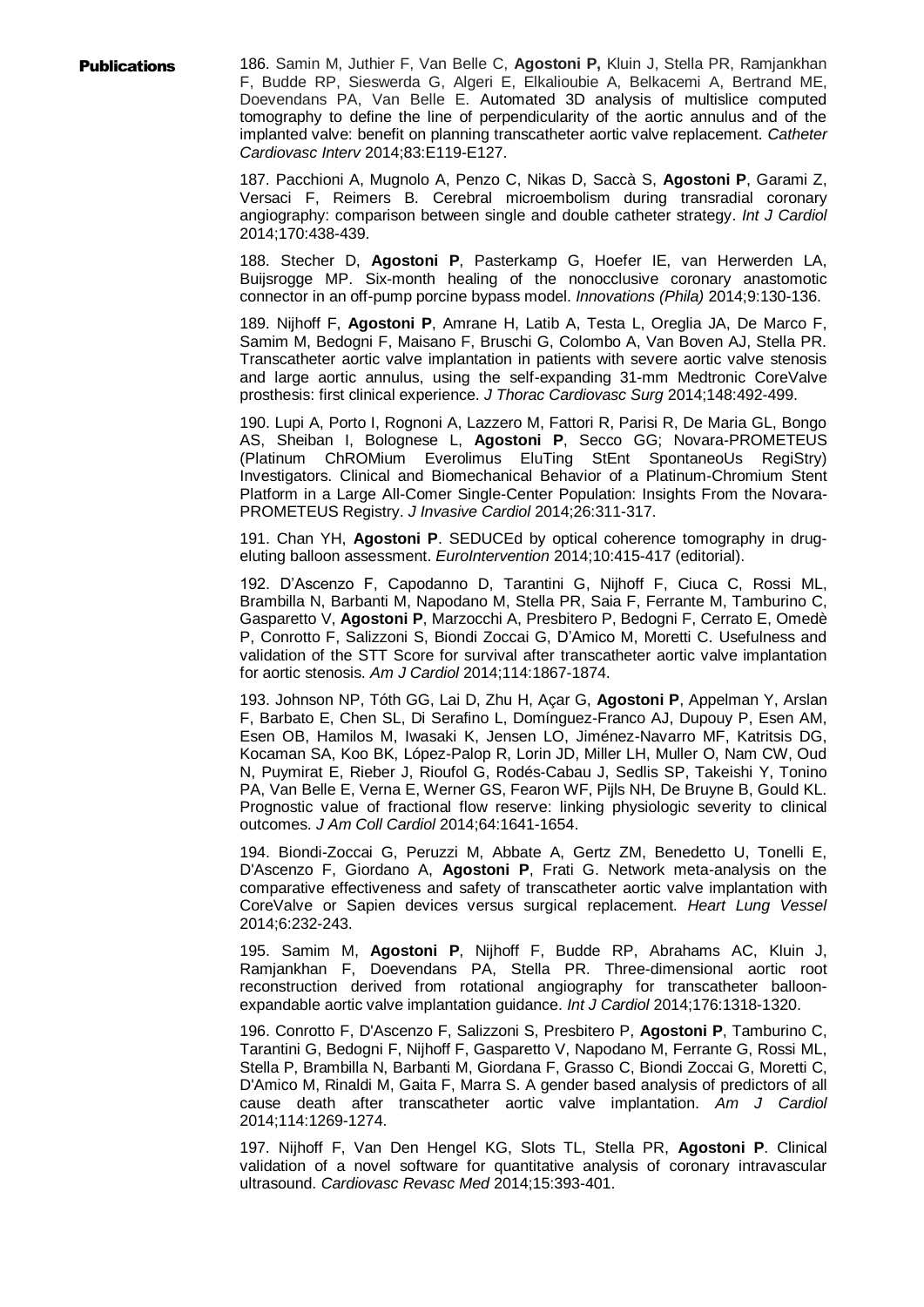**Publications** 198. Lupi A, Rognoni A, Secco GG, Lazzero M, Nardi F, Fattori R, Bongo AS, **Agostoni P**, Sheiban I. Biodegradable versus durable polymer drug eluting stents in coronary artery disease: Insights from a meta-analysis of 5834 patients. *Eur J Prev Cardiol* 2014;21:411-424.

> 199. Lupi A, Gabrio Secco G, Rognoni A, Lazzero M, Fattori R, Sheiban I, Sante Bongo A, Bolognese L, **Agostoni P**, Porto I. Meta-analysis of bioabsorbable versus durable polymer drug-eluting stents in 20,005 patients with coronary arterydisease: an update. *Catheter Cardiovasc Interv* 2014;83:E193-E206.

> 200. Chung T-S, **Agostoni P**. Single 6 French transradial guiding catheter for retrograde recanalization of left coronary artery chronic total occlusions: a case series. *J Invasive Cardiol* 2014;26:E87-E90 (case report).

> 201. Biondi-Zoccai G, Wu Y, Serrano CV Jr, Frati G, **Agostoni P**, Abbate A. Aspirin underuse, non-compliance or cessation: Definition, extent, impact and potential solutions in the primary and secondary prevention of cardiovascular disease. *Int J Cardiol* 2015;182:148-154.

> 202. Khattab AA, Nijhoff F, Schofer J, Berland J, Meier B, Nietlispach F, **Agostoni P**, Brucks S, Stella P. Svelte integrated delivery system prformance examined through diagnostic catheter delivery: the SPEED Registry. *Catheter Cardiovasc Interv* 2015;85:E23-E31.

> 203. Secco GG, Sansa M, Rognoni A, Parisi R, Fattori R, Rossi L, Lazzero M, Rolla R, Bellomo G, Bongo AS, **Agostoni P**, Di Mario C, Lupi A. Similar anti-inflammatory effects of intracoronary and intravenous Abciximab during primary percutaneous coronary intervention: a randomized study. *J Cardiovasc Med* 2015;16:189-196.

> 204. Samim M; **Agostoni P**, Hendrikse J, Budde RP, Nijhoff F, Kluin J, Ramjankhan F, Doevendans PA, Stella PR. Embrella embolic deflection device for cerebral protection during transcatheter aortic valve replacement. *J Thorac Cardiovasc Surg* 2015;149:799-805.

> 205. Chung T-S, van Aarnhem E, **Agostoni P**. Transcollateral retrograde diagnostic coronary angiogram - important therapeutic implications for an occluded arterial coronary artery bypass graft. *Cardiovasc Revasc Med* 2015;16:127-128 (case report).

> 206. Timmers L, Stella PR, **Agostoni P**. Very late bioresorbable vascular scaffold thrombosis following discontinuation of antiplatelet therapy. *Eur Heart J* 2015;36:393 (case report).

> 207. Chan YH, Stella PR, **Agostoni P**. A "simplified" culotte technique using two dedicated bifurcation stents and additional angiographic stent enhancement to treat a complex bifurcation lesion in non-ST segment elevation myocardial infarction with poor left ventricular function. *Catheter Cardiovasc Interv* 2015;85:E163-E165 (case report).

> 208. Samim M, Hendrikse J, van der Worp HB, **Agostoni P**, Nijhoff F, Doevendans PA, Stella PR. Silent ischemic brain lesions after transcatheter aortic valve replacement: lesion distribution and predictors. *Clin Res Cardiol* 2015;104:430-438.

> 209. Covolo E, Saia F, Napodano M, Frigo AC, **Agostoni P**, Mojoli M, Fraccaro C, Ciuca C, Presbitero P, Moretti C, D'Ascenzo F, Tarantini G. Comparison of balloonexpandable versus self-expandable valves for transcatheter aortic valve implantation in patients with low-gradient severe aortic stenosis and preserved left ventricular ejection fraction. *Am J Cardiol* 2015;115:810-815.

> 210. Verheye S, Jolicoeur EM, Behan MW, Pettersson T, Sainsbury P, Hill J, Vrolix M, **Agostoni P**, Engstrom T, Labinaz M, de Silva R, Schwartz M, Meyten N, Uren NG, Doucet S, Tanguay J-F, Lindsay S, Henry TD, White CJ, Edelman ER, Banai S. Efficacy of a device to narrow the coronary sinus in refractory angina. *New Engl J Med* 2015;372:519-527.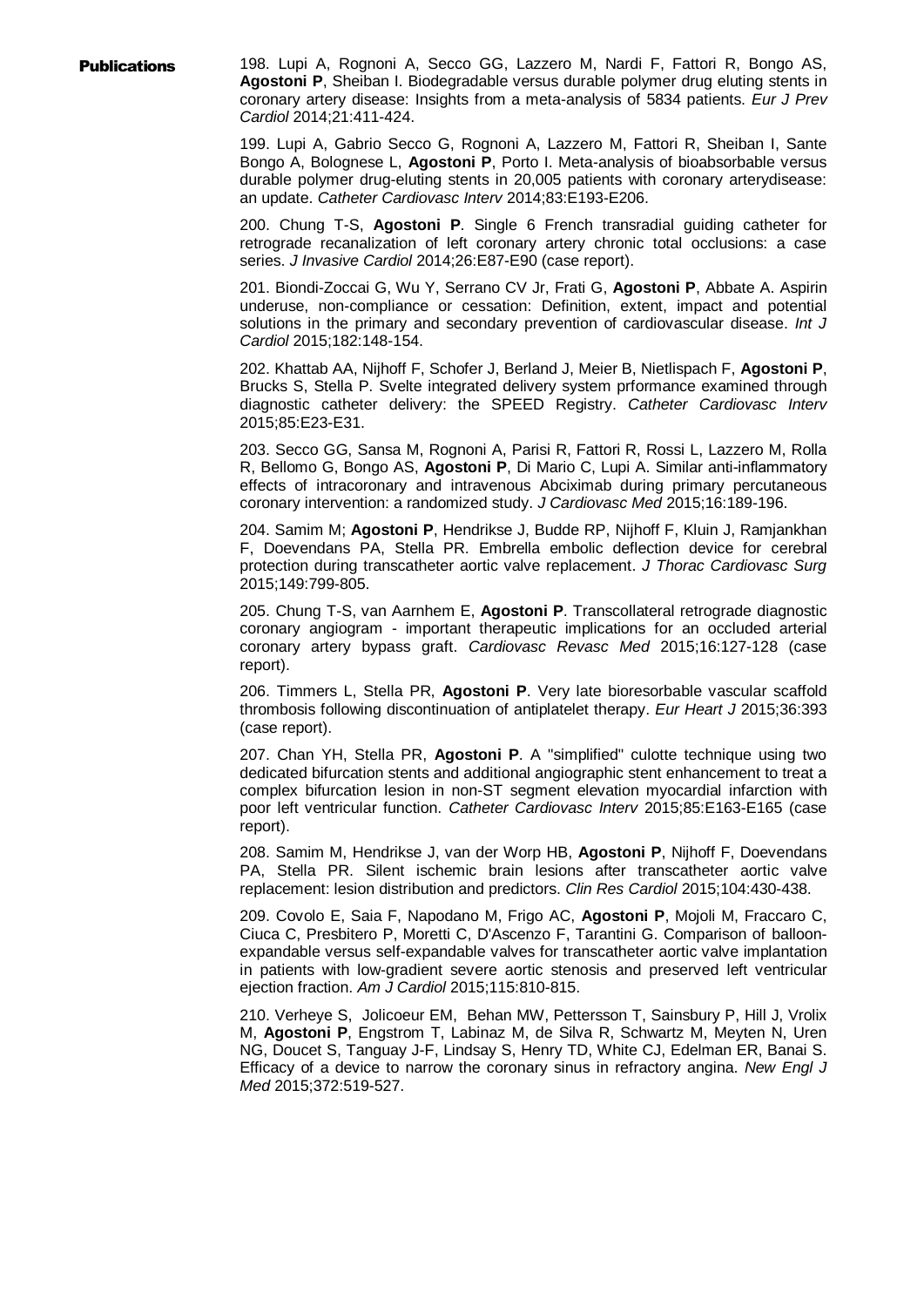**Publications** 211. Gijsberts CM, Gohar A, Hoefer IE, de Kleijn DP, Asselbergs FW, Nathoe HM, **Agostoni P**, Rittersma ZH, Pasterkamp G, Appelman Y, den Ruijter HM. Severity of stable coronary artery disease and its biomarkers differ between men and women undergoing angiography. *Atherosclerosis* 2015;241:234-240.

> 212. D'Ascenzo F, Conrotto F, Salizzoni S, Rossi ML, Nijhoff F, Gasparetto V, Barbanti M, Mennuni M, Omedè P, Grosso Marra W, Quadri G, Giordana F, Tamburino C, Tarantini G, Presbitero P, Napodanno M, Stella P, Biondi-Zoccai G, **Agostoni P**, D'Amico M, Moretti C, Rinaldi M, Marra S, Gaita F. Incidence, predictors, and impact on prognosis of systolic pulmonary artery pressure and its improvement after transcatheter aortic valve implantation: a multicenter registry. *J Invasive Cardiol* 2015;27:114-119.

> 213. Moretti C, D'Ascenzo F, Mennuni M, Taha S, Brambilla N, Nijhoff F, Gasparetto V, Barbanti M, Tamburino C, Tarantini G, Rossi ML, Presbitero P, Napodanno M, Stella PR, Bedogni F, Omedè P, Conrotto F, Montefusco A, Giordana F, Biondi Zoccai GG, Salizzoni S, **Agostoni P**, D'Amico M, Rinaldi, Marra S, Gaita F. Metaanalysis of comparison between self-expandable and balloon-expandable valves for patients having transcatheter aortic valve implantation. *Am J Cardiol* 2015;115:1720- 1725.

> 214. Nijhoff F, Abawi M, **Agostoni P**, Ramjankhan FZ, Doevendans PA, Stella PR. Transcatheter aortic valve implantation with the new balloon-expandable SAPIEN 3 versus SAPIEN XT valve system: a propensity score–matched single-center comparison. *Circ Cardiovasc Interv* 2015;8:e002408.

> 215. Gijsberts CM, Seneviratna A, Hoefer I, **Agostoni P**, Rittersma ZH, Pasterkamp G, Hartman M, Pinto de Carvalho L, Richards AM, Asselbergs FW, de Kleijn DPV, Chan MY. Inter-ethnic differences in quantified coronary artery disease severity and all-cause mortality among dutch and singaporean percutaneous coronary intervention patients. *PLOS One* 2015;10:e0131977.

> 216. Gijsberts CM, Seneviratna A, Pinto de Carvalho L, den Ruijter HM, Vidanapthirana P, Sorokin V, Stella PR, **Agostoni P**, Asselbergs FW, Richards M, Low AFH, Chi Hang Lee R, Tan HC, Hoefer IE, Pasterkamp G, de Kleijn DPV, Chan MY. Ethnicity modifies associations between cardiovascular risk factors and disease severity in parallel Dutch and Singapore coronary cohorts. *PLOS One* 2015;10:e0132278.

> 217. Zuffi A, Iglesias JF, Muller O, **Agostoni P**, Biondi-Zoccai B, Eeckhout E, Fournier S. Interosseous arteries collaterals and their support to ulno-palmar arch: a case report and a review of the literature. *Int J Cardiol* 2015;197:280-281 (case report).

> 218. Pape ACH, Bakker MH, Tseng CCS, Bastings MMC, Koudstaal S, **Agostoni P**, Chamuleau SAJ, Dankers PYW. An injectable and drug-loaded supramolecular hydrogel for local catheter injection into the pig heart. *J Vis Exp* 2015;100:e52450.

> 219. Gijsberts CM, **Agostoni P**, Hoefer IE, Asselbergs FW, Pasterkamp G, Nathoe H, Appelman YE, de Kleijn DP, den Ruijter HM. Gender differences in health-related quality of life in patients undergoing coronary angiography. *Open Heart* 2015;2(1):e000231.

> 220. Benedetto D, Abawi M, Stella PR, Nijhoff F, **Agostoni P**. Innovative therapies for the treatment of refractory angina: the Reducer, a percutaneous device to narrow the coronary sinus [Article in Italian]. *G Ital Cardiol (Rome)* 2015;16:625-629.

> 221. Musuraca G, **Agostoni P**, Terraneo C, Boldi E, Di Matteo I, Centonze M. Coronarographyc detection of double right coronary artery arising from two separated ostia in the right sinus of Valsalva. *Minerva Cardioangiol* 2015:63:589-590 (case report).

> 222. Azzalini L, Vo M, Dens J, **Agostoni P**. Myths to debunk to improve management, referral, and outcomes in patients with chronic total occlusion of an epicardial coronary artery. *Am J Cardiol* 2015;116:1774-1780.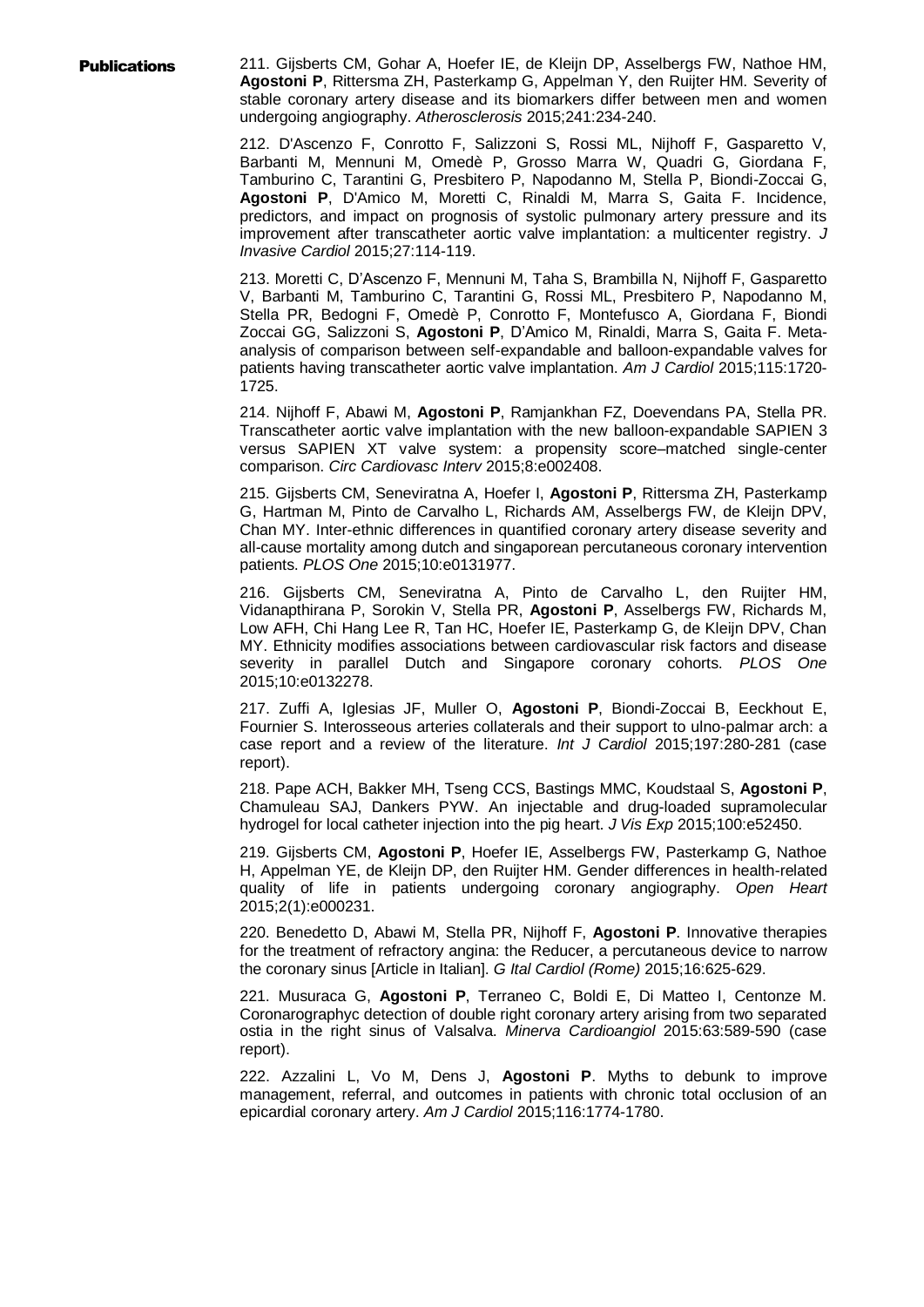**Publications** 223. Nijhoff F, Agostoni P, Belkacemi A, Nathoe HM, Voskuil M, Samim M, Doevendans PA, Stella PR. Primary percutaneous coronary intervention by drugeluting balloon angioplasty: The nonrandomized fourth arm of the DEB-AMI (Drug-Eluting Balloon in ST-Segment Elevation Myocardial Infarction) trial. *Catheter Cardiovasc Interv* 2015;86 Suppl 1:S34-S44.

> 224. Benedetto D, **Agostoni P**, de Waal E, Stella P. Kuonis syndrome with cardiogenic shock during transfemoral transcatheter aortic valve replacement. *Coron Artery Dis* 2015;26:726-727 (case report).

> 225. Cortese B, Silva Orrego P, **Agostoni P**, Buccheri D, Piraino D, Andolina G, Seregni RG. Effect of Drug-Coated Balloons in Native Coronary Artery Disease Left With a Dissection. *JACC Cardiovasc Interv* 2015;8:2003-2009.

> 226. Gijsberts CM, Santema BT, Asselbergs FW, de Kleijn DP, Voskuil M, **Agostoni P**, Cramer MJ, Vaartjes I, Hoefer IE, Pasterkamp G, den Ruijter HM. Women undergoing coronary angiography for myocardial infarction or who present with multivessel disease have a poorer prognosis than men. *Angiology* 2016;67:571-581.

> 227. Abawi M, Nijhoff F, **Agostoni P**, Emmelot-Vonk MH, de Vries R, Doevendans PA, Stella PR. Incidence, predictive factors and impact of delirium after transcatheter aortic valve implantation. *JACC Cardiovasc Intervent* 2016:9:160-168.

> 228. Nijhoff F, Stella PR, Troost MS, Belkacemi A, Nathoe HM, Voskuil M, Samim M, Doevendans PA, **Agostoni P**. Comparative assessment of the antirestenotic efficacy of two paclitaxel drug-eluting balloons with different coatings in the treatment of instent restenosis. *Clin Res Cardiol* 2016;105:401-411.

> 229. Gijsberts CM, Seneviratna A, Bank IE, den Ruijter HM, Asselbergs FW, **Agostoni P**, Remijn JA, Pasterkamp G, Kiat HC, Roest M, Richards AM, Chan MY, de Kleijn DP, Hoefer IE. The ethnicity-specific association of biomarkers with the angiographic severity of coronary artery disease. *Neth Heart J* 2016;24:188-198.

> 230. Benedetto D, **Agostoni P**. Single transradial guide catheter retrograde/antegrade recanalization of a complex circumflex artery chronic total occlusion. *Coron Artery Dis* 2016;27:433-434. (case report).

> 231. Nijenhuis VJ, Bennaghmouch N, Hassell M, Baan J Jr, van Kuijk JP, **Agostoni P**, van 't Hof A, Kievit PC, Veenstra L, van der Harst P, van den Heuvel AF, den Heijer P, Kelder JC, Deneer VH, van der Kley F, Onorati F, Collet JP, Maisano F, Latib A, Huber K, Stella PR, Ten Berg JM. Rationale and design of POPular-TAVI: antiPlatelet therapy fOr Patients undergoing Transcatheter Aortic Valve Implantation. *Am Heart J* 2016;173:77-85.

> 232. Abawi M, Nijhoff F, Stella PR, Voskuil M, Benedetto D, Doevendans PA, **Agostoni P**. Safety and efficacy of a device to narrow the coronary sinus for the treatment of refractory angina: A single-centre real-world experience. *Neth Heart J* 2016;24:544-551.

> 233. Abawi M, Nijhoff F, **Agostoni P**, de Vries R, Slooter AJ, Emmelot-Vonk MH, Voskuil M, Leiner T, Doevendans PA, Stella PR. Effect of New Cerebral Ischemic Lesions on the Delirium Occurrence After Transcatheter Aortic Valve Replacement. *J Am Coll Cardiol* 2016;68:1489-1490.

> 234. Benedetto D, **Agostoni P**. [Potential advantages and limitations of the new treatment strategies for chronic refractory angina]. *G Ital Cardiol (Rome)* 2016;17:10- 11.

> 235. Benedetto D, Abawi M, Stella PR, Nijhoff F, Lakemeier MDM, Kortlandt F, Doevendans PA, **Agostoni P**. Percutaneous Device to Narrow the Coronary Sinus: Shifting Paradigm in the Treatment of Refractory Angina? A Review of the Literature. *Front Cardiovasc Med* 2016;3:42.

> 236. Maeremans J, Walsh S, Knaapen P, Spratt JC, Avran A, Hanratty CG, Faurie B, **Agostoni P**, Bressollette E, Kayaert P, Bagnall AJ, Egred M, Smith D, Chase A, McEntegart MB, Smith WH, Harcombe A, Kelly P, Irving J, Smith EJ, Strange JW, Dens J. The Hybrid Algorithm for Treating Chronic Total Occlusions in Europe The RECHARGE Registry. *J Am Coll Cardiol* 2016;68:1958–1970.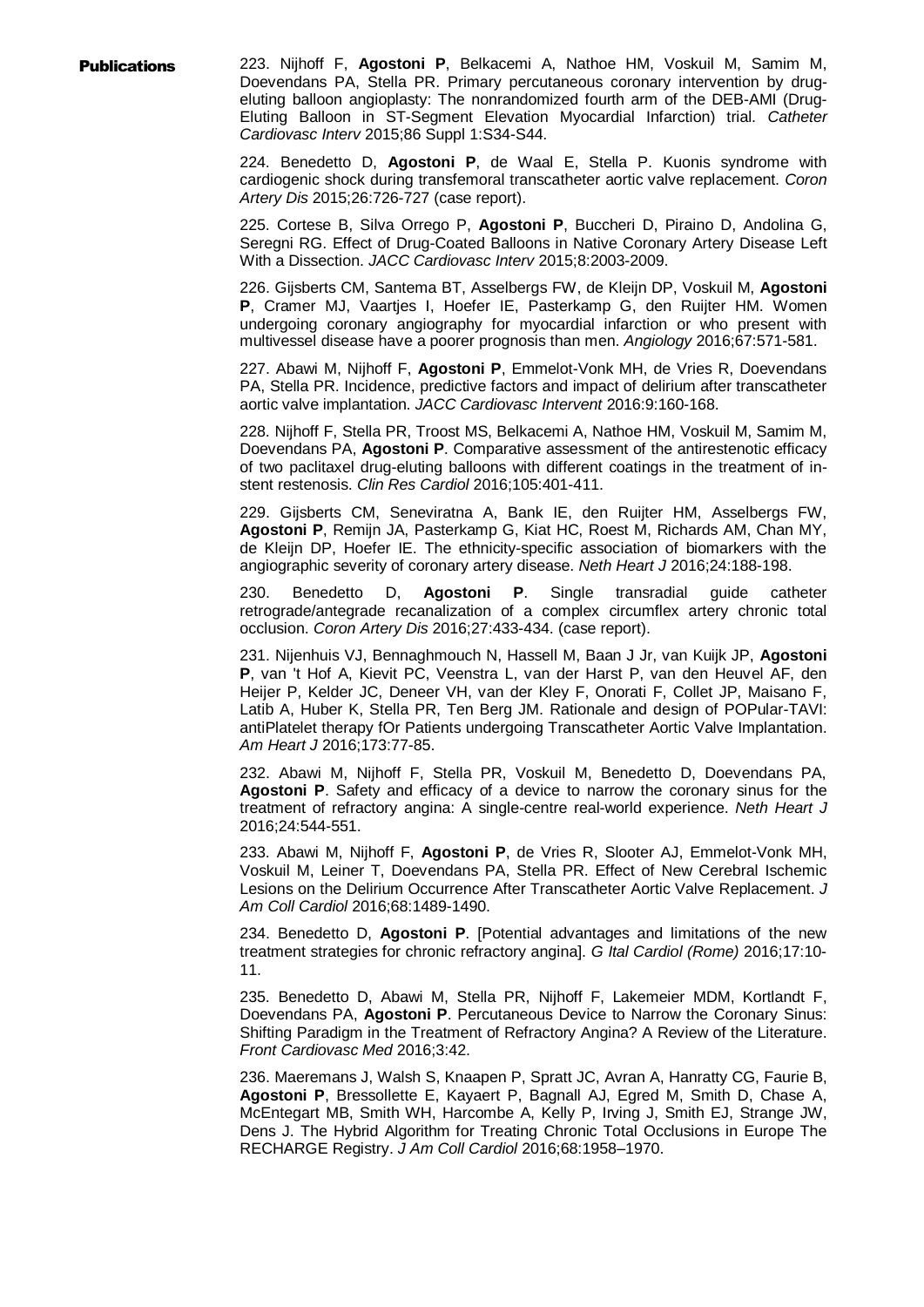**Publications** 237. Agostoni P, Abawi M. Reply to comments from Paz and Shinfeld to article entitled 'Safety and efficacy of a device to narrow the coronary sinus for the treatment of refractory angina: a single-centre real-world experience'. *Neth Heart J* 2016;24:765. (reply to letter to Editor).

> 238. Debski A, Tyczynski P, Demkow M, Witkowski A, Werner GS, **Agostoni P**. How should I treat a chronic total occlusion of a saphenous vein graft? Successful retrograde revascularisation. *EuroIntervention* 2016;11:e1325-1328.

> 239. Samim M, van der Worp B, **Agostoni P**, Hendrikse J, Budde RP, Nijhoff F, Ramjankhan F, Doevendans PA, Stella PR. TriGuard(™) HDH embolic deflection device for cerebral protection during transcatheter aortic valve replacement. *Catheter Cardiovasc Interv* 2017;89:470-477.

> 240. Conrotto F, D'Ascenzo F, Stella P, Pavani M, Rossi ML, Brambilla N, Napodano M, Covolo E, Saia F, Tarantini G, **Agostoni P**, Marzocchi A, Presbitero P, Bedogni F, Salizzoni S, D'Amico M, Moretti C, Rinaldi M, Gaita F. Transcatheter aortic valve implantation in low ejection fraction/low transvalvular gradient patients: the rule of 40. *J Cardiovasc Med (Hagerstown)* 2017;18:103-108.

> 241. Abawi M, **Agostoni P**, Samim M, Nijhoff F, Voskuil M, Nathoe H, Doevendans PA, Chamuleau SA, Urgel K, Hendrikse J, Leiner T, Abrahams AC, van der Worp B, Stella PR. Rationale and design of the Edwards SAPIEN-3 periprosthetic leakage evaluation versus Medtronic CoreValve in transfemoral aortic valve implantation (ELECT) Trial: a randomized comparison of balloon-expandable versus selfexpanding transcatheter aortic valve prostheses. *Neth Heart J* 2017;25:318-329.

> 242. Cortese B, Piraino D, Latini RA, Zavalloni D, Ielasi A, **Agostoni P**, Mazzarotto P, Tespili M, Silva Orrego P, Seregni RG. Final shape of biovascular scaffolds and clinical outcome. Results from an all-comers study with intravascular imaging. *Int J Cardiol* 2017;228:209-213.

> 243. Cerrato E, Nombela-Franco L, Nazif TM, Eltchaninoff H, Søndergaard L, Ribeiro HB, Barbanti M, Nietlispach F, De Jaegere P, **Agostoni P**, Trillo R, Jimenez-Quevedo P, D´Ascenzo F, Wendler O, Maluenda G, Chen M, Tamburino C, Macaya C, Leon MB, Rodes-Cabau J. Evaluation of Current Practices in Transcatheter Aortic Valve Implantation: The WRITTEN (WoRldwIde TAVI ExperieNce) Survey. *Int J Cardiol* 2017;228:640-647.

> 244. Teeuwen K, van der Schaaf RJ, Adriaenssens T, Koolen JJ, Smits PC, Henriques JP, Vermeersch PH, Tjon Joe Gin RM, Schölzel BE, Kelder JC, Tijssen JG, **Agostoni P**, Suttorp MJ. Randomized Multicenter Trial Investigating Angiographic Outcomes of Hybrid Sirolimus-Eluting Stents With Biodegradable Polymer Compare With Everolimus-Eluting Stents With Durable Polymer in Chronic Total Occlusions: The PRISON IV Trial. *JACC Cardiovasc Interv* 2017;10:133-143.

> 245. Abawi M, Rozemeijer R, **Agostoni P**, van Jaarsveld RC, van Dongen CS, Voskuil M, Kraaijeveld A, Doevendans PA, Stella PR. Effect of Body Mass Index on Clinical Outcome and All-cause Mortality in patients undergoing Transcatheter Aortic Valve Implantation. *Neth Heart J* 2017,25:498-509.

> 246. Musuraca G, **Agostoni P**, Imperadore F, Terraneo C, Boldi E, Del Greco M. Apical Ballooning Syndrome in a Patient with Significant Coronary Artery Disease after Single-Chamber Pacemaker Implantation. *J Heart Circ* 2017;3:113.

> 247. Teeuwen K, Spoormans EM, Bennett J, Dubois C, Desmet W, Ughi GJ, Belmans A, Kelder JC, Tijssen JGP, **Agostoni P**, Suttorp MJ, Adriaenssens T. Optical coherence tomography findings: insights from the "randomised multicentre trial investigating angiographic outcomes of hybrid sirolimus-eluting stents with biodegradable polymer compared with everolimus-eluting stents with durable polymer in chronic total occlusions" (PRISON IV) trial. *EuroIntervention* 2017;13:e522-e530.

> 248. Maeremans J, Dens J, Spratt JC, Bagnall AJ, Stuijfzand W, Nap A, **Agostoni P**, Wilson W, Hanratty CG, Wilson S, Faurie B, Avran A, Bressollette E, Egred M, Knaapen P, Walsh S; RECHARGE Investigators. Antegrade Dissection and Reentry as Part of the Hybrid Chronic Total Occlusion Revascularization Strategy: A Subanalysis of the RECHARGE Registry (Registry of CrossBoss and Hybrid Procedures in France, the Netherlands, Belgium and United Kingdom). *Circ Cardiovasc Interv* 2017;10pii:e004791.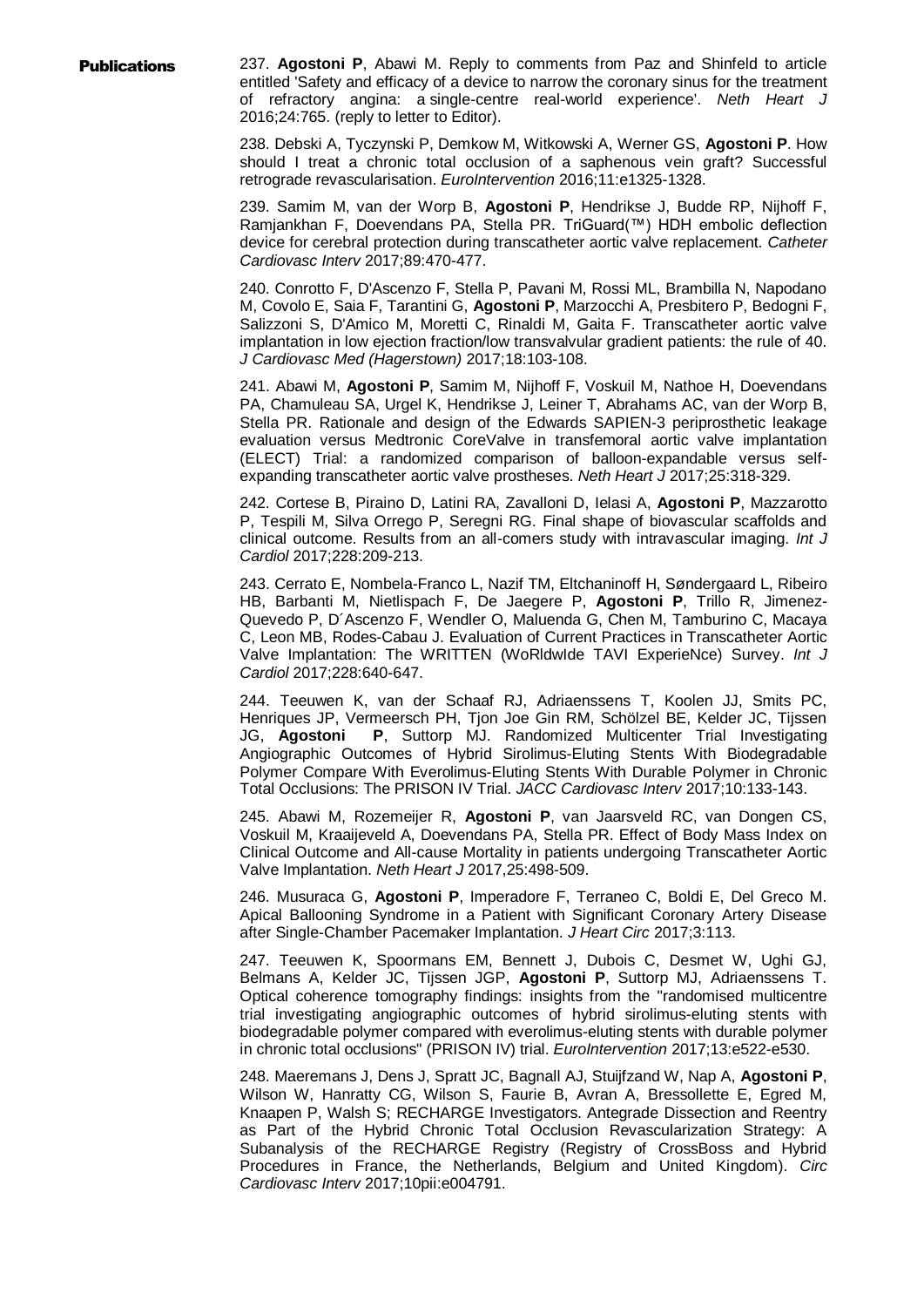**Publications** 249. Nijenhuis VJ, Sanchis L, van der Heyden JAS, Klein P, Rensing BJWM, Latib A, Maisano F, Ten Berg JM, **Agostoni P**, Swaans MJ. The last frontier: transcatheter devices for percutaneous or minimally invasive treatment of chronic heart failure. *Neth Heart J* 2017;25:536-544.

> 250. Azzalini L, **Agostoni P**, Benincasa S, Knaapen P, Schumacher SP, Dens J, Maeremans J, Kraaijeveld AO, Timmers L, Behnes M, Akin I, Toma A, Neumann FJ, Colombo A, Carlino M, Mashayekhi K. Retrograde Chronic Total Occlusion Percutaneous Coronary Intervention Through Ipsilateral Collateral Channels: A Multicenter Registry. *JACC Cardiovasc Interv* 2017;10:1489-1497.

> 251. Bakker EJ, Maeremans J, Zivelonghi C, Faurie B, Avran A, Walsh S, Spratt JC, Knaapen P, Hanratty CG, Bressollette E, Kayaert P, Bagnall AJ, Egred M, Smith D, McEntegart MB, Smith WHT, Kelly P, Irving J, Smith EJ, Strange JW, Dens J, **Agostoni P**. Fully Transradial Versus Transfemoral Approach for Percutaneous Intervention of Coronary Chronic Total Occlusions Applying the Hybrid Algorithm: Insights From RECHARGE Registry. *Circ Cardiovasc Interv* 2017;10pii:e005255.

> 252. Verheye S, Vrolix M, Kumsars I, Erglis A, Sondore D, **Agostoni P**, Cornelis K, Janssens L, Maeng M, Slagboom T, Amoroso G, Jensen LO, Granada JF, Stella P. The SABRE Trial (Sirolimus Angioplasty Balloon for Coronary In-Stent Restenosis): Angiographic Results and 1-Year Clinical Outcomes. *JACC Cardiovasc Interv* 2017:10:2029-2037.

> 253. Maeremans J, Avran A, Walsh S, Knaapen P, Hanratty CG, Faurie B, **Agostoni P**, Bressollette E, Kayaert P, Smith D, Chase A, Mcentegart MB, Smith WHT, Harcombe A, Irving J, Ladwiniec A, Spratt JC, Dens J; RECHARGE Investigators. One-Year Clinical Outcomes of the Hybrid CTO Revascularization Strategy After Hospital Discharge: A Subanalysis of the Multicenter RECHARGE Registry. *J Invasive Cardiol* 2018;30:62-70.

> 254. van den Brink FS, Magan AD, Noordzij PG, Zivelonghi C, **Agostoni P**, Eefting FD, Ten Berg JM, Suttorp MJ, Rensing BR, van Kuijk JP, Klein P, Scholten E, van der Heyden JAS. Veno-arterial extracorporeal membrane oxygenation in addition to primary PCI in patients presenting with ST-elevation myocardial infarction. *Neth Heart J* 2018;26:76-84.

> 255. Cortese B, Rigattieri S, Aranzulla TC, Russo F, Latib A, Burzotta F, **Agostoni P**, Ielasi A, Tarantino F, Sticchi A, Di Palma G, de Benedictis M, Trani C, Boccaletti R, Miccoli R, Valsecchi O, Colombo A. Transradial versus transfemoral ancillary approach in complex structural, coronary and peripheral interventions. Results from the multicenter Ancillary Registry, a study of the Italian Radial Club. *Catheter Cardiovasc Interv* 2018;91:97-102.

> 256. Rozemeijer R, Benedetto D, Kraaijeveld AO, Voskuil M, Stein M, Timmers L, Rittersma SZ, **Agostoni P**, Doevendans PA, Stella PR. Clinical outcomes of complex real-world diabetic patients treated with amphilimus sirolimus-eluting stents or zotarolimus-eluting stents: A single-center registry. *Cardiovasc Revasc Med* 2018;19(5 Pt A):521-525.

> 257. Azzalini L, Karatasakis A, Spratt JC, Tajti P, Riley RF, Ybarra LF, Schumacher SP, Benincasa S, Bellini B, Candilio L, Mitomo S, Henriksen P, Hidalgo F, Timmers L, Kraaijeveld AO, **Agostoni P**, Roy J, Ramsay DR, Weaver JC, Knaapen P, Nap A, Starcevic B, Ojeda S, Pan M, Alaswad K, Lombardi WL, Carlino M, Brilakis ES, Colombo A, Rinfret S, Mashayekhi K. Subadventitial stenting around occluded stents: A bailout technique to recanalize in-stent chronic total occlusions. *Catheter Cardiovasc Interv* 2018;92:466-476.

> 258. Maeremans J, Spratt JC, Knaapen P, Walsh S, **Agostoni P**, Wilson W. Avran A, Faurie B, Bressollette E, Kayaert P, Bagnall AJ, Smith D, McEntegart MB, Smith WH, Kelly P, Irving J, Smith EJ, Strange JW, Dens J. Towards a contemporary, comprehensive scoring system for determining technical outcomes of hybrid percutaneous chronic total occlusion treatment: The RECHARGE Score. *Catheter Cardiovasc Interv* 2018;91:192-202.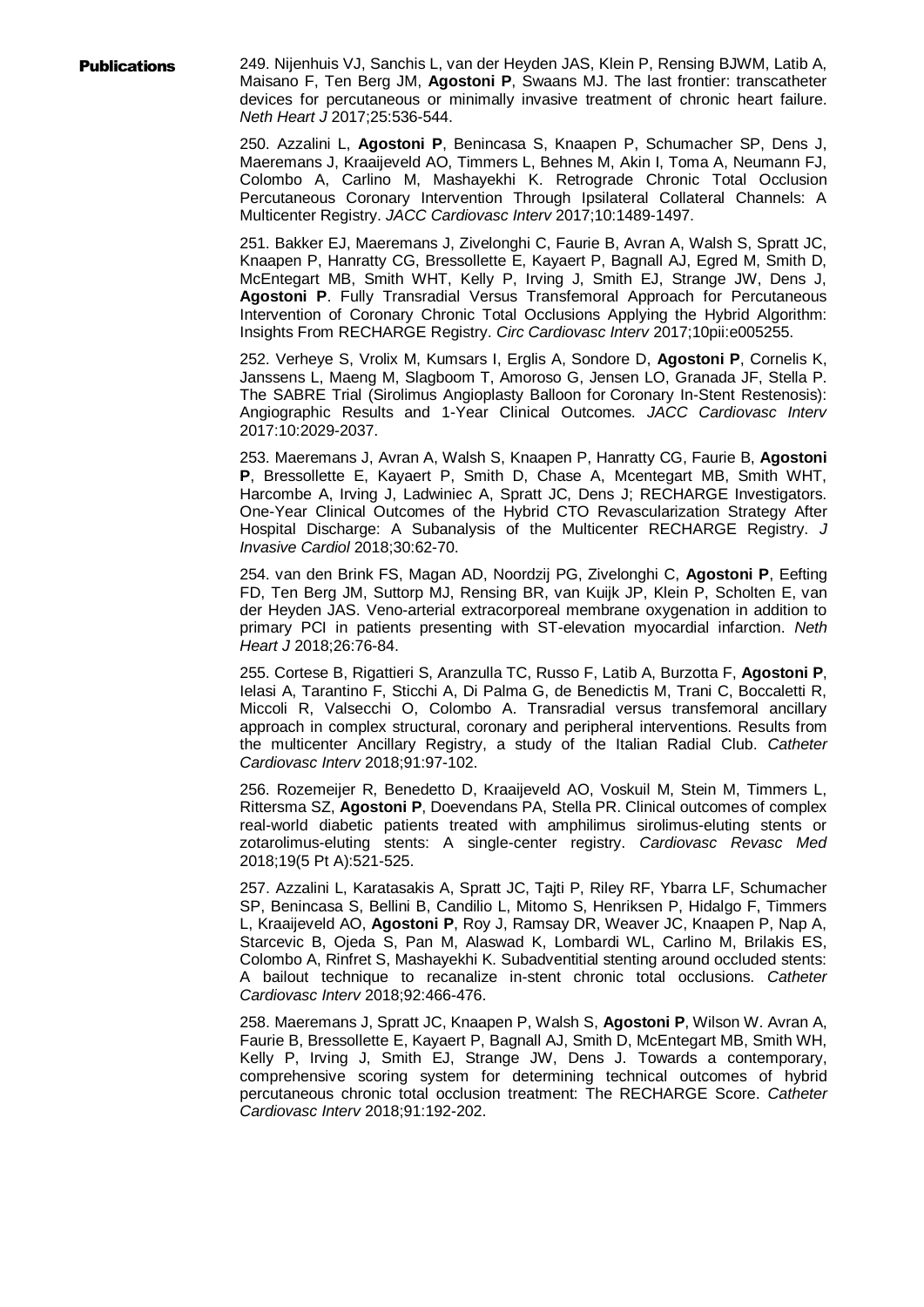Publications 259. Rozemeijer R, Stein M, Frambach P, Voskuil M, Kraaijeveld AO, Rodríguez-Olivares R, Timmers L, Pereira B, Rittersma SZ, **Agostoni P**, Doevendans PA, Stella PR. Rationale and design of Amphilimus Sirolimus-eluting stents versus Zotarolimuseluting stents in all-comers requiring percutaneous coronary intervention (ReCre8): A Multicenter Randomized Clinical Trial. *Catheter Cardiovasc Interv* 2018;91:410-416.

> 260. Abawi M, de Vries R, Stella PR, **Agostoni P**, Boelens DHM, van Jaarsveld RC, van Dongen CS, Doevendans PAFM, Emmelot-Vonk MH. Evaluation of Cognitive Function Following Transcatheter Aortic Valve Replacement. *Heart Lung Circ* 2018;27:1454-1461.

> 261. Lunardi M, Zivelonghi C, van den Brink FS, Ghione M, Vinco G, Benfari G, Scarsini R, Ribichini F, **Agostoni P**. Drug eluting balloon for the treatment of patients with coronary artery disease: Current perspectives. *Cardiovasc Revasc Med* 2018;19:215-220.

> 262. Zivelonghi C, Klein P, Swaans MJ, **Agostoni P**. Hybrid Transcatheter Left Ventricular Reconstruction for the Treatment of Ischemic Cardiomyopathy. *EuroIntervention* 2018;13:1899-1901.

> 263. Zivelonghi C, van Kuijk JP, Nijenhuis V, Poletti E, Suttorp MJ, van der Heyden JAS, Eefting FD, Rensing BJ, Ten Berg JM, Azzalini L, van den Brink FS, Ribichini F, Colombo A, Henriques JPS, **Agostoni P**. First report of the use of long-tapered sirolimus-eluting coronary stent for the treatment of chronic total occlusions with the hybrid algorithm. *Catheter Cardiovasc Interv* 2018;92:E299-E307.

> 264. van Dongen IM, Elias J, van Houwelingen G, **Agostoni P**, Hoebers LP, Ouweneel DM, Delewi R, Claessen BEPM, van der Schaaf RJ, Henriques JPS; EXPLORE investigators. Collateral Quality Decay Several Days After Primary Percutaneous Coronary Intervention: A Unique Observation From the EXPLORE Trial. *JACC Cardiovasc Interv* 2018;11:511-512.

> 265. Jansen R, Wind AM, Cramer MJ, Nijhoff F, **Agostoni P**, Ramjankhan FZ, Suyker WJ, Stella PR, Chamuleau SAJ. Evaluation of mitral regurgitation by an integrated 2D echocardiographic approach in patients undergoing transcatheter aortic valve replacement. *Int J Cardiovasc Imaging* 2018;34:1193-1204.

> 266. Zivelonghi C, Teeuwen K, **Agostoni P**, van der Schaaf RJ, Ribichini F, Adriaenssens T, Kelder JC, Tijssen JGP, Henriques JPS, Suttorp MJ. Impact of ultrathin struts on restenosis after chronic total occlusion recanalization: Insights from the randomized PRISON IV trial. *J Interv Cardiol* 2018;31:580-587.

> 267. Musuraca G, **Agostoni P**, Boldi E, Imperadore F, Terraneo C, Broso GP. Very late migration to and retrieval of an Amplatzer patent foramen ovale occlusion device from the abdominal aortic carrefour. *J Cardiovasc Med* 2018; 2018;19:459-461 (case report).

> 268. Biagioni C, Tirado-Conte G, Rodés-Cabau J, Ryan N, Cerrato E, Nazif TM, Eltchaninoff H, Sondergaard L, Ribeiro HB, Barbanti M, Nietlispach F, De Jaegere P, **Agostoni P**, Trillo R, Jiménez-Quevedo P, D'Ascenzo F, Wendler O, Maluenda G, Chen M, Tamburino C, Macaya C, Leon MB, Nombela-Franco L. State of Transcatheter Aortic Valve Implantation in Spain Versus Europe and Non-European Countries. *J Invasive Cardiol* 2018;30:301-309.

> 269. van Dongen IM, Elias J, van Houwelingen KG, **Agostoni P**, Claessen BEPM, Hoebers LP, Ouweneel DM, Scheunhage EM, Delewi R, Piek JJ, Råmunddal T, Laanmets P, Eriksen E, Bax M, Suttorp MJ, van der Schaaf RJ, Tijssen JGP, Henriques JPS. Impact of collateralisation to a concomitant chronic total occlusion in patients with ST-elevation myocardial infarction: a subanalysis of the EXPLORE randomised controlled trial. *Open Heart* 2018;5:e000810.

> 270. Zivelonghi C, Suttorp MJ, Teeuwen K, van Kuijk JP, van der Heyden JAS, Eefting FD, Rensing BJ, Ten Berg JM, van den Brink FS, Benfari G, Tijssen JGP, Ribichini F, Henriques JPS, **Agostoni P**. Clinical Implications of Distal Vessel Stenosis After Successful Coronary Chronic Total Occlusion Recanalization. *JACC Cardiovasc Interv* 2018;11:2343-2345.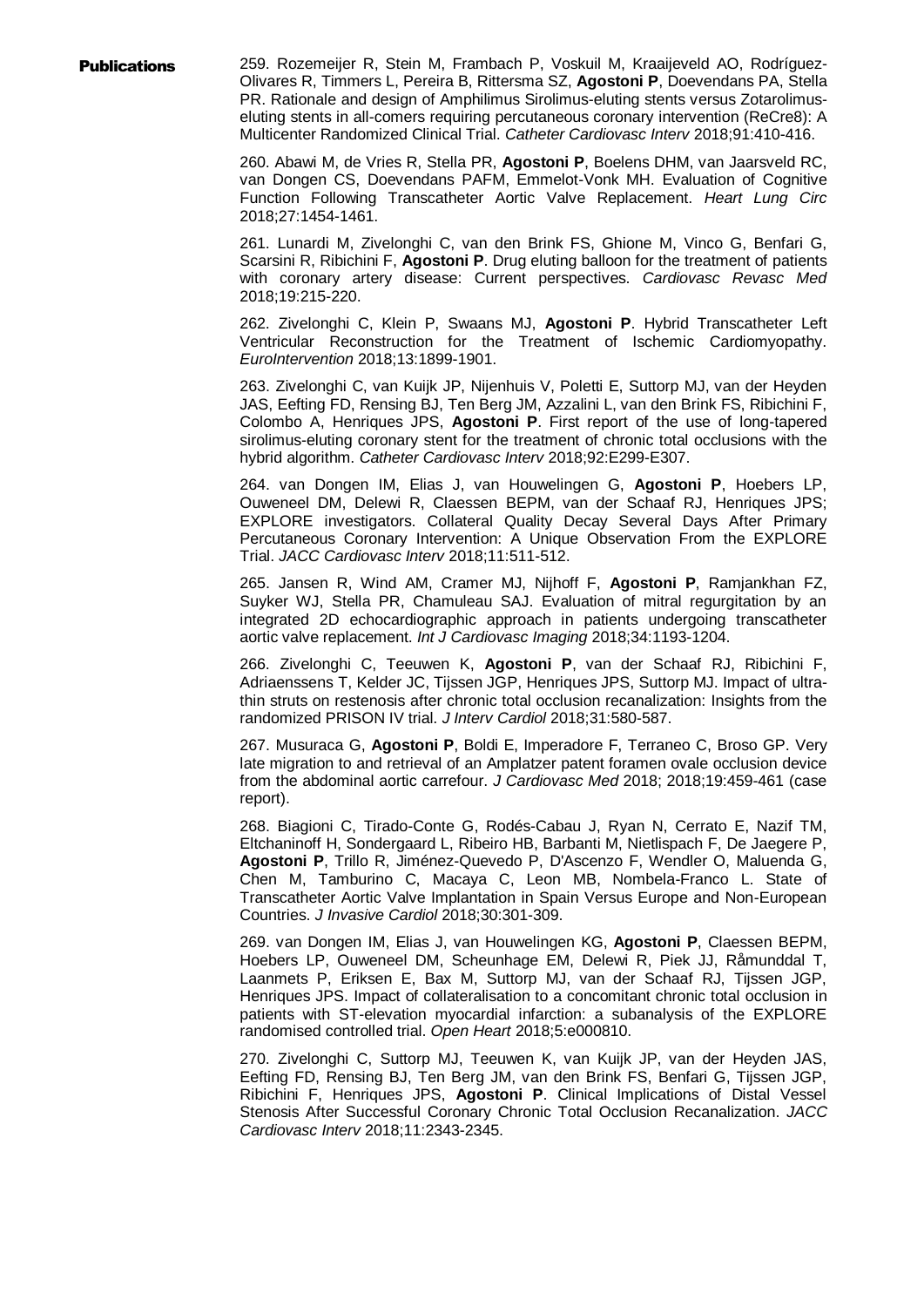Publications 271. Abawi M, Pagnesi M, **Agostoni P**, Chiarito M, van Jaarsveld RC, van Dongen CS, Slooter AJC, Colombo A, Kooistra NHM, Doevendans PAFM, Latib A, Stella PR. Postoperative Delirium in Individuals Undergoing Transcatheter Aortic Valve Replacement: A Systematic Review and Meta-Analysis. *J Am Geriatr Soc* 2018;66:2417–2424.

> 272. IJsselmuiden AJJ, Zwaan EM, Oemrawsingh RM, Bom MJ, Dankers FJWM, de Boer MJ, Camaro C, van Geuns RJM, Daemen J, van der Heijden DJ, Jukema JW, Kraaijeveld AO, Meuwissen M, Schölzel BE, Pundziute G, van der Harst P, van Ramshorst J, Dirksen MT, Zivelonghi C, **Agostoni P**, van der Heyden JAS, Wykrzykowska JJ, Scholte MJ, Nef HM, Kofflard MJM, van Royen N, Alings M, Kedhi E. Appropriate use criteria for optical coherence tomography guidance in percutaneous coronary interventions: Recommendations of the working group of interventional cardiology of the Netherlands Society of Cardiology. *Neth Heart J* 2018;26:473-483.

> 273. Rozemeijer R, Stein M, Voskuil M, van den Bor R, Frambach P, Pereira B, Koudstaal S, Leenders GE, Timmers LL, Rittersma S, Kraaijeveld AO, **Agostoni P**, Roes K, Doevendans PA, Stella PR. Randomized All-Comers Evaluation of a Permanent Polymer Zotarolimus-Eluting Stent Versus a Polymer-Free Amphilimus-Eluting Stent: (ReCre8) A Multicenter, Non-Inferiority Trial. *Circulation* 2019;139:67- 77.

> 274. Zivelonghi C, van Kuijk JP, Suttorp MJ, van der Heyden JAS, Eefting FD, Rensing BJ, Ten Berg JM, **Agostoni P**. Implementing a minimally invasive approach (combining radial approach, small guiding catheters and minimization of double access) for coronary chronic total occlusion intervention according to the hybrid algorithm: The Minimalistic Hybrid Algorithm. *Int J Cardiol* 2019;283:84-87.

> 275. Klein P, **Agostoni P**, van Boven W-J, de Winter RJ, Swaans MJ. Transcatheter and minimally invasive surgical left ventricular reconstruction for the treatment of ischaemic cardiomyopathy: preliminary results. *Interact CardioVasc Thorac Surg* 2019;28:441-446.

> 276. Zivelonghi C, van Andel M, Venturi G, Amoroso G, Teeuwen K, Tijssen JGP, Tavella D, Ribichini F, Ten Berg JM, Resning BJ, Henriques JPS, Suttorp MJ, **Agostoni P**, Van der Schaaf RJ. Angiographic and clinical outcomes of antegrade versus retrograde techniques for chronic total occlusion revascularizations: Insights from the PRISON IV trial. *Catheter Cardiovasc Interv* 2019;93:E81–E89.

> 277. Zivelonghi C, Vermeersch G, Verheye S, **Agostoni P**. Incomplete coronary sinus reducer endothelialization as potential mechanism of clinical failure. *Catheter Cardiovasc Interv* 2019;94:120-122.

> 278. Abawi M, van Gils L, **Agostoni P**, van Mieghem NM, Kooistra NH, van Dongen CS, van Jaarsveld RC, de Jaegere PP, Doevendans PA, Stella PR. Impact of baseline cigarette smoking status on clinical outcome after transcatheter aortic valve replacement. *Catheter Cardiovasc Interv* 2019;94:795-805.

> 279. Kooistra NHM, Nijhoff F, Abawi M, **Agostoni P**, Araya Roos DM, van Tuijl S, Blanken N, Voskuil M, Doevendans PAFM, Stella PR, Leiner T. Ex Vivo Pilot Study of Cardiac Magnetic Resonance Velocity Mapping for Quantification of Aortic Regurgitation in a Porcine Model in the Presence of a Transcatheter Heart Valve. *J Cardiovasc Transl Res* 2019;12:310-320.

> 280. Zivelonghi C, **Agostoni P**, Teeuwen K, van der Schaaf RJ, Henriques JPS, Vermeersch PHMJ, Bosschaert MAR, Kelder JC, Tijssen JGP, Suttorp MJ. 3-Year Clinical Outcomes of the PRISON-IV Trial: Ultrathin Struts Versus Conventional Drug-Eluting Stents in Total Coronary Occlusions. *JACC Cardiovasc Interv* 2019;12:1747-1749.

> 281. Azzalini L, Poletti E, Ayoub M, Ojeda S, Zivelonghi C, La Manna A, Bellini B, Lostalo A, Luque A, Venuti G, Montorfano M, **Agostoni P**, Pan M, Carlino M, Mashayekhi K. Coronary artery perforation during chronic total occlusion percutaneous coronary intervention: epidemiology, mechanisms, management, and outcomes. *EuroIntervention* 2019;15:e804-e811.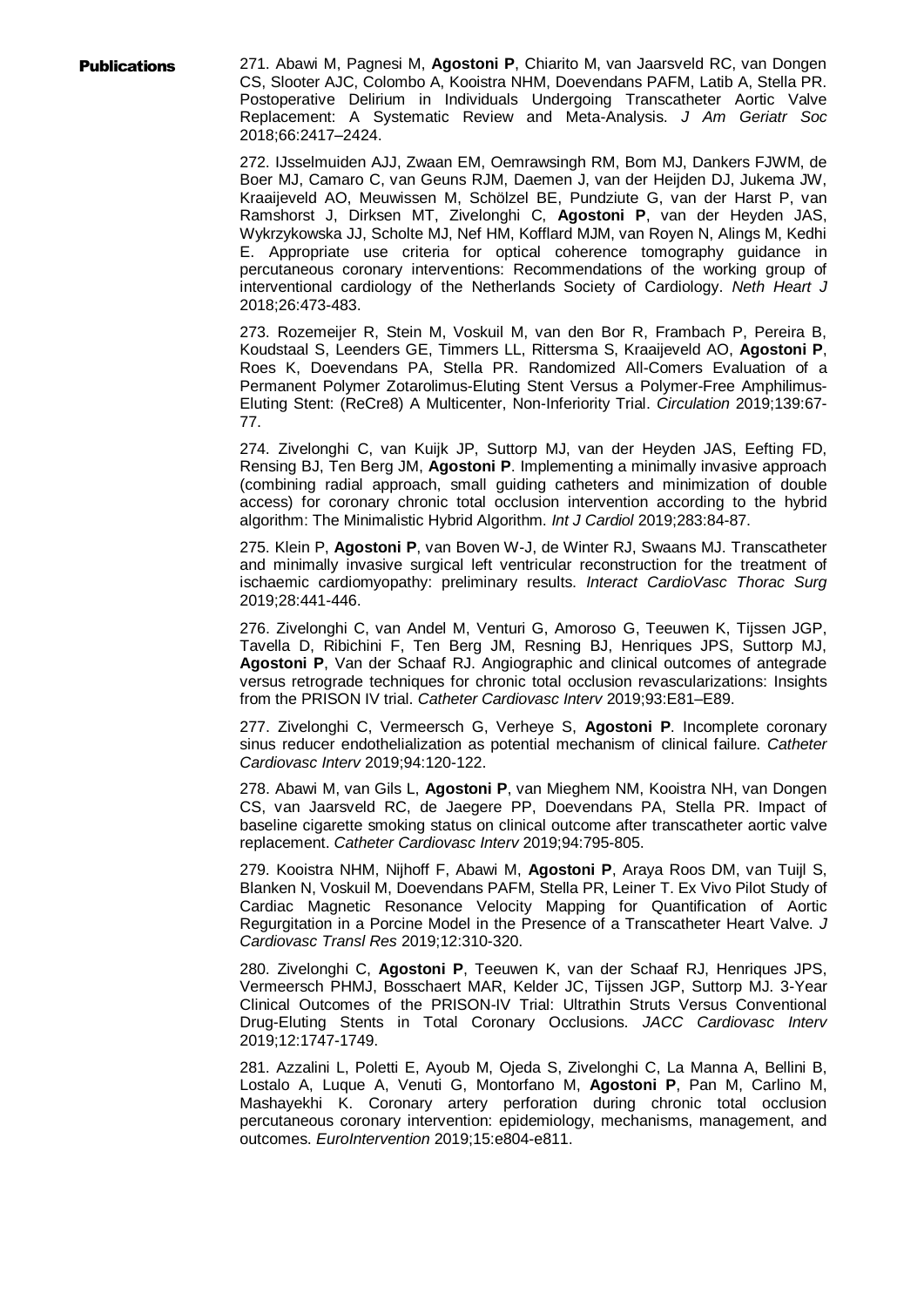Publications 282. Budassi S, Zivelonghi C, Scott B, **Agostoni P**. (Bi-)ulnar access for percutaneous intervention of coronary chronic total occlusion: A case series. *Cardiovasc Revasc Med* 2020;21:130-133.

> 283. Zivelonghi C, van Kuijk JP, Poletti E, Suttorp MJ, Eefting FD, Rensing BJ, Ten Berg JM, Colombo A, Azzalini L, **Agostoni P**. A "minimalistic hybrid algorithm" in coronary chronic total occlusion revascularization: Procedural and clinical outcomes. *Catheter Cardiovasc Interv* 2020;95:97-104.

> 284. Gallone G, Armeni P, Verheye S, **Agostoni P**, Timmers L, Campo G, Ielasi A, Sgura F, Tarantini G, Rosseel L, Zivelonghi C, Leenders G, Stella P, Tebaldi M, Tespili M, D'Amico G, Baldetti L, Ponticelli F, Colombo A, Giannini F. Costeffectiveness of the coronary sinus Reducer and its impact on the healthcare burden of refractory angina patients. *Eur Heart J Qual Care Clin Outcomes* 2020;6:32-40.

> 285. Zivelonghi C, Vermeersch G, Verheye S, **Agostoni P**. Reply to the letter regarding: "Incomplete coronary sinus reducer endothelialisation as potential mechanism of clinical failure". *Catheter Cardiovasc Interv* 2020;96:E495 (reply to letter to the editor).

> 286. Poletti E, Azzalini L, Ayoub M, Ojeda S, Zivelonghi C, La Manna A, Bellini B, Lostalo A, Luque A, Venuti G, Montorfano M, **Agostoni P**, Pan M, Carlino M, Mashayekhi K. Conventional vascular access site approach versus fully trans-wrist approach for chronic total occlusion percutaneous coronary intervention: a multicenter registry. *Catheter Cardiovasc Interv* 2020;96:E45-E52.

> 287. Budassi S, Zivelonghi C, Muyldermans P, **Agostoni P**, Verheye S. Is the dream of vascular restoration still alive? A case of 7 years follow-up after bioresorbable vascular scaffold implantation. *Cardiovasc Revasc Med* 2020;21:158-161 (case report).

> 288. Kooistra NHM, Abawi M, Voskuil M, Urgel K, Samim M, Nijhoff F, Nathoe HM, Doevendans PAFM, Chamuleau SAJ, Leenders GEH, Leiner T, Abrahams AC, van der Worp HB, **Agostoni P**, Stella PR. Randomised comparison of a balloonexpandable and self-expandable valve with quantitative assessment of aortic regurgitation using magnetic resonance imaging. *Neth Heart J* 2020;28:253-265.

> 289. Zivelonghi C, Verheye S, Timmers L, van Kuijk JP, Giannini F, Dekker M, Silvis M, Abawi M, Leenders G, Kortland F, Tzanis G, Beneduce A, Benfari G, Stella P, Henriques JPS, Banai S, **Agostoni P**. Efficacy of Coronary Sinus Reducer in Patients With Non-revascularized Chronic Total Occlusions. *Am J Cardiol* 2020;126:1-7.

> 290. Budassi S, Zivelonghi C, De Roover D, Scott B, **Agostoni P**. Distal radial pseudoaneurysm after chronic total occlusion percutaneous coronary intervention resolved by percutaneous thrombin injection. *Cardiovasc Revasc Med* 2020;21:134- 137 (case report).

> 291. **Agostoni P**, Zivelonghi C, Vermeersch P. Radial or femoral approach for rotational atherectomy: the drawbacks of data dredging. *Kardiol Pol* 2020;78:508-509 (editorial).

> 292. De Luca G, Verdoia M, Cercek M, Jensen LO, Vavlukis M, Calmac L, Johnson T, Ferrer GR, Ganyukov V, Wojakowski W, Kinnaird T, van Birgelen C, Cottin Y, IJsselmuiden A, Tuccillo B, Versaci F, Royaards KJ, Berg JT, Laine M, Dirksen M, Siviglia M, Casella G, Kala P, Díez Gil JL, Banning A, Becerra V, De Simone C, Santucci A, Carrillo X, Scoccia A, Amoroso G, Lux A, Kovarnik T, Davlouros P, Mehilli J, Gabrielli G, Rios XF, Bakraceski N, Levesque S, Cirrincione G, Guiducci V, Kidawa M, Spedicato L, Marinucci L, Ludman P, Zilio F, Galasso G, Fabris E, Menichelli M, Garcia-Touchard A, Manzo S, Caiazzo G, Moreu J, Forés JS, Donazzan L, Vignali L, Teles R, Benit E, **Agostoni P**, Bosa Ojeda F, Lehtola H, Camacho-Freiere S, Kraaijeveld A, Antti Y, Boccalatte M, Deharo P, Martínez-Luengas IL, Scheller B, Alexopulos D, Moreno R, Kedhi E, Uccello G, Faurie B, Gutierrez Barrios A, Di Uccio FS, Wilbert B, Smits P, Cortese G, Parodi G, Dudek D. Impact of COVID-19 Pandemic on Mechanical Reperfusion for Patients With STEMI. *J Am Coll Cardiol* 2020;76:2321-2330.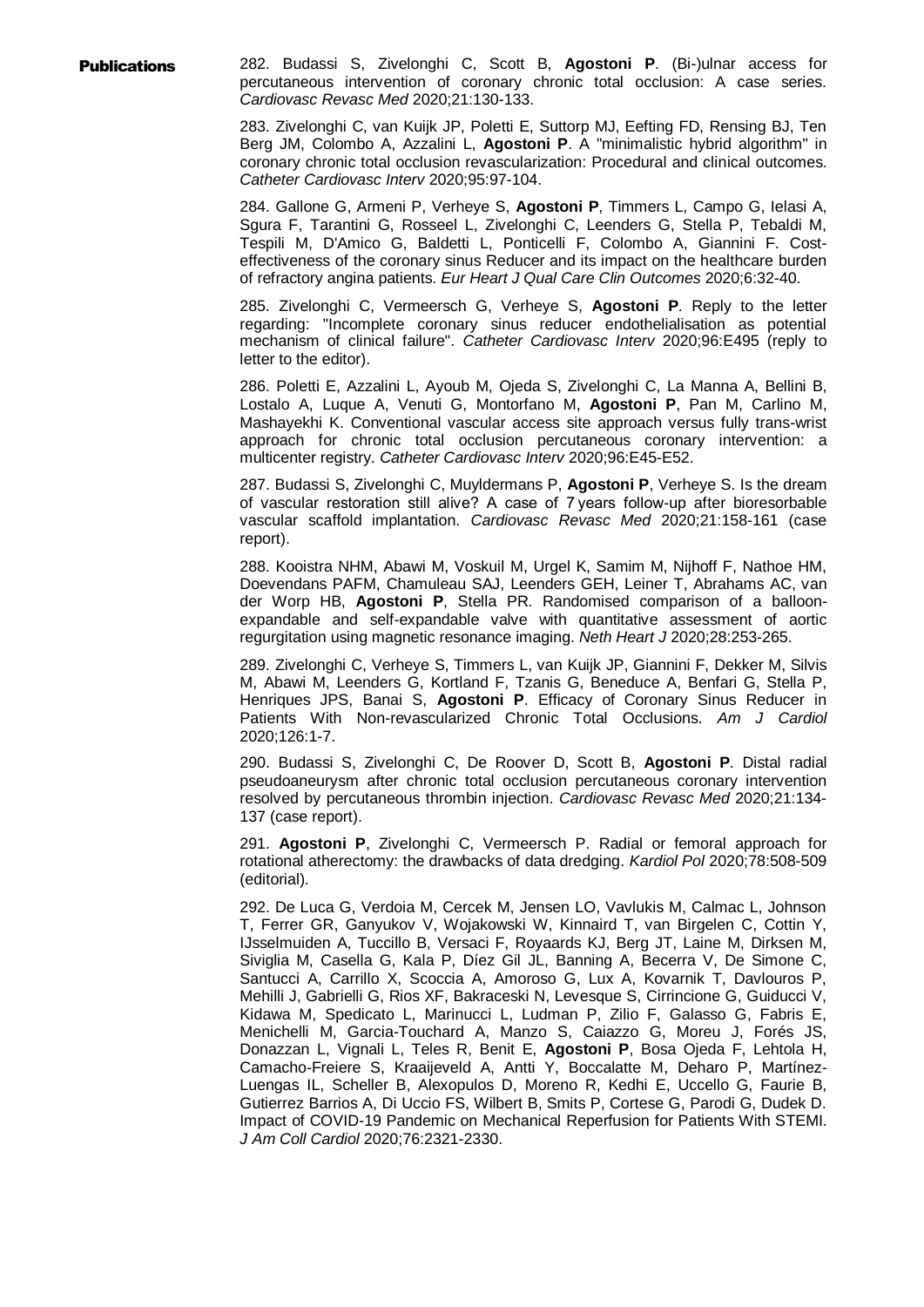Publications 293. Budassi S, Verheye S, **Agostoni P**, Zivelonghi C, Scott B, Vermeersch P. Valve-in-valve Transcatheter Aortic Valve Replacement in a Patient with Late Failure of a Bioprosthetic Bentall Procedure, *Structural Heart* 2020;4:236-239 (case report).

> 294. Meijers TA, Aminian A, Teeuwen K, van Wely M, Schmitz T, Dirksen MT, van der Schaaf RJ, Iglesias JF, **Agostoni P**, Dens J, Knaapen P, Rathore S, Ottervanger JP, Dambrink JE, Roolvink V, Gosselink ATM, Hermanides RS, van Royen N, van Leeuwen MAH. Complex Large-Bore Radial percutaneous coronary intervention: rationale of the COLOR trial study protocol. *BMJ Open* 2020;10:e038042.

> 295. **Agostoni P**, Zivelonghi C, Vermeersch P. Residual Challenges in Radial Approach for Percutaneous Coronary Interventions. *JAMA Cardiol* 2020;5:1451 (letter to the Editor).

> 296. Musuraca G, Imperadore F, Terraneo C, **Agostoni P**, Tezza M, Fornasa F, Albiero R. Anomalous right coronary artery origin from pulmonary artery associated with aortic stenosis, mitral regurgitation, and Vieussens' arterial ring: a very rare association and case. *J Cardiol Cases* 2020;23:98-101 (case report).

> 297. Kolk MZH, van Veelen A, **Agostoni P**, van Houwelingen GK, Ouweneel DM, Hoebers LP, Råmunddal T, Laanmets P, Eriksen E, Bax M, Suttorp MJ, Claessen BEPM, van der Schaaf RJ, Elias J, van Dongen IM, Henriques JPS. Predictors and outcomes of procedural failure of percutaneous coronary intervention of a chronic total occlusion-A subanalysis of the EXPLORE trial. *Catheter Cardiovasc Interv* 2021;97:1176–1183.

> 298. Azzalini L, Alaswad K, Uretsky BF, **Agostoni P**, Galassi AR, Harada Ribeiro M, Filho EM, Morales-Victorino N, Attallah A, Gupta A, Zivelonghi C, Montorfano M, Bellini B, Carlino M. Multicenter experience with the antegrade fenestration and reentry technique for chronic total occlusion recanalization. *Catheter Cardiovasc Interv* 2021;97:E40–E50.

> 299. Budassi S, Zivelonghi C, Dens J, Bagnall AJ, Knaapen P, Avran A, Spratt JC, Walsh S, Faurie B, **Agostoni P**; of all the RECHARGE investigators. Impact of prior coronary artery bypass grafting in patients undergoing chronic total occlusionpercutaneous coronary intervention: Procedural and clinical outcomes from the REgistry of Crossboss and Hybrid procedures in FrAnce, the NetheRlands, BelGium, and UnitEd Kingdom (RECHARGE). *Catheter Cardiovasc Interv* 2021;97:E51–E60.

> 300. Kayaert P, Coeman M, Drieghe B, Bennett J, McCutcheon K, Dens J, Ungureanu C, Zivelonghi C, **Agostoni P**, Bataille Y, de Hemptinne Q, Gevaert S, De Pauw M, Haine S. iFR uncovers profound but mostly reversible ischemia in CTOs and helps to optimize PCI results. *Catheter Cardiovasc Interv* 2021;97:646–655.

> 301. Ribeiro MH, Dallan LAP, Boukhris M, Campos CA, Bezerra HG, Quesada FH, Bezerra CG, **Agostoni P**, Azzalini L, Galassi AR. Excimer laser atherectomy in an uncrossable long chronic total occlusion through the subintimal space. *Acta Cardiol* 2021; 76:914-915 (case report).

> 302. **Agostoni P**, Scott B, Budassi S, Verheye S, Convens C, Vermeersch P, Zivelonghi C. A prospective evaluation of a redefined version of the "minimalistic hybrid approach" algorithm for percutaneous coronary chronic total occlusion revascularization. *Catheter Cardiovasc Interv* 2021;98:617-625.

> 303. Wilgenhof A, Zivelonghi C, Budassi S, **Agostoni P**, Scott B. Chronic total occlusion techniques in non-chronic total occlusion cases, the wealth of a large toolbox. *Acta Cardiol* 2021; 76:576-580.

> 304. Rozemeijer R, van Bezouwen WP, van Hemert ND, Damen JA, Koudstaal S, Stein M, Leenders GE, Timmers L, Kraaijeveld AO, Roes K, **Agostoni P**, Doevendans PA, Stella PR, Voskuil M. Direct comparison of predictive performance of PRECISE-DAPT versus PARIS versus CREDO-Kyoto: a subanalysis of the ReCre8 trial. *Neth Heart J* 2021;29:201-214.

> 305. Verheye S, **Agostoni P**, Giannini F, Hill JM, Jensen C, Lindsay S, Stella PR, Redwood S, Banai S, Konigstein M. Coronary sinus narrowing for the treatment of refractory angina A multi-center prospective open-label clinical study (The REDUCER-I study). *EuroIntervention* 2021;17:561-568.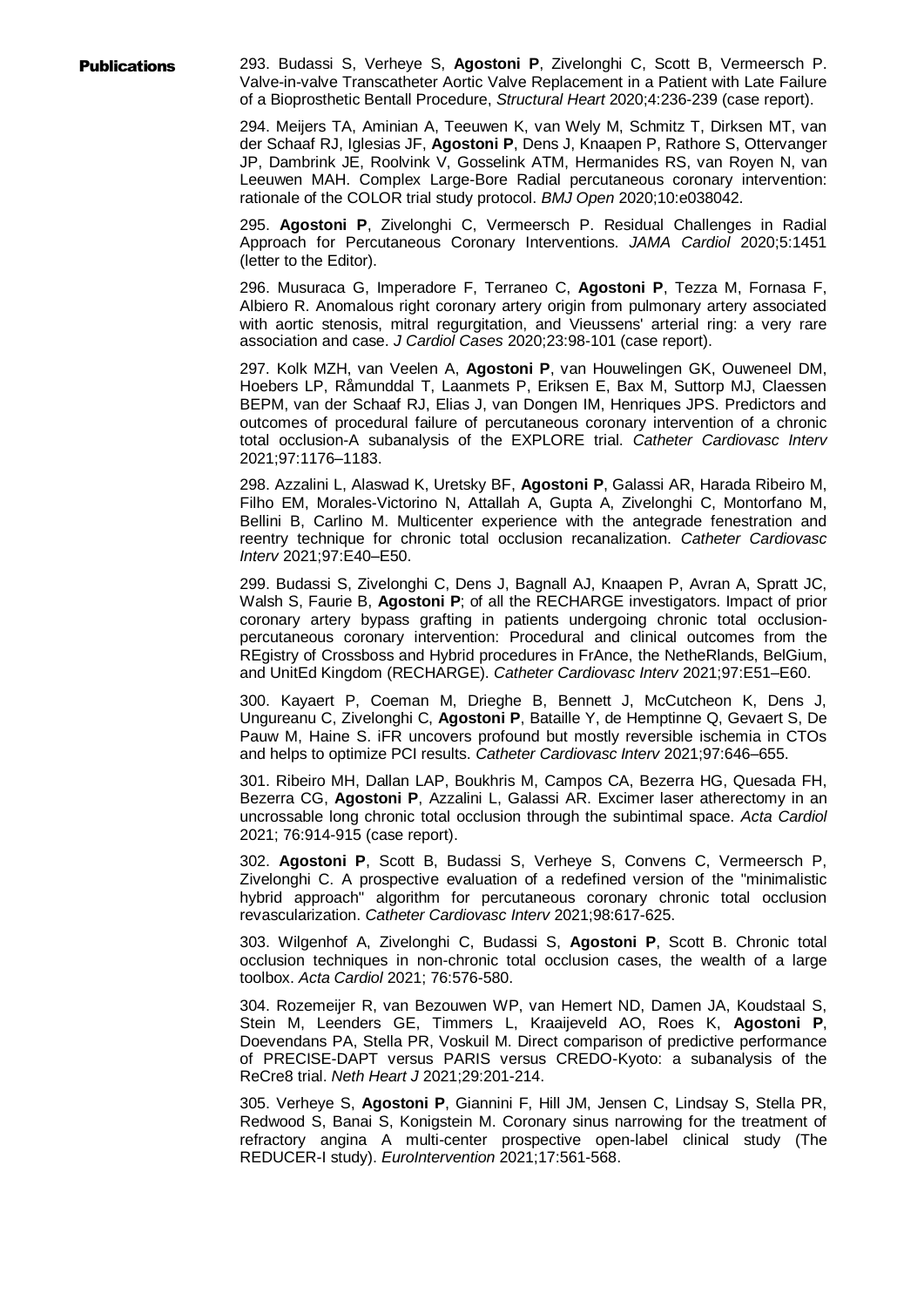**Publications** 306. Wilgenhof A, Zivelonghi C, Verheye S, Vermeersch P, Scott B, Convens C, Timmers L, Leenders G, Kuijk JPV, Stella P, **Agostoni P**. Coronary sinus anatomical features: Description and procedural implications during coronary sinus Reducer implantation. *Catheter Cardiovasc Interv* 2021;97:E929-E935..

> 307. Silvis MJM, Dekker M, Zivelonghi C, **Agostoni P**, Stella PR, Doevendans PA, de Kleijn DPV, van Kuijk JP, Leenders GE, Timmers L. The Coronary Sinus Reducer; 5-year Dutch experience. *Neth Heart J* 2021;29:215-223.

> 308. Zivelonghi C, Konigstein M, Azzano A, **Agostoni P**, Topilski Y, Banai S, Verheye S. Coronary sinus Reducer implantation results in improved oxygen kinetics at cardiopulmonary exercise test in patients with refractory angina. *EuroIntervention* 2021;16:e1511-e1517.

> 309. Vescovo GM, Zivelonghi C, Bellamoli M, Vermeersch P, Verheye S, **Agostoni P**. Coronary Sinus Reducer for the Treatment of Chronic Refractory Angina: Will This Challenge the Treatment of Coronary Chronic Total Occlusions? *Curr Cardiol Rep* 2021;23:31.

> 310. El Jattari H, Zivelonghi C, Scott B, Luykx M, **Agostoni P**. Endothelial avulsion of the septal branch during retrograde chronic total occlusion intervention. *Cardiovasc Revasc Med* 2021:S1553-8389(21)00134-2 (case report).

> 311. De Luca G, Cercek M, Okkels Jensen L, Bushljetikj O, Calmac L, Johnson T, Gracida Blancas M, Ganyukov V, Wojakowski W, von Birgelen C, IJsselmuiden A, Tuccillo B, Versaci F, Ten Berg J, Laine M, Berkout T, Casella G, Kala P, López Ledesma B, Becerra V, Padalino R, Santucci A, Carrillo X, Scoccia A, Amoroso G, Lux A, Kovarnik T, Davlouros P, Gabrielli G, Flores Rios X, Bakraceski N, Levesque S, Guiducci V, Kidawa M, Marinucci L, Zilio F, Galasso G, Fabris E, Menichelli M, Manzo S, Caiazzo G, Moreu J, Sanchis Forés J, Donazzan L, Vignali L, Teles R, **Agostoni P**, Bosa Ojeda F, Lehtola H, Camacho-Freiere S, Kraaijeveld A, Antti Y, Visconti G, Lozano Martínez-Luengas I, Scheller B, Alexopulos D, Moreno R, Kedhi E, Uccello G, Faurie B, Gutierrez Barrios A, Scotto Di Uccio F, Wilbert B, Cortese G, Dirksen MT, Parodi G, Verdoia M. Impact of renin-angiotensin system inhibitors on mortality during the COVID Pandemic among STEMI patients undergoing mechanical reperfusion: Insight from an international STEMI registry. *Biomed Pharmacother* 2021;138:111469.

> 312. Meijers TA, Aminian A, van Wely M, Teeuwen K, Schmitz T, Dirksen MT, Rathore S, van der Schaaf RJ, Knaapen P, Dens J, Iglesias JF, **Agostoni P**, Roolvink V, Hermanides RS, van Royen N, van Leeuwen MAH. Randomized Comparison Between Radial and Femoral Large-Bore Access for Complex Percutaneous Coronary Intervention. *JACC Cardiovasc Interv* 2021;14:1293-1303.

> 313. Ponticelli F, Khokhar AA, Leenders G, Konigstein M, Zivelonghi C, **Agostoni P**, van Kuijk JP, Ajmi I, Lindsay S, Bunc M, Tebaldi M, Cafaro A, Cheng K, Ielasi A, Patterson T, Wolter JS, Sgura F, De Marco F, Ioanes D, D'Amico G, Ciardetti M, Berti S, Guarracini S, Di Mauro M, Gallone G, Dekker M, Silvis MJM, Tarantini G, Redwood S, Colombo A, Liebetrau C, de Silva R, Rapezzi C, Ferrari R, Campo G, Schnupp S, Timmers L, Verheye S, Stella P, Banai S, Giannini F. Safety and efficacy of coronary sinus narrowing in chronic refractory angina: Insights from the RESOURCE study. *Int J Cardiol* 2021;337:29-37.

> 314. Vemmou E, Quadros AS, Dens JA, Rafeh NA, **Agostoni P**, Alaswad K, Avran A, Bellli KC, Carlino M, Choi JW, El-Guindy A, Jaffer FA, Karmpaliotis D, Khatri JJ, Khelimskii D, Knaapen P, La Manna A, Krestyaninov O, Lamelas P, Ojeda S, Padilla L, Pan M, Piccaro de Oliveira P, Rinfret S, Spratt JC, Tanabe M, Walsh S, Nikolakopoulos I, Karacsonyi J, Rangan BV, Brilakis ES, Azzalini L. In-Stent CTO Percutaneous Coronary Intervention: Individual Patient Data Pooled Analysis of 4 Multicenter Registries. *JACC Cardiovasc Interv* 2021;14:1308-1319.

> 315. Latib A, **Agostoni P**, Dens J, Patterson M, Lancellotti P, Tam FCC, Schotborgh C, Kedhi E, Stella P, Shen C, Wetzels G, Testa L; PREVAIL Study Investigators. Paclitaxel Drug-Coated Balloon for the Treatment of De Novo Small-Vessel and Restenotic Coronary Artery Lesions: 12-Month Results of the Prospective, Multicenter, Single-Arm PREVAIL Study. *J Invasive Cardiol* 2021;33:E863-E869.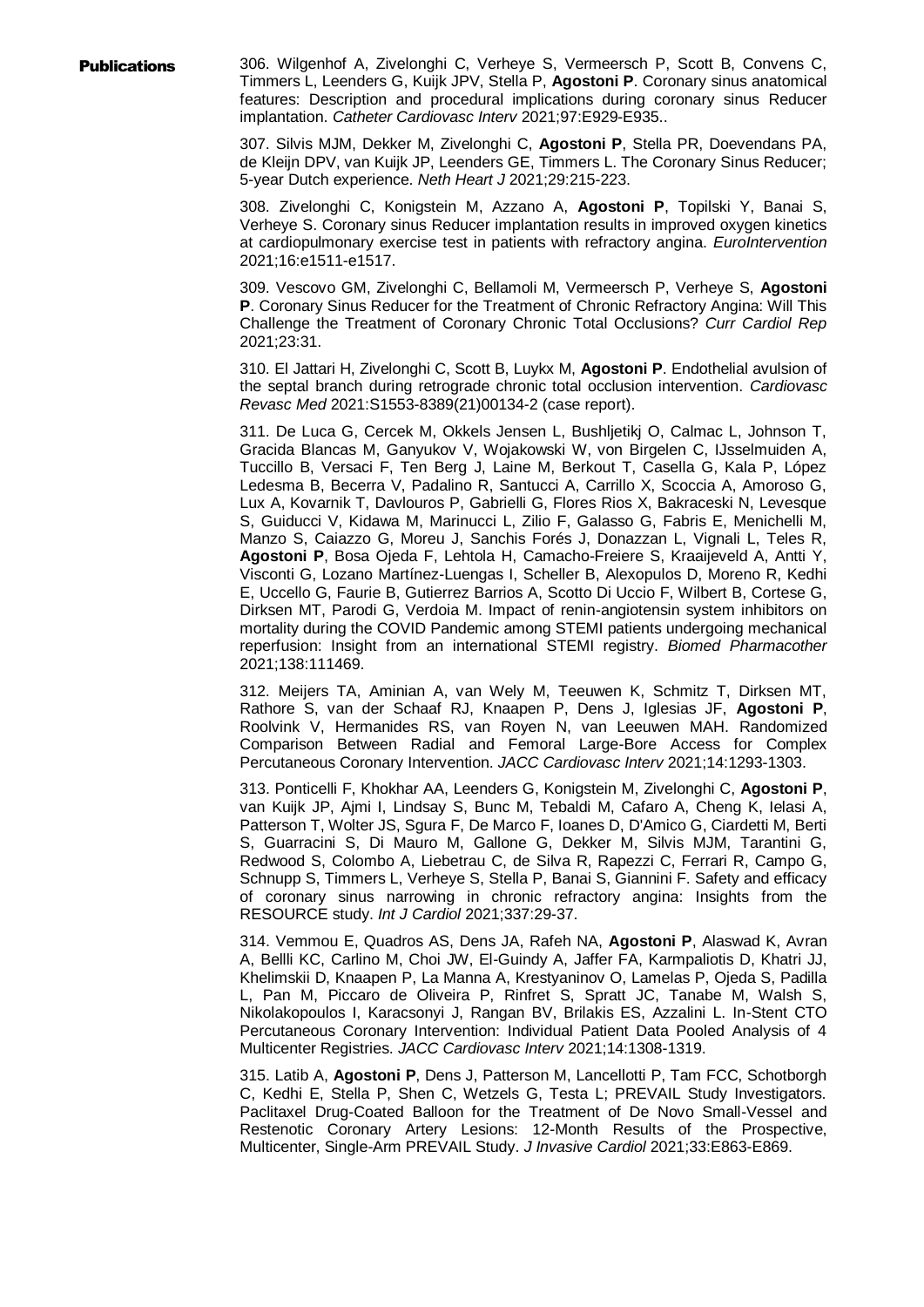**Publications** 316. De Luca G, Debel N, Cercek M, Jensen LO, Vavlukis M, Calmac L, Johnson T, Ferrer GR, Ganyukov V, Wojakowski W, Kinnaird T, von Birgelen C, Cottin Y, IJsselmuiden A, Tuccillo B, Versaci F, Royaards KJ, Berg JT, Laine M, Dirksen M, Siviglia M, Casella G, Kala P, Díez Gil JL, Banning A, Becerra V, De Simone C, Santucci A, Carrillo X, Scoccia A, Amoroso G, Van't Hof AW, Kovarnik T, Tsigkas G, Mehilli J, Gabrielli G, Rios XF, Bakraceski N, Levesque S, Cirrincione G, Guiducci V, Kidawa M, Spedicato L, Marinucci L, Ludman P, Zilio F, Galasso G, Fabris E, Menichelli M, Garcia-Touchard A, Manzo S, Caiazzo G, Moreu J, Forés JS, Donazzan L, Vignali L, Teles R, Benit E, **Agostoni P**, Ojeda FB, Lehtola H, Camacho-Freiere S, Kraaijeveld A, Antti Y, Boccalatte M, Deharo P, Martínez-Luengas IL, Scheller B, Varytimiadi E, Moreno R, Uccello G, Faurie B, Gutierrez Barrios A, Milewski M, Bruwiere E, Smits P, Wilbert B, Di Uccio FS, Parodi G, Kedhi E, Verdoia M. Impact of SARS-CoV-2 positivity on clinical outcome among STEMI patients undergoing mechanical reperfusion: Insights from the ISACS STEMI COVID 19 registry. *Atherosclerosis* 2021;332:48-54.

> 317. Wesselink EM, Abawi M, Kooistra NHM, Kappen TH, **Agostoni P**, Emmelot-Vonk M, Pasma W, van Klei WA, van Jaarsveld RC, van Dongen CS, Doevendans PAFM, Slooter AJC, Stella PR. Intraoperative hypotension and delirium among older adults undergoing transcatheter aortic valve replacement. *J Am Geriatr Soc* 2021;69: 3177-3185.

> 318. van Hemert ND, Voskuil M, Rozemeijer R, Stein M, Frambach P, Pereira B, Rittersma SZ, Kraaijeveld AO, Leenders GEH, Timmers L, van der Harst P, **Agostoni P**, Stella PR; ReCre8 Study Investigators. 3-Year Clinical Outcomes After Implantation of Permanent-Polymer Versus Polymer-Free Stent: ReCre8 Landmark Analysis. *JACC Cardiovasc Interv* 2021;14:2477-2486.

> 319. Eertmans W, Kayaert P, Bennett J, Ungureanu C, Bataille Y, Saad G, Haine S, Coussement P, Pereira B, **Agostoni P**, Janssens L, Vandeloo B, Maréchal P, Cornelis K, de Hemptinne Q, Aminian A, Stammen F, Carlier S, Timmermans P, Vercauteren S, Sonck J, De Vroey F, Drieghe B, McCutcheon K, Scott B, Davin L, Gafari C, Dens J; BWGCTO Investigators. The evolution of the CTO-PCI landscape in Belgium and Luxembourg: a four-year appraisal. *Acta Cardiol* 2021;76:1043-1051.

> 320. Vescovo GM, Zivelonghi C, Scott B, **Agostoni P**. Further advancement in the percutaneous revascularization of coronary chronic total occlusions: the redefined "Minimalistic Hybrid Approach" algorithm. *Minerva Cardioangiol* 2021;22:323-325.

> 321. Muyldermans P, Vandermotte M, **Agostoni P**. A challenging acute coronary syndrome anatomy: find the missing artery. *Coron Artery Dis* 2022;31:e1-e2 (case report).

> 322. van Hemert ND, Rozemeijer R, Voskuil M, Stein M, Frambach P, Rittersma SZ, Kraaijeveld AO, Leenders GEH, van der Harst P, **Agostoni P**, Stella PR; ReCre8 Study Investigators. Clinical outcomes after permanent polymer or polymer-free stent implantation in patients with diabetes mellitus: The ReCre8 diabetes substudy. *Catheter Cardiovasc Interv* 2022; in press.

> 323. Vescovo GM, Zivelonghi C, **Agostoni P**, Dekker M, Silvis M, Leenders G, van Kuijk JP, Timmers L, Stella P, Banai S, Verheye S. Efficacy of coronary sinus Reducer in patients with refractory angina and diabetes mellitus. *Heart Vessels* 2022; in press.

> 324. Zivelonghi C, Vescovo GM, **Agostoni P**, Wilgenhof A, Willemen Y, Scott B, Convens C, Verheye S, Vermeersch P. Very long-term outcome of saphenous vein graft percutaneous coronary intervention: bare-metal stent versus sirolimus-eluting stent. *Coron Artery Dis* 2022; in press.

> 325. Meijers TA, Aminian A, van Wely M, Teeuwen K, Schmitz T, Dirksen MT, Rathore S, van der Schaaf RJ, Knaapen P, Dens J, Iglesias JF, **Agostoni P**, Roolvink V, Lemmert ME, Hermanides RS, van Royen N, van Leeuwen MAH. Extremity Dysfunction After Large-Bore Radial and Femoral Arterial Access. *J Am Heart Assoc* 2022:e023691.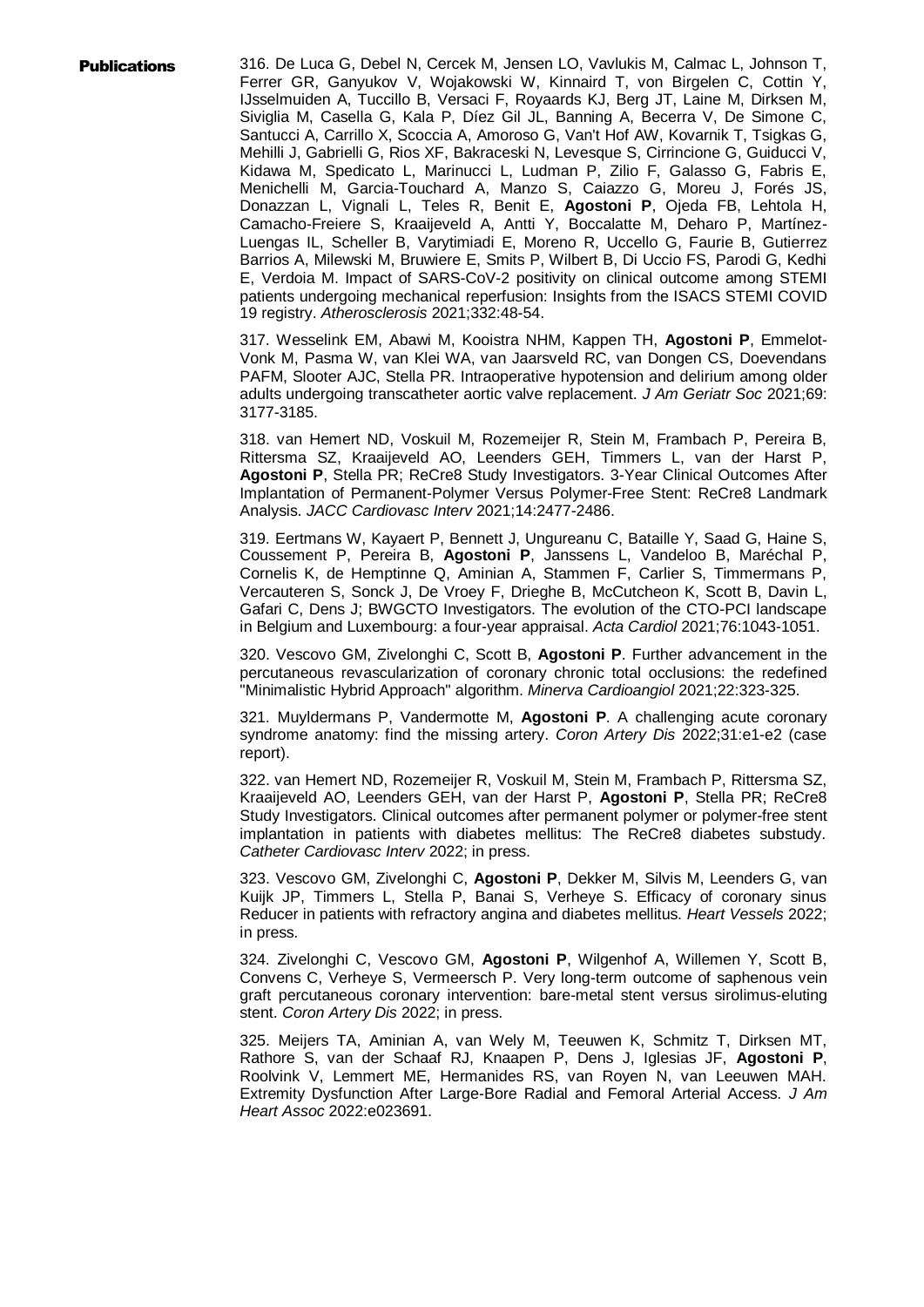**Publications** 326. Vescovo GM, Somov P, Zivelonghi C, Bezzeccheri A, Scott B, Wilgenhof A, Willemen Y, Convens C, Verheye S, Vermeersch P, **Agostoni P**. Feasibility, safety and predictors of a successful "blind wiring" antegrade approach in the percutaneous treatment of chronic coronary total occlusions. *Minerva Cardiol Angiol* 2022; in press.

> 327. Sanz-Sánchez J, Mashayekhi K, **Agostoni P**, Egred M, Avran A, Kalyanasundaram A, Garbo R, Colombo A, Regazzoli D, Reimers B, Brilakis ES, Gasparini GL. Device entrapment during percutaneous coronary intervention. *Catheter Cardiovasc Interv* 2022; in press.

> 328. Vescovo GM, Chiabrando JG, Zivelonghi C, Romeo FJ, Lombardi M, Del Buono MG, Galli M, Biondi-Zoccai G, Wilgenhof A, Willemen Y, Scott B, Convens C, Verheye S, Vermeersch P, **Agostoni P**. Comparison of Different Stenting Techniques in Left Main Bifurcation Disease: Evidence From a Network Meta-Analysis. *J Invasive Cardiol* 2022;34:E334-E342.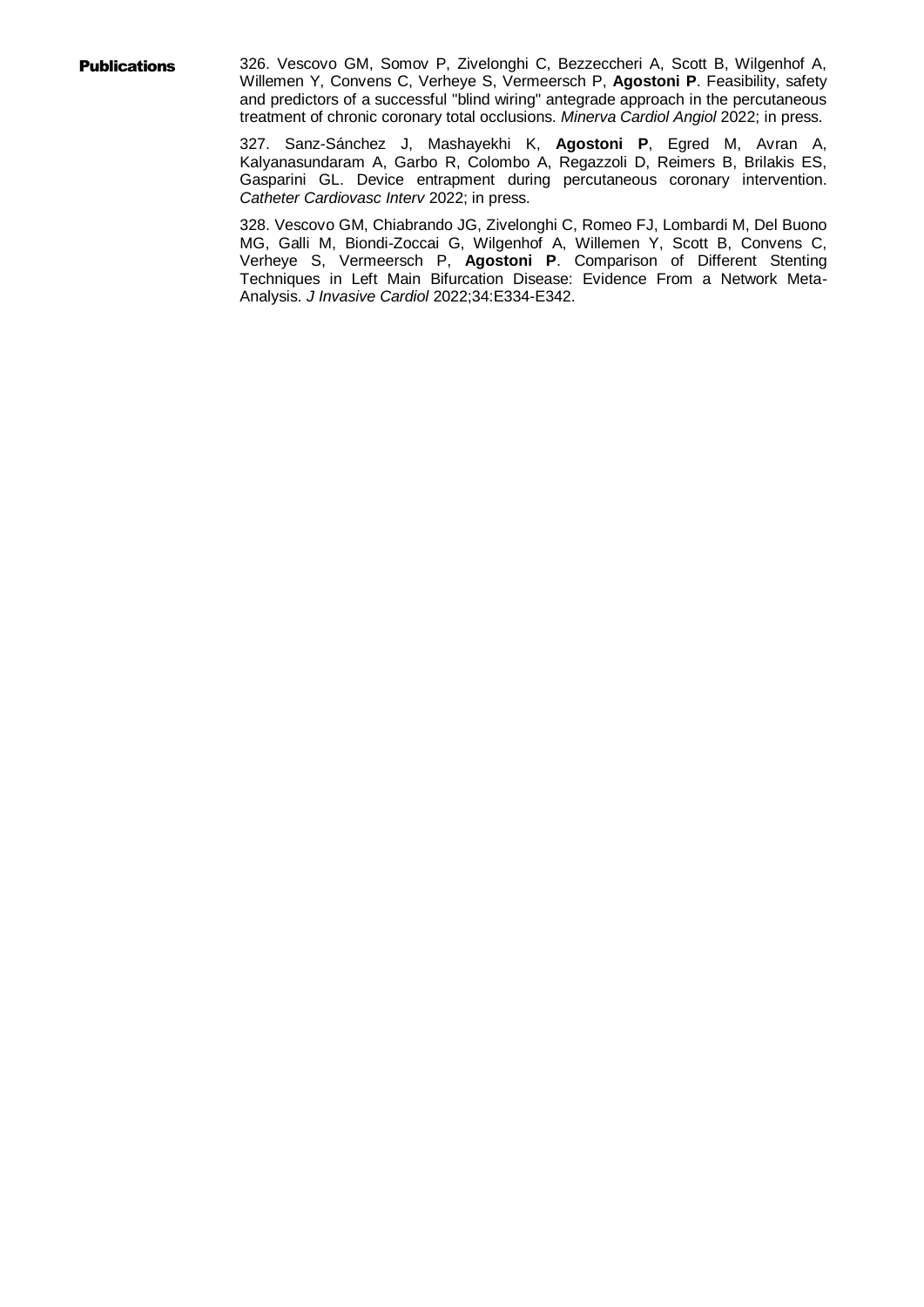Book chapters Biondi-Zoccai GGL, Lotrionte M, **Agostoni P**, Abbate A, Fusaro M, Sangiorgi G. Aspirin withdrawal in patients with or at risk for coronary artery disease: a systematic review and meta-analysis. In: Millwood CL, editor. Aspirin in health and disease. Nova Publishers, New York: 2007

> Biondi-Zoccai GGL, Lotrionte M, **Agostoni P**, Abbate A, Fusaro M, Sangiorgi G. Aspirin withdrawal in patients with or at risk for coronary artery disease: a systematic review and meta-analysis. In: Hogan CP, editor. Cardiovascular health and disease research trends. Nova Publishers, New York: 2007

> Vermeersch P, **Agostoni P**. Percutaneous coronary intervention for the treatment of saphenous vein grafts. In: Haase J, Schäfers H-J, Sievert H, Waksman R, editors. Cardiovascular Interventions in Clinical Practice. Wiley-Blackwell Publishing, United Kingdom: 2010.

> **Agostoni P**, Rigattieri S, Biondi-Zoccai G, Hamon M. Radial versus femoral approach for coronary interventions. In: Hamon M, McFadden E, editors. Trans-radial approach for cardiovascular interventions. 2nd edition. Europa Stethoscope Media, France: 2010.

> **Agostoni P**, Belkacemi A, Voskuil M, Stella PR. Drug-eluting balloons and bifurcations, a new future for treatment? In: Waksman R, editor. Bifurcation Stenting. 1st edition. Blackwell Publishing, Uinted Kingdom: 2012.

> Maluenda G, **Agostoni P**, Stella PR, Vermeersch P, Ben-Dor I, Satler LF, Waksman R, Pichard AD. Saphenous vein graft disease. In: Eeckhout E, Serruys P, Wijns W, Vahanian A, Van Sambeek M De Palma R, editors. Percutaneous interventional cardiovascular medicine: the PCR-EAPCI textbook. PCR Publishing, France: 2012.

> Belkacemi A, **Agostoni P**, Voskuil M, Onsea K, Doevendans P, Stella P. Is There a Role for Drug-Eluting Balloons in Treatment of Acute Coronary Syndromes? In: Kipshidze N, Fareed J, Rosen RJ, Dangas G, Serruys P, editors. Urgent Interventional Therapies. 1st Edition. John Wiley & Sons, Ltd. 2015.

> Secco GG, **Agostoni P**. Coronary Interventions: 5F Versus 6F to 7F. In: Bertrand OF, Rao SV, editors. Best practice in transradial angiography and intervention.  $1<sup>st</sup>$  Edition. Lippincott Williams & Wilkins, 2015.

> Daggubati R, Le D, **Agostoni P**. Special Technique and Case Illustrations of CTO Intervention via Transradial Approach. In: Zhou, Y., Kiemeneij, F., Saito, S., Liu, W, editors. Transradial Approach for Percutaneous Interventions. Springer Netherlands 2017.

> Zivelonghi C, **Agostoni P**. Drug-coated balloons in endovascular treatment for coronary artery disease. In Alekyan BG, editor. Endovascular surgery textbook. Litterra Publishing House Moscow, 2017.

> Zivelonghi C, **Agostoni P**, Nijhoff F. Local drug delivery to prevent restenosis of the coronary and peripheral arteries. In Cortese B, editor. Drug-coated balloons: applications in interventional cardiology. Springer Nature Switzerland AG, 2019

> Nijenhuis VJ, Brouwer J, **Agostoni P**, ten Berg JM. Abbott Structural Heart Program for Transcatheter Aortic Valve Implantation. In Giordano A, Biondi-Zoccai G, Frati G, editors. Transcatheter Aortic Valve Implantation: Clinical, Interventional and Surgical Perspectives. Springer Nature Switzerland AG, 2019.

> Zivelonghi C, Budassi S, Nijenhuis VJ, Gheorghe L, Van der Heyden J, **Agostoni P**. Cardiac physical remodeling and percutaneous solutions for the treatment of advanced heart failure. In Nussinovitch U, editor. Emerging technologies for heart diseases – Vol. 1: Treatments for heart failure and valvular disorders. Elsevier, Academic Press 2020.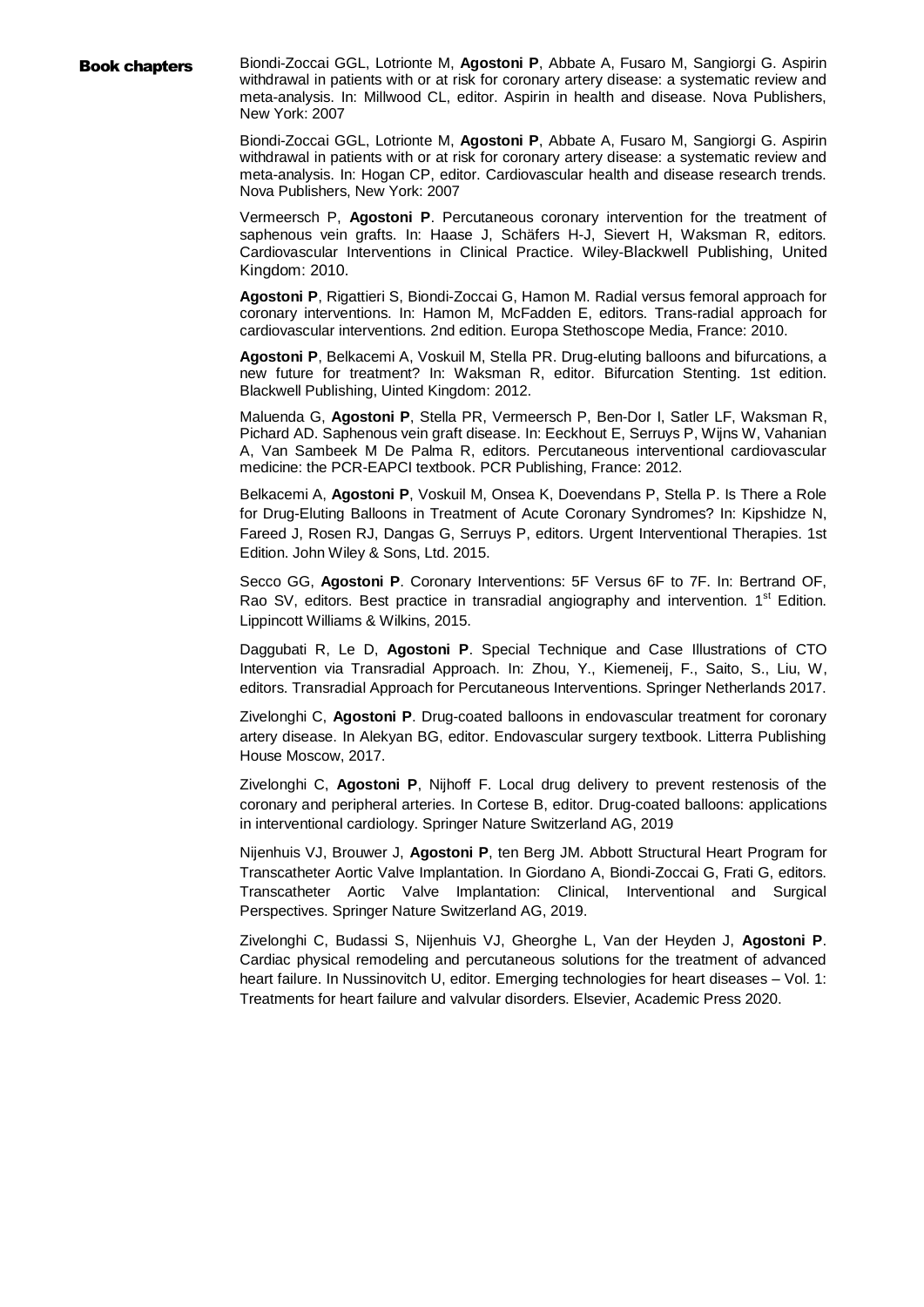Prices and **Acknowledaments** GISE 2005 Best Scientific Contribution Prize Winner with the abstract "Rotational vs. standard quantitative coronary angiography: a paired comparison validation study".

> GISE 2006 Best Scientific Contribution Prize Winner with the abstract "Sirolimus-eluting stents effectively inhibit neointimal proliferation as compared to bare metal stents in diseased saphenous vein grafts: 6-month intravascular ultrasound results of a randomized trial".

> GISE 2007 Best Scientific Contribution Prize Winner with the abstract "Increased late mortality after sirolimus-eluting stents versus bare metal stents in diseased saphenous vein grafts: results from the randomized DELAYED RRISC trial".

> "Thomas J. Linnemeier Spirit of Interventional Cardiology" Young Investigator Award Finalist (TCT 2007)

CTO case competition winner with the case "Back and Forth" (EuroCTO 2020).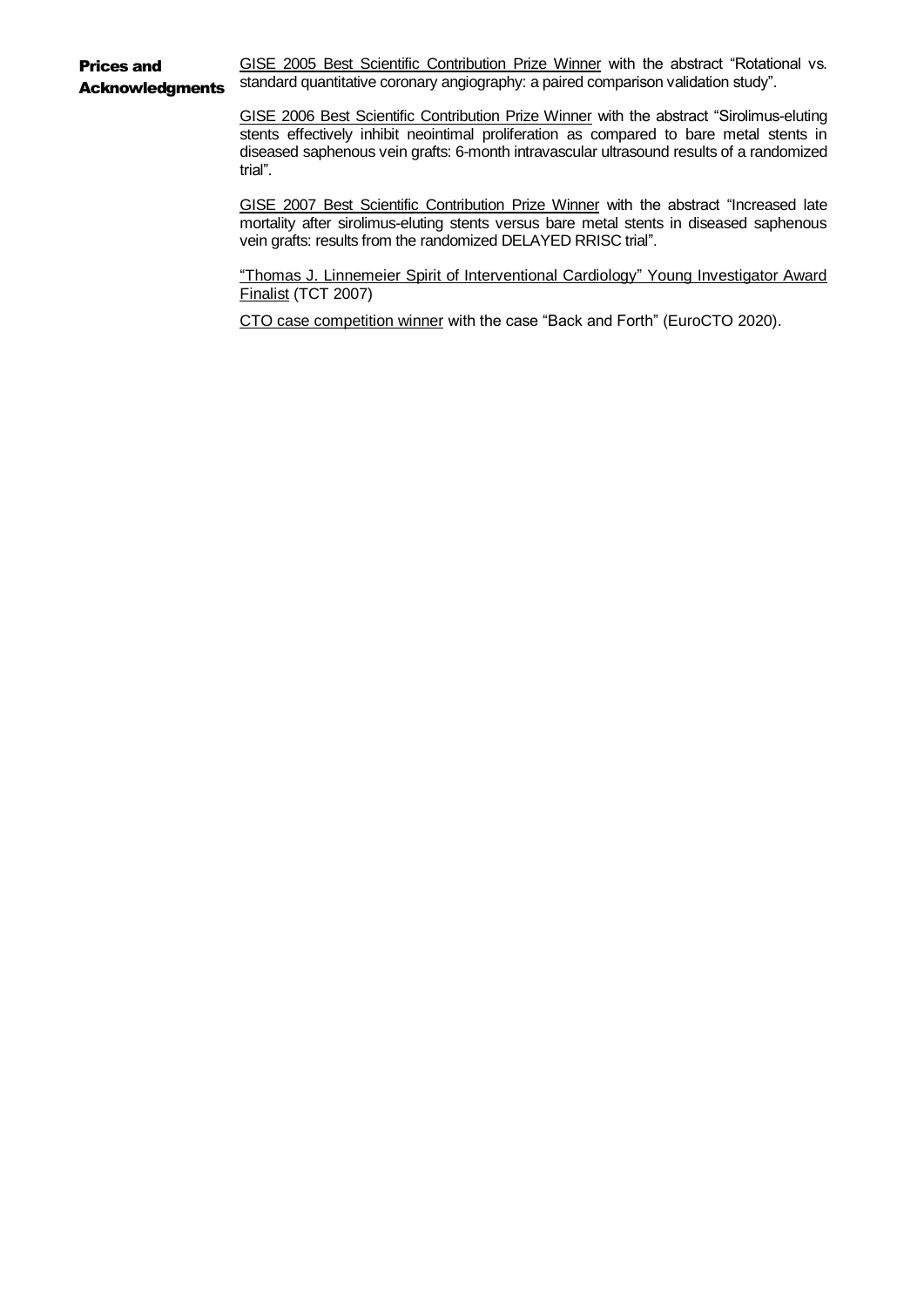Scientific activities Several Abstracts in: American Heart Association (AHA), American College of Cardiology (ACC), European Society of Cardiology (ESC), Trans-catheter Cardiovascular Therapeutics (TCT), European Paris Course of Revascularization (EuroPCR), Society for Cardiac Angiography and Interventions (SCAI), Italian Society of Cardiology (SIC), Belgian Society of Cardiology (BSC), Netherlands society of Cardiology (NVVC), Italian Society of Interventional Cardiology (GISE).

> Co-founder (with Dr. Giuseppe Biondi-Zoccai) of the "Meta-analysis and Evidence-based medicine Training in Cardiology" (METCARDIO), www.metcardio.org.

**Academic Editor of PloS ONE.** 

Member of the International Editorial Board of "EuroIntervention".

Member of the Editorial Board of the "World Journal of Cardiology".

Member of the Academic International Board of "TheRadialist.org".

Member of the Editorial Advisory Panel of "Treatment Strategies – Interventional Cardiology".

Member of the Editorial Advisory Panel of" European Medical Journal - Interventional Cardiology".

Abstract Reviewer for TCT from 2014 and for ESC from 2018.

Reviewer for "Biological Psychiatry", "Clinica Chimica Acta", "Journal of Diabetes and Its Complications", "Vascular Health and Risk Management", "Blood Coagulation & Fibrinolysis", "International Journal of Cardiovascular Imaging", "Journal of Interventional Cardiology", "Circulation Cardiovascular Interventions", "EuroIntervention", "JACC Cardiac Imaging", "JACC: Cardiovascular Interventions", "Catheterization and Cardiovascular Interventions", "Journal of Cardiovascular Medicine", "Cardiology", "Clinical Cardiology", "Texas Heart Institute Journal", "Nature Clinical Practice Cardiovascular Medicine", "International Journal of Cardiology", "American Journal of Cardiology", "American Heart Journal", "Heart", "Nature reviews cardiology", "European Heart Journal", "Journal of the American College of Cardiology", "Circulation", "European Journal of Clinical Investigation", "European Journal of Internal Medicine", "QJM", "British Medical Journal", "Annals of Internal Medicine" and "Lancet".

Course director and speaker for the 2-day "Cursus Transradialis Coronair Angiografie" organized by the "CardioVasculair Onderwijs Instituut (CVOI)" (1 day theory, 1 day practice) for Dutch cardiologists and cardiologists in training.

Teacher for the Course "Theoretical and practical training in bio-statistics" (Milan, Italy, 13 May 2005), organized by Cordis – Academy, in association with Mediolanum Cardio Research, for Italian interventional cardiologists.

Teacher for the Course "Cardio I Training" (Brussels, Belgium 21 February 2007 & 11 July 2007), organized by Cordis, for international Product Specialists of Johnson & Johnson – Cordis.

Teacher in Medtronic "School of Science" for the courses: "Statistics for interventional cardiologists and cardiovascular surgeons", "Medical writing and critical reading for interventional cardiologists and cardiovascular surgeons", and "Advanced statistics for interventional cardiologists and cardiovascular surgeons", held in several European cities in 2009-2014 for European cardiologists and surgeons.

Invited lecturer at the " $6<sup>th</sup>$  European workshop on transradial approach for coronary diagnosis and intervention" (Massy, Paris, France, 22-23 June 2005), with the lecture: "Radial or femoral approach: meta-analysis".

Invited lecturer at the "25<sup>th</sup> Congress of the Belgian Society of Cardiology" (Brussels, Belgium, 2-4 February 2006), with the lecture: "Rotational and 3-Dimenisonal angiography: new techniques in the invasive assessment of coronary artery disease".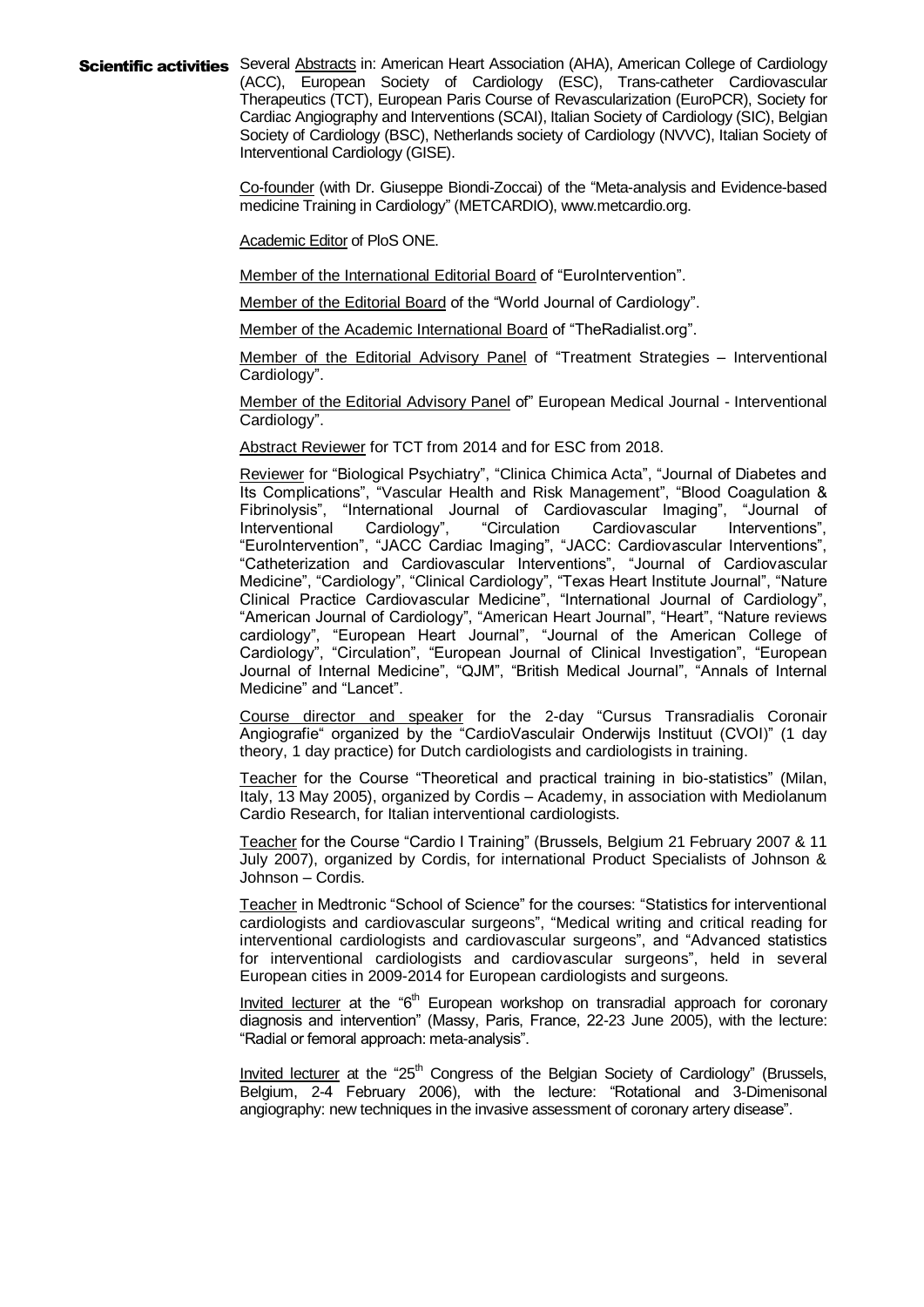**Scientific activities** Invited lecturer at the "4<sup>th</sup> Cardiosymposium ZNA MIddelheim" (Antwerp, Belgium, 25 March 2006), with the lecture: "Rotational angiography and 3-Dimenisonal reconstruction".

> Invited lecturer (Faculty member) at "EuroPCR 2007" (Barcelona, Spain, 22-25 May 2007) with the lecture "Discussion of case 3 - Early, late and very late complications of percutaneous interventions" in the "Controversies in interventional cardiology" session (24 May 2007).

> Invited lecturer at the "10 $<sup>th</sup>$  Scientific Exchange Meeting on Interventional Cardiology"</sup> (Rapallo, Italy, 20-23 September 2007), with the lecture: "Late luminal loss: Clinical meaningful surrogate or insignificant angiographic parameter?".

> Invited lecturer at the "8<sup>th</sup> AICT - Athens Interventional Cardiovascular Therapeutics" congress (Athens, Greece, 28-29 September 2007), with the lecture: "Late luminal loss: Clinical meaningful surrogate or insignificant angiographic parameter?"

> Invited lecturer (Faculty member) at "EuroPCR 2008" (Barcelona, Spain, 13-16 May 2008) with the lectures: "Case 3" in the "Coronary complication cases" session (14 May 2008), "Stent boost when and why" in the "Can additional diagnostic tools in percutaneous coronary intervention really have an added value in daily clinical practice?" session (14 May 2008) and "Expert commentary on the D-DELFT study" in the "EuroIntervention@EuroPCR" session (15 May 2008).

> Invited lecturer (Faculty member) at "GISE 2008" (Bologna, Italy, 23-26 September 2008) with the lecture "Quantitative Coronary Angiography" in the "Educational fellowship in PCI for young interventionalists. (Certified training course EAPCI, SCAI, GISE)".

> Invited lecturer at the "11<sup>th</sup> Scientific Exchange Meeting on Interventional Cardiology" (Rome, Italy, 26-28 September 2008), with the lecture: "StentBoost".

> Invited lecturer at the "TransRadial Approach seminar" organized by UCL Mont-Godinne (Yvoir, Belgium, 6-7 October 2008), with the lecture: "Radial versus femoral approach for percutaneous coronary procedures: a meta-analysis".

> Invited lecturer at the "CECI 2008" meeting (Buenos Aires, Argentina, 25-26 October 2008), with the lectures: "StentBoost", "Percutaneous treatment of saphenous vein grafts", and "Percutaneous coronary intervention for unprotected left main disease: meta-analysis of the registries".

> Invited lecturer at the "RadiAlpes" meeting (Chamonix, France, 3-4 April 2009), with the lecture: "Radial meta-analysis".

> Invited lecturer (Faculty member) at "EuroPCR 2009" (Barcelona, Spain, 18-22 May 2009) with the lecture "Technical challenges in CTO: additional value of a repeated attempt and of controlateral injection" in the "Technical challenges in percutaneous interventions: tips and tricks to improve outcomes" session (20 May 2009).

> Invited lecturer at the "XII International Symposium" (Lisbon, Portugal, 26 September 2009), with the lecture: "Late Luminal Loss: clinical meaningful surrogate or insignificant angiographic parameter?"

> Invited lecturer at the "2<sup>nd</sup> Fellows' Meeting" (Bubbio (Asti), Italy, 2-3 October 2009), with the lecture: "Take home message from TCT 2009".

> Invited lecturer (Faculty member) at "GISE 2009" (Bologna, Italy, 20-23 October 2009) with the lecture "Quantitative Coronary Angiography and IntraVascular UltraSound" in the "Educational fellowship in PCI for young interventionalists. (Certified training course EAPCI, SCAI, GISE)".

> Invited lecturer at the "7<sup>th</sup> Cardiosymposium ZNA MIddelheim" (Antwerp, Belgium, 6 March 2010), with the lecture: "The "conundrum" around the treatment of stable angina and three-vessel disease. Insights from recent trials with a look into the future".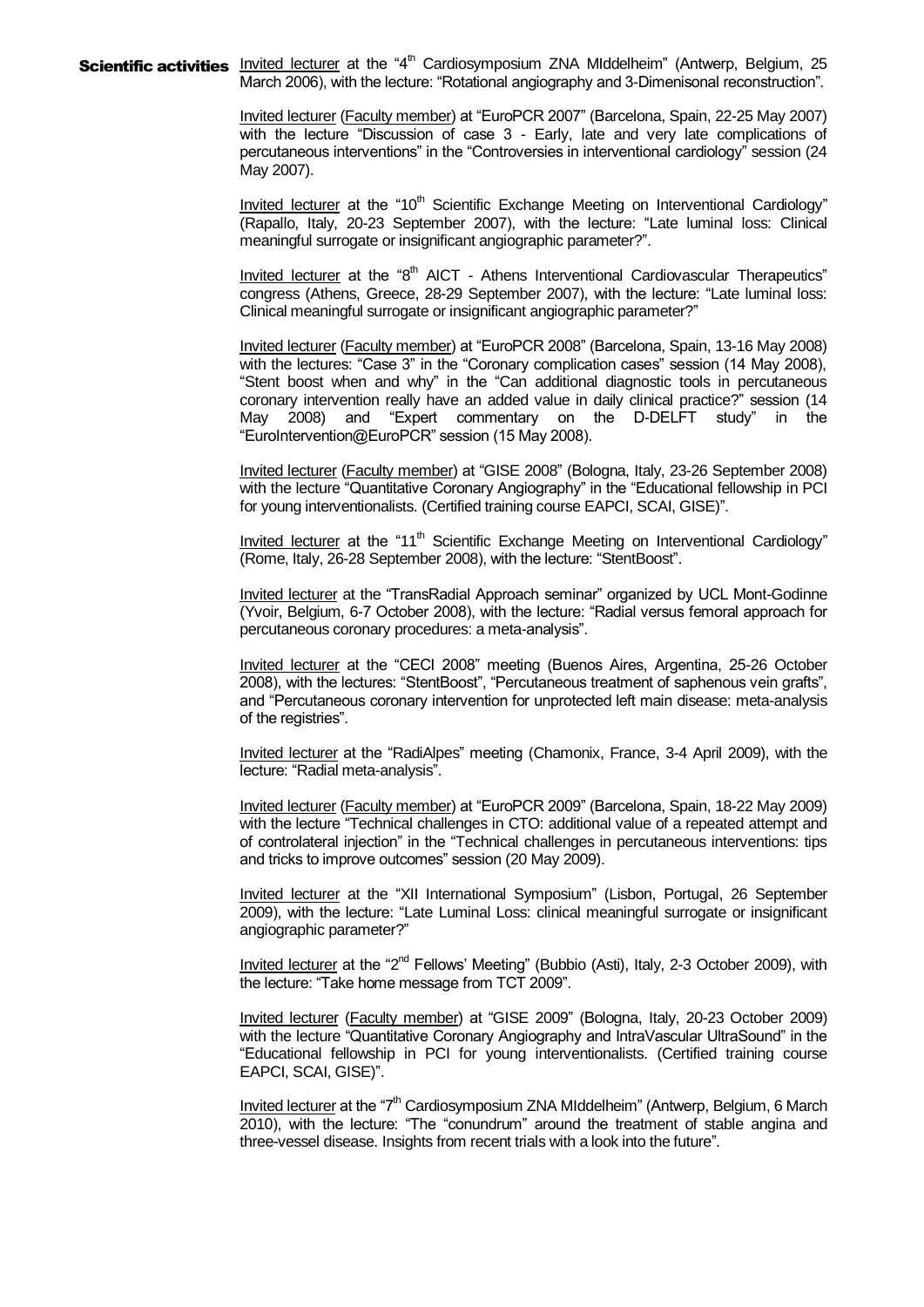Scientific activities Invited lecturer (Faculty member) at "EuroPCR 2010" (Paris, France, 25-28 May 2010) with the lectures: "Drug-eluting stent versus bare metal stent in saphenous vein graft treatment: carefully weighing the evidence" in the "Secondary coronary revascularization after coronary surgery" session (26 May 2010), and "Statistics: tips & tricks" in the "EuroIntervention@EuroPCR" session (27 May 2010).

> Invited lecturer at the "4<sup>th</sup> Recontres Interventionelles Transradial Approach (RITA)" meeting (Paris, France, 24-25 June 2010), with the lecture: "Same-Wrist Intervention Through the Cubital (ulnar) artery in case of radial failure for catheterization: preliminary results of the SWITCH registry".

> Invited lecturer at the "2<sup>nd</sup> International Cardiology Update" meeting (Craigavon, Northern Ireland, 2 July 2010), with the lecture: "What is new in PCI". Further live case performer with the performance of a left main percutaneous intervention live case.

> Invited lecturer at the "X regional congress ARCA" (Colorno (Parma), Italy, 2 October 2010) with the lecture: "Rivascolarizzazione e terapia medica ottimale nell'angina cronica stabile: stato dell'arte".

> Invited lecturer at the "6<sup>th</sup> European Bifurcation Club" (Budapest, Hungary, 22-23 October 2010) with the lectures: "DEBIUT" and "3 day OCT follow-up of a STENTYS stent in a STEMI patient with a bifurcation lesion (APPOSITION)".

> Invited lecturer at the 2nd "RadiAlpes" meeting (Chamonix, France, 1-2 April 2011), with the lecture: "Radial access failure and cross over: the SWITCH study".

> Invited lecturer (Faculty member) at "EuroPCR 2011" (Paris, France, 17-20 May 2011) as panelist with the lecture: "Discussion of the CLOSE-UP trial" in the "Late Breaking Clinical trials" session (17 May 2011).

> Invited lecturer (Faculty member) at "ESC 2011" congress (Paris, France, 27-31 August 2011) with the lecture: "Stent armamentarium" in the "Repeat revascularization after bypass surgery: a real challenge" session (28 August 2011).

> Invited lecturer at the "5<sup>th</sup> Recontres Interventionelles Transradial Approach (RITA)" meeting (Prague, Czech Republic, 29-30 September 2011), with the lecture: "News from the literature for trans-radial approach: the best and the worst".

> Invited lecturer at the "12<sup>th</sup> Transradial Masterclass" meeting (Rookery Hall, England, 24-25 November 2011), with the lecture: "RIVAL in context".

> Invited lecturer at the "8<sup>th</sup> Update in Cardiology and Cardiovascular Surgery" congress (Antalya, Turkey, 1-4 March 2012), with the lectures: "Radial approach for interventions" and "Strategies for Treatment of Saphenous Vein Graft Lesions". Further chairman, moderator or panelist in other sessions, in which 3 live cases, 1 SVG PCI and 2 TAVI, have been performed.

> Invited lecturer (Faculty member) at "EuroPCR 2012" (Paris, France, 15-18 May 2012) with the lectures: "Discussion of the HORIZONS radial substudy" in the "EuroIntervention @ EuroPCR" session (16 May 2012), "Statistics - common pitfalls" in the "How to write a manuscript and get it published" session (16 May 2012), "Case presentation" and "How did I treat" in the "New antiplatelet and antithrombotic agents in practice" session (16 May 2012). Further chairman of the "Results of PCI for the treatment of saphenous vein graft lesions" abstract session (17 May 2012), and panelist in the "Complication Forum – Part II" session (18 May 2012).

> Invited lecturer at the "6<sup>th</sup> Recontres Interventionelles Transradial Approach (RITA)" meeting (Paris, France, 18-19 June 2012), with the lecture: "How to reduce bleeding risk?"

> Invited lecturer at the "Topzorg anno 2012: opening nieuwe HCK en 60 jaar cardiologie" congress (Utrecht, Netherlands, 28 September 2012), with the lecture: "Bifurcatie dotters: final kissing of niet?"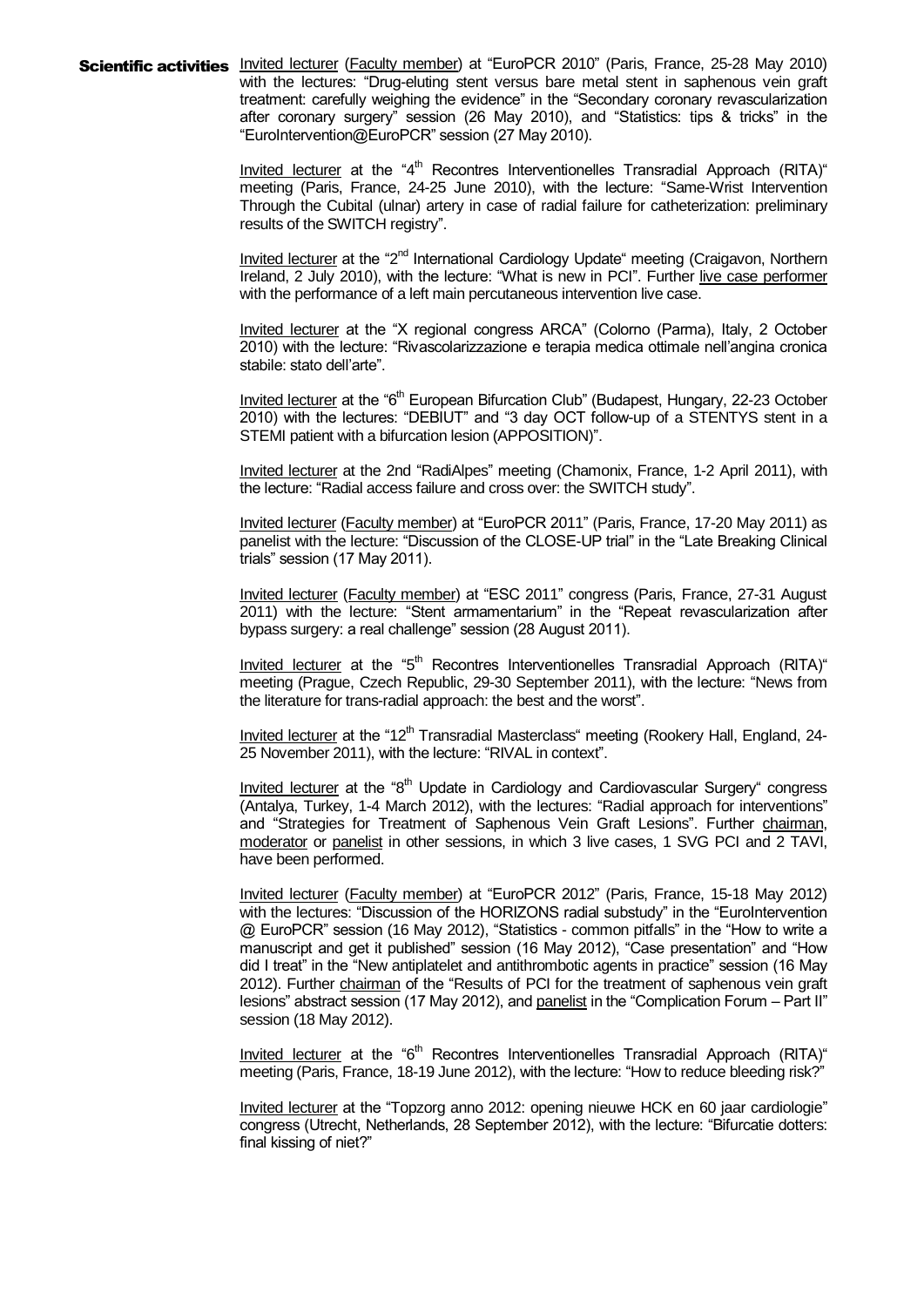Scientific activities **Invited lecturer at the "9<sup>th</sup> Update in Cardiology and Cardiovascular Surgery" congress** (Antalya, Turkey, 21-24 March 2013), with the lectures: "Practical issues: tips and pearls for balloon-expandable and self-expanding TAVR", "Drug-eluting balloons: a new tool for old problems", "Retrograde techniques in CTO".

> Live cases performer during 2 live case sessions (1 PCI of unprotected LM, 1 transfemoral TAVI) during the "9<sup>th</sup> Update in Cardiology and Cardiovascular Surgery" congress (Antalya, Turkey, 21-24 March 2013).

> Invited lecturer at the "Imaging in Cardiovascular Interventions (ICI)" congress (Frankfurt, Germany, 26 June 2013), with the lecture: "Intracardiac Echo in TAVI".

> Invited lecturer (Faculty member) at "TCT 2013" (San Francisco, USA, 27 October-1 November 2013) with the lecture: "Drug-Coated Balloon Mechanisms of Action: Insights From Angiography, FFR and OCT" in the "Drug-Coated Balloons I. Preclinical Science and Coronary Applications" session (31 October 2013). Further discussant of the oral abstract session "TAVR imaging" (29 October 2013).

> Live cases performer during 2 live case sessions (1 coronary sinus REDUCER  $\overline{\mathsf{impl}$  and Cardiovascular (10th Update in Cardiology and Cardiovascular Surgery" congress (Antalya, Turkey, 13-16 March 2014).

> Invited lecturer at the "Heart & Soul" Colloquium in occasion of the retirement of Dr. Frank Van den Branden (Antwerp, Belgium, 28 March 2014), with the lecture: "Cardiologie: een blik op de toekomst".

> Invited lecturer at the 48<sup>th</sup> Annual Scientific Meeting of the "European Society of Clinical Investigation" (Utrecht, The Netherlands, 3 May 2014), with the lecture: "Intravascular Ultrasonography, Palpography & Virtual Histology".

> Invited lecturer at the regional Refereeravond Cardiologie Utrecht: Minimaal invasieve ingrepen en nieuwe ontwikkelingen (Utrecht, The Netherlands, 14 May 2014), with the lecture: "Mitraclip en nieuwe ontwikkelingen".

> Invited lecturer (Faculty member) at "EuroPCR 2014" (Paris, France, 20-23 May 2014) with the lecture: "Embolic protection devices: panacea, niche intervention or unnecessary?" in the "TAVI and stroke: still a concern?" session (20 May 2014). Further facilitator of a "Interactive Case Corner" session (20 May 2014).

> Invited lecturer at the "First International Live Course on Drug-Coated Balloon Angioplasty" (Milan, Italy, 30-31 May 2014), with the lecture: "Update on DCB data for the treatment of BMS restenosis".

> Faculty member at "TCT 2014" (Washington DC, USA, 13-17 September 2014) as panelist during 2 live cases in the Main Arena (15 September 2014) and discussant of the abstract session: "Didactic symposia: radial access & intervention" (16 September 2014).

> Invited lecturer at the "Nederlands Cathlab Symposium" (Utrecht, The Netherlands, 27 September 2014), with the lecture: "Progress in aortic and mitral valve treatment".

> Invited lecturer at the "5th International Therapy and Technology Exchange Conference" (Rome, Italy, 25-27 February 2015), with the lecture: "Drug-eluting balloon in chronic total occlusion and in-sent restenosis".

> Invited lecturer at the "11<sup>th</sup> Update in Cardiology and Cardiovascular Surgery" congress (Istanbul, Turkey, 25-29 March 2015), with the lectures: "Chronic total occlusions: current techniques and outcomes", "Tips and tricks in bifurcation interventions", and "Who should not have TAVI in 2015?: Towards low and intermediate risk patients".

> Invited lecturer (Faculty member) at "ESC 2015" congress (London, England, 29 August – 2 September 2015) with the lectures: "The hybrid approach for chronic total occlusions: indications, techniques and outcomes" in the "Issues and practical solutions for chronic total occlusion" session and "A case of coronary artery disease - PCI or CABG" in "The Heart Team live on stage" session (both 1 September 2015).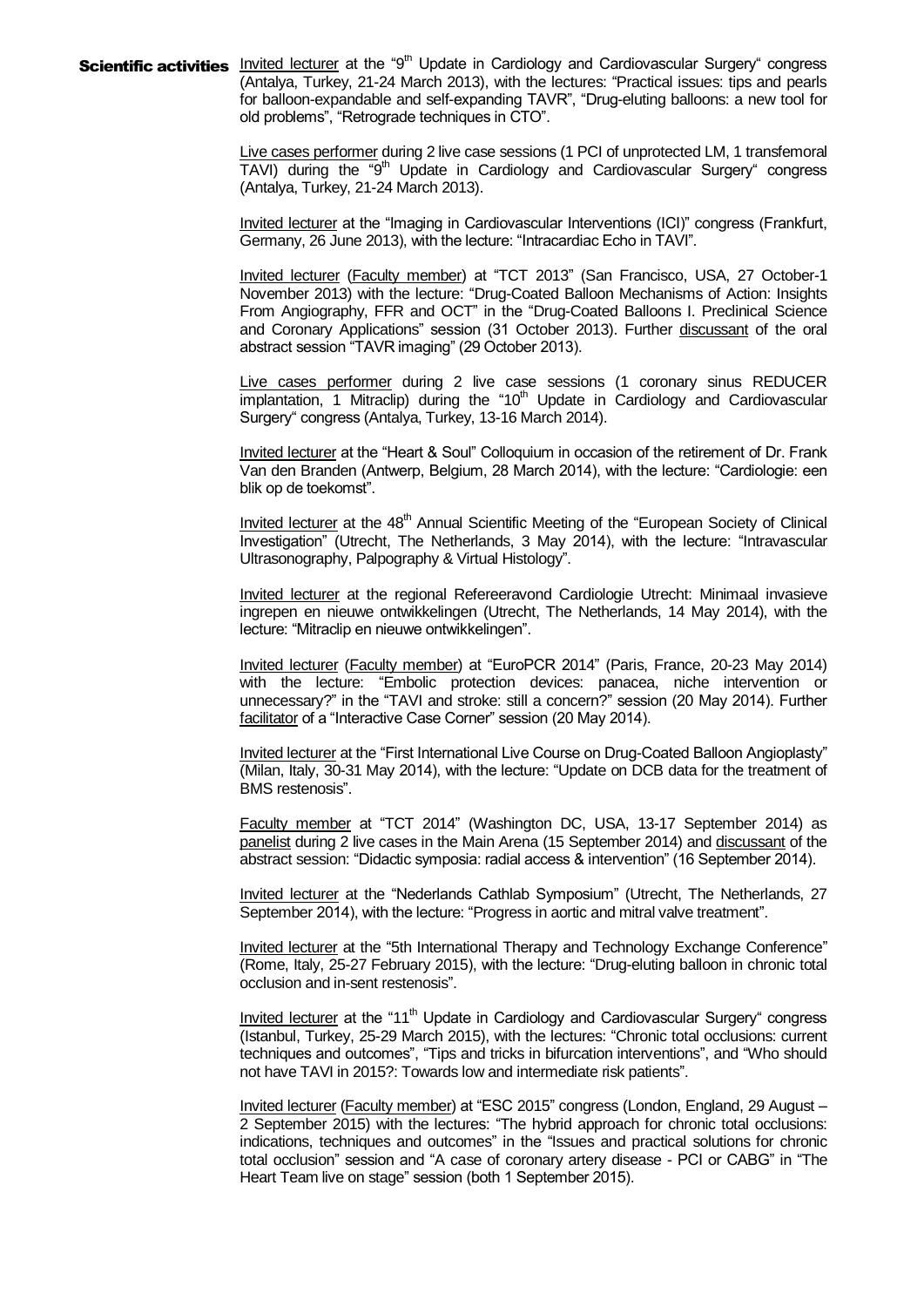Scientific activities Invited lecturer (Faculty member) at "GISE 2015" (Genova, Italy, 27-30 October 2015) with the lecture "Sinus coronary system for the treatment of refractory angina" in the "Start up, innovation and evolution session III: coronary".

> Invited lecturer at "Meril-Live 3" (Vapi, India, 29-30 April 2016) with the lecture "My experience with Biomime Morph stent in long diffuse chronic total occlusions".

> Live cases performer (Coronary sinus Reducer implantation) during the "DRES" congress (Nijkerk, Netherlands, 2-3 June 2016).

> Operator and invited lecturer during the workshop "Masterclass in complex PCI": 3 PCI and lecture "Biomime DES, Biomime Morph tapered DES, Mes100 scaffold" (Almaty, Kazakhstan, 28-28 September 2016).

> Operator and invited lecturer during the "9<sup>th</sup> CBS Left main and coronary bifurcation summit": 1 CTO PCI (non-live case) and lecture "Chronic total occlusions in bifurcations: how to deal with them. A case example" (Nanjing, China, 1-4 December 2016).

> Operator and invited lecturer during the "Cardiology Seminar": 2 PCI in long lesions and lecture "Biomime DES, Biomime Morph tapered DES, Mes100 scaffold" (Minsk, Belarus, 6 February 2017).

> CTO proctor in Johannes Paulus II hospital in Grodzisk Mazowiecki, Poland: 5 CTO proctored (Grodzisk Mazowiecki, Poland, 7-8 February 2017).

> Invited lecturer at the "7<sup>th</sup> DRES" meeting (Nijkerk, Netherlands, 1-2 June 2017) with the lecture "Wrap-up last year – Samenvatting van de live-cases van 2016 met follow-up".

> Invited lecturer (Faculty member) at "ESC 2017" congress (Barcelona, Spain, 26-30 August 2017) with the lecture: "Treatment of angina: safety and efficacy of devices to narrow the coronary sinus" in the "Treatment of refractory angina pectoris: advice for the clinician" session (27 August 2017).

> CTO proctor in Yantai, Jinan and Nanjing (China): 7 CTO and 5 complex PCI proctored (26-30 December 2017).

> Reducer proctor in Central hospital in Kristianstad, Sweden: 3 Reducer cases proctored (Kristianstaad, Sweden, 6-7 February 2018).

> CTO proctor in Johannes Paulus II hospital in Grodzisk Mazowiecki, Poland: 6 CTO proctored (Grodzisk Mazowiecki, Poland, 26-27 February 2018).

> CTO live case operator during the "Nationale Fellowcursus Interventiecardiologie 2017 – 2018", Module 3: Fundamentals of CTO PCI (Catharina Ziekenhuis, Eindhoven, Netherlands, 21 June 2018): CTO RCA PCI done.

> Invited lecturer at the "New Frontiers in Cardiology: Focus on CTO" course (Lisbon, Portugal, 10-11 January 2019) with the lectures "The post-CABG patient" and "Can we switch to radial access in most CTO cases?". Also CTO live case operator during the meeting.

> Faculty member at the "CTO Summit" (Turin, ITaly, 11-12 April 2019) as commentator during live cases and discussant of the technical session.

> CTO proctor in "Hosptial number 2" in Nur-sultan (Astana), Kazakhstan: 3 CTO proctored (Nur-sultan -Astana-, Kazakhstan, 15-16 April 2019).

> CTO proctor in UZ Brussel in Brussel, Belgium: several CTO proctored (Brussel, Belgium, 2019-2021).

> Reducer proctor in UMCG in Groningen, the Netherlands: 4 Reducer cases proctored (Groningen, the Netherlands, 4 June 2019).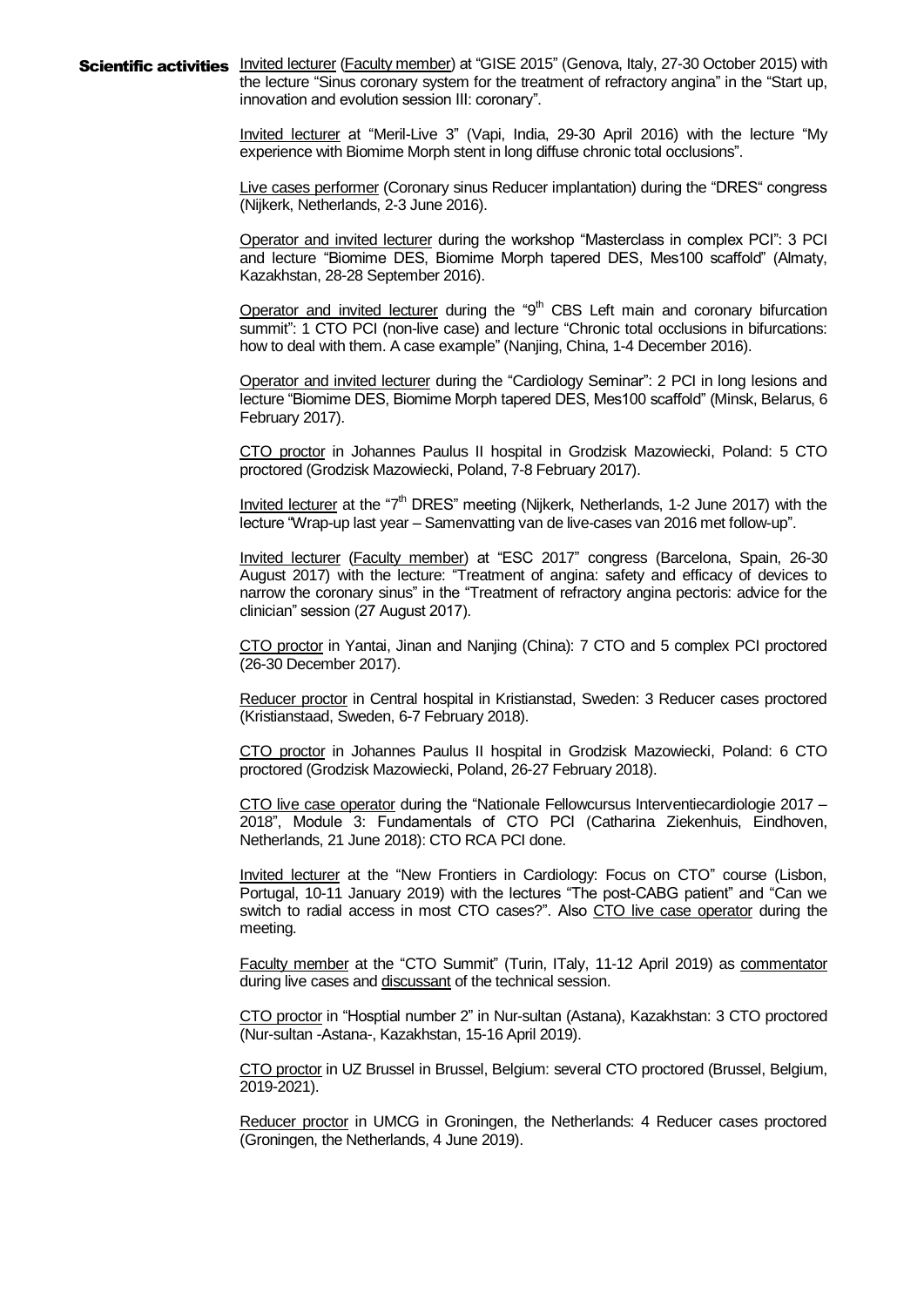**Scientific activities** Invited lecturer at the 4<sup>th</sup> "Multi Level CTO course" (Nice, France, 26-29 June 2019) with the lecture "My personal approach" during the "Fellow Program" held on 26 June 2019.

> Invited lecturer at the "BWGCTO Course" (Charleroi, Belgium, 19-20 September 2019) with the lecture "Minimalistic Hybrid Approach".

> Invited lecturer at the "Nationale Fellowcursus Interventiecardiologie III 2019-2020" (Utrecht, The Netherlands, 1 November 2019) with the lecture "Radial versus femoral".

> Reducer proctor in King Saud Medical City (KSMC) in Riyadh, Saudi Arabia: Reducer cases proctored (Riyadh, Saudi Arabia, November 2019 and Janaury 2020).

> Live case operator and invited lecturer during the " $11<sup>th</sup>$  CBS Left main and coronary bifurcation summit" (Nanjing, China, 28 November-1 December 2019): LAD-D bifurcation PCI live case and lecture "Minimalistic Hybrid Approach for CTO treatment".

> CTO proctor in OLV Aalst in Aalst, Belgium: several CTO proctored (Aalst, Belgium, January-July 2020).

> Live case operator diring the  $2^{nd}$  BENELUX "Complex COmplete REvascularization" (CORE) Course (Eindhoven, The Netherlands, 3-4 march 2020): CX CTO PCI live case.

> Speaker in the webinar: "Care in the time of Corona: applying contemporary clinical trials in daily practice" (26 May 2020) with the lecture: "How do recent cornerstone trials influence on revascularization strategy? …and beyond". Available at: [https://www.incathlab.com/en/lives/1-coronary/51-others/2542-care-in-the-time-of-corona](https://www.incathlab.com/en/lives/1-coronary/51-others/2542-care-in-the-time-of-corona-applying-contemporary-clinical-trials-in-daily-practice)[applying-contemporary-clinical-trials-in-daily-practice](https://www.incathlab.com/en/lives/1-coronary/51-others/2542-care-in-the-time-of-corona-applying-contemporary-clinical-trials-in-daily-practice)

> Speaker in the webinar: "Web Meeting "Nuove Opzioni Terapeutiche per L'Angina Refrattaria: Il Reducer Per il Seno Coronarico" (25 June 2020) with the lecture: "Meet the expert: l'esperienza 'real life' di un centro di riferimento europeo".

> Commentator in the web event: "CTO LIVE AID: world tour against COVID19" (9 July 2020) during Slot 5 (LIVE 9 - RCA CTO recanalization, operator: Mohaned Egred from - United Kingdom; LIVE 10 - POST-CABG RCA CTO Retry, operators: Gabriele L. Gasparini & Jacopo A. Oreglia from Italy). Available at: [https://www.incathlab.com/en/videos/1-coronary/68-cto/2581-live-9-from-united-kingdom](https://www.incathlab.com/en/videos/1-coronary/68-cto/2581-live-9-from-united-kingdom-rca-cto-recanalization?autoplay=1)[rca-cto-recanalization?autoplay=1](https://www.incathlab.com/en/videos/1-coronary/68-cto/2581-live-9-from-united-kingdom-rca-cto-recanalization?autoplay=1) and [https://www.incathlab.com/en/videos/1](https://www.incathlab.com/en/videos/1-coronary/68-cto/2582-live-10-from-italy-post-cabg-rca-cto-retry?autoplay=1) [coronary/68-cto/2582-live-10-from-italy-post-cabg-rca-cto-retry?autoplay=1](https://www.incathlab.com/en/videos/1-coronary/68-cto/2582-live-10-from-italy-post-cabg-rca-cto-retry?autoplay=1)

> Invited lecturer at the "Master II livello: trattamento percutaneo della malattia coronarica: 2nd edition", session on Chronic total occlusions, with the lectures: "ADR con guide coronariche e devices dedicati" and "La scelta degli accessi vascolari nelle CTO: goldies e new entry" (Pisa, Italy, web-based meeting, 29 september 2020).

> Invited lecturer at the "CTO Virtual Summit Brazil", with the lecture: "Minimalistic hybrid approach: for whom?" (Brazil, web-based meeting, 2 October 2020). Available at: [http://www.sbhcictosummitbrazil.org.br/live-en.html](https://l.facebook.com/l.php?u=http%3A%2F%2Fwww.sbhcictosummitbrazil.org.br%2Flive-en.html%3Ffbclid%3DIwAR2lq4GbenP-uJkyosO1nwEpASqr75kSHGEUz9T79QnUxkFToJWGtcOEBpk&h=AT0iP9OZiGz4wKW6WpgcodRULIfBVmUsxo0lRJa5DptgjoBJGUAJufer2E_7sWqoWU5Otem1SHhAClO6h08Oc5scP6DTRxgyhSJj6Kd0lgVD-bKEzW1l4ii53p-HWV-XbQ&__tn__=-UK-R&c%5b0%5d=AT1IpovLhEW8M-IwBBvpGhY1rRJnW0CTuql411ClRWjkFSNlFsN07Z3eoKtbf9NK-T6xVnnwdlSajSsfJAkwWeIPn-11GzyuiPgH7sTDg-Bk3OAwaAFjSQAWWlES_wJNqqXcJJ5OFZaLUS8EYU6cUA)

> Moderator in the "Euro-Hong Kong CTO Smackdown" case-sharing web based meeting (20 October 2020). Available at[: https://www.youtube.com/watch?v=fxF8nC4L\\_gw](https://www.youtube.com/watch?v=fxF8nC4L_gw)

> Live case operator and discussant during TOBI (Total Occlusion and Bifurcation Interventions) Friends – Hybrid edition (Milan, Italy, 5-6 November 2020): RCA CTO PCI performed. Available at[: https://www.stream-italia.com/tobi.html](https://www.stream-italia.com/tobi.html)

> Invited lecturer at "CBS 2020 On-Air" (Nanijng, China, web-based meeting), with the lectures: "A Redefined Version of the Minimalistic Hybrid Approach for CTO PCI: Focus on Wrist Access and Sheath Downsizing" in the "Advance in CTO Revascularization"session (13 November 2020) and "Double DK-crush for complex left main - LAD - diagonal PCI" in the "Challenging Cases from Masters – II" session (20 November 2020). Available at: <http://www.cbsmd.cn/CBS2020/>